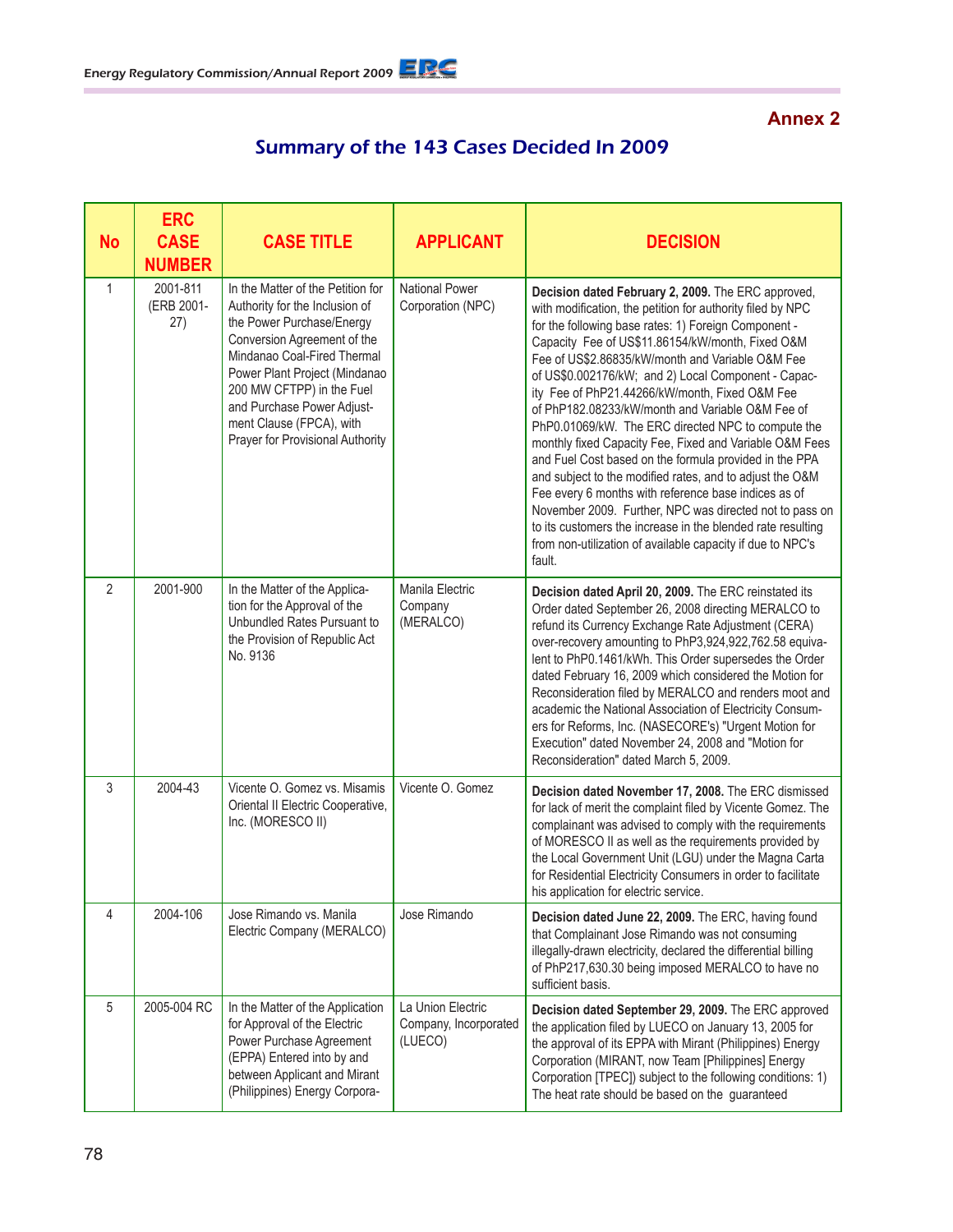| <b>No</b>      | <b>ERC</b><br><b>CASE</b><br><b>NUMBER</b> | <b>CASE TITLE</b>                                                                                                                                                                                                                                          | <b>APPLICANT</b>                                               | <b>DECISION</b>                                                                                                                                                                                                                                                                                                                                                                                                                                                                                                                                                      |
|----------------|--------------------------------------------|------------------------------------------------------------------------------------------------------------------------------------------------------------------------------------------------------------------------------------------------------------|----------------------------------------------------------------|----------------------------------------------------------------------------------------------------------------------------------------------------------------------------------------------------------------------------------------------------------------------------------------------------------------------------------------------------------------------------------------------------------------------------------------------------------------------------------------------------------------------------------------------------------------------|
|                |                                            | tion, with Prayer for Provisional<br>Authority                                                                                                                                                                                                             |                                                                | heat rate per year of Sual Power Plant under NPC and<br>MIRANT/TPEC's Energy Conversion Agreement (ECA)<br>or actual heat rate whichever is lower; and 2) In the event<br>that NPC rate is no longer competitive and equitable to<br>both parties due to the on-going privatization of its assets,<br>LUECO and MIRANT/TPEC should conduct mutual discus-<br>sions and renegotiate a new pricing scheme, subject to<br>ERC's approval.                                                                                                                               |
| 6              | 2005-024 MC                                | In the Matter of Violation<br>of ERC Orders, Rules and<br>Regulations - Non-Inclusion<br>of Pilferage Recovery in<br><b>Purchased Power Adjustment</b><br>(PPA) Computation                                                                                | Masbate Electric<br>Cooperative, Inc.<br>(MASELCO)             | Decision dated April 15, 2009. The ERC found and<br>declared that MASELCO has committed the violation of<br>not including pilferage recovery in the PPA computation.<br>Accordingly, MASELCO was directed by ERC to pay the<br>corresponding penalty in the amount of PhP494,100.00.                                                                                                                                                                                                                                                                                 |
| $\overline{7}$ | 2005-027 MC<br>2007-309 MC                 | In the Matter of Violation of<br>ERC Orders, Rules and Regu-<br>lations - Failure to Implement<br><b>Purchased Power Adjustment</b><br>(PPA) Using the Power Cost<br>at "Net" of Discounts & Non-<br>Inclusion of Pilferage Recovery<br>in PPA Computation | La Union Electric<br>Cooperative, Inc.<br>(LUELCO)             | Decision dated March 3, 2009. The ERC declared the<br>case to be closed and terminated in view of the payment<br>made by LUELCO in the amount of PhP155,650.00 on<br>March 03, 2009 under O.R. No. 8739512 as compromise<br>settlement for the penalty incurred for its failure to imple-<br>ment PPA using the power cost at "net" of discounts and for<br>not including pilferage recovery in its PPA computation.                                                                                                                                                 |
| 8              | 2005-316 MC                                | In the Matter of Violation of<br>ERC Orders, Rules and Regu-<br>lations - Implement Energy<br><b>Regulatory Board's (ERB)</b><br>Order on Purchased Power<br>Adjustment (PPA)                                                                              | <b>Ticao Island Electric</b><br>Cooperative, Inc.<br>(TISELCO) | Decision dated August 18, 2009. The ERC found and<br>declared that TISELCO has committed the violation of<br>not implementing the ERB's Order on PPA. Accordingly,<br>TISELCO was directed by ERC to pay the corresponding<br>penalty in the amount of PhP503,200.00.                                                                                                                                                                                                                                                                                                |
| 9              | 2005-319 MC                                | In the Matter of Violation of<br>ERC Orders, Rules and Regu-<br>lations - Failure to Implement<br>the Rate Reduction Due to<br>Loan Condonation and Cross<br>Subsidy Removal                                                                               | Central Pangasinan<br>Electric Cooperative,<br>Inc. (CENPELCO) | Decision dated March 16, 2009. The ERC reprimanded<br>CENPELCO for its failure to implement the rate reduction<br>due to loan condonation and cross subsidy removal and<br>warned that a similar offense in the future shall be dealt<br>with more severely. CENPELCO, after the ERC issued a<br>Show Cause Order on December 07, 2005 directing them<br>to explain such violation, justified that the implementation<br>will result to bankruptcy, hence they opted to defer. The<br>ERC confirmed that they finally implemented effective<br>January 2009 billing. |
| 10             | 2006-007 MC                                | In the Matter of Violation<br>of ERC Orders, Rules and<br>Regulations - Non-inclusion<br>of Pilferage Recovery in<br><b>Purchased Power Adjustment</b><br>(PPA) Computation                                                                                | Sorsogon II Electric<br>Cooperative, Inc.<br>(SORECO II)       | Decision dated February 13, 2009. The ERC declared the<br>case to be closed and terminated in view of the payment<br>made by SORECO II in the amount of PhP320,100.00 on<br>February 12, 2009 under O.R. No. 8739330 as compro-<br>mise settlement for the penalty incurred for not including<br>pilferage recovery in its PPA computation.                                                                                                                                                                                                                          |
| 11             | 2006-008 MC                                | In the Matter of Violation of<br>ERC Orders, Rules and Regu-<br>lations - Failure to Implement<br><b>Purchased Power Adjustment</b><br>(PPA) Using the Power Cost at<br>"Net" of Discounts                                                                 | Sorsogon II Electric<br>Cooperative, Inc.<br>(SORECO II)       | Decision dated February 19, 2009. The ERC declared the<br>case to be closed and terminated in view of the payment<br>made by SORECO II in the amount of PhP68,300.00 on<br>February 12, 2009 under O.R. No. 8739330 as compro-<br>mise settlement for the penalty incurred for its failure to<br>implement PPA using "net" of discounts.                                                                                                                                                                                                                             |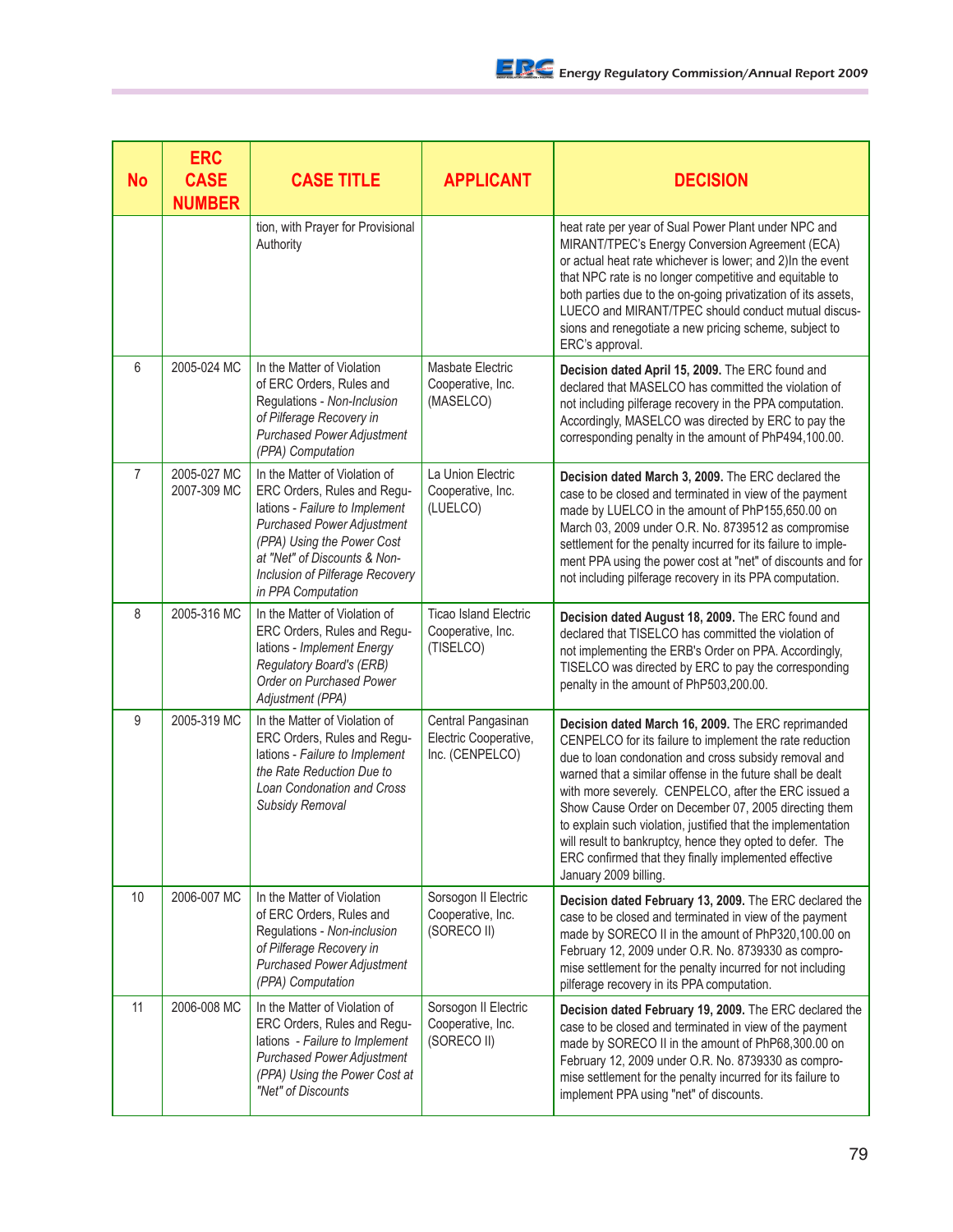| <b>No</b> | <b>ERC</b><br><b>CASE</b><br><b>NUMBER</b> | <b>CASE TITLE</b>                                                                                                                                                                                                                                 | <b>APPLICANT</b>                                                                       | <b>DECISION</b>                                                                                                                                                                                                                                                                                                                                                                                                                                                                                                                                                                                                                                      |
|-----------|--------------------------------------------|---------------------------------------------------------------------------------------------------------------------------------------------------------------------------------------------------------------------------------------------------|----------------------------------------------------------------------------------------|------------------------------------------------------------------------------------------------------------------------------------------------------------------------------------------------------------------------------------------------------------------------------------------------------------------------------------------------------------------------------------------------------------------------------------------------------------------------------------------------------------------------------------------------------------------------------------------------------------------------------------------------------|
| 12        | 2006-027 MC                                | In the Matter of Violation of<br>ERC Orders, Rules and Regu-<br>lations - Late Implementation<br>of Final Rate Reduction due to<br>Loan Condonation and Cross<br>Subsidy Removal                                                                  | <b>Camarines Norte</b><br>Electric Cooperative,<br>Inc. (CANORECO)                     | Decision dated May 26, 2009. The ERC reprimanded<br>CANORECO for its late implementation of final rate reduc-<br>tion due to loan condonation and removal of cross-subsidy<br>and warned that a similar offense in the future shall be<br>dealt with more severely. CANORECO filed its "Verified<br>Explanation" stating that it implemented the rate reduction<br>on January 2005 instead of September 2004 due to the<br>pending "Motion for Reconsideration and Deferment of<br>Implementation".                                                                                                                                                  |
| 13        | 2006-028 RC                                | In the Matter of the Applica-<br>tion for the Approval of the<br>Proposed Time-Of-Use (TOU)<br>Retail Rates to End-Users,<br>with Prayer for Provisional<br>Authority                                                                             | Cagayan Electric Pow-<br>er and Light Company,<br>Inc. (CEPALCO)                       | Decision dated October 12, 2009. The ERC approved,<br>with modification, the application filed by CEPALCO for<br>approval of its TOU retail rates, and provided CEPALCO<br>the Rate Schedules for its customers. The ERC directed<br>CEPALCO to submit a list of requirements, together with<br>the AGRA requirements for the ERC's verification and<br>confirmation. It was further directed by ERC to file an<br>application for approval of its re-negotiated EPA with MIN-<br>ERGY and apply for the appropriate rate for its PV plant<br>under Power Supply Agreement (PSA) or Ancillary Service<br>Procurement Plan (ASPP) as the case may be. |
| 14        | 2006-079 RC                                | In the Matter of the Joint<br>Application for Approval of the<br><b>Transition Supply Contract</b><br>(TSC) between the National<br>Power Corporation (NPC)<br>and Manila Electric Company<br>(MERALCO), with Prayer for<br>Provisional Authority | <b>National Power</b><br>Corporation (NPC) and<br>Manila Electric<br>Company (MERALCO) | Decision dated June 30, 2008. The ERC made per-<br>manent the provisional authority granted to NPC and<br>MERALCO in ERC Order dated January 22, 2007 relative<br>to their application for TSC approval provided that Sec-<br>tion 6.3 be deleted and Sections 6.4 and 6.5 be made a<br>separate agreement instead of being incorporated in the<br>TSC. Further, the ERC provided that the incremental cost<br>of replacement power will not be passed on to MERALCO's<br>customers in any way.                                                                                                                                                      |
| 15        | 2006-081 MC                                | In the Matter of the Violation<br>of ERC Orders, Rules and<br>Regulations - Failure to Submit<br>Progress Report on 5% Rein-<br>vestment Fund On Time                                                                                             | Quezon II Electric<br>Cooperative, Inc.<br>(QUEZELCO II)                               | Decision dated February 19, 2009. The ERC repri-<br>manded QUEZELCO II for the delay in the submission<br>of their Reinvestment Fund Report on time and warned<br>that a similar offense in the future shall be dealt with more<br>severely. QUEZELCO II only submitted their Report cover-<br>ing the period January to December 2005 on February 13,<br>2009, after the ERC issued a Show Cause Order directing<br>them to explain such violation.                                                                                                                                                                                                 |
| 16        | 2006-092 MC                                | In the Matter of Violation of<br>ERC Orders, Rules and Regu-<br>lations - Failure to Implement<br>the Rate Reduction Due to<br>Loan Condonation and Cross<br><b>Subsidy Removal</b>                                                               | Aurora Electric<br>Cooperative, Inc.<br>(AURELCO)                                      | Decision dated February 16, 2009. The ERC reprimanded<br>AURELCO for its failure to implement the rate reduction<br>due to loan condonation and cross subsidy removal and<br>warned that a similar offense in the future shall be dealt<br>with more severely. AURELCO, after the ERC issued a<br>Show Cause Order on May 10, 2006 directing them to<br>explain such violation, filed a Motion for Reconsideration<br>stating that it received the Order on the cross subsidy on<br>May 23, 2005 and immediately implemented in June 2005,<br>and received the Order on Loan Condonation on May 23,<br>2005 and implemented in August 2005.          |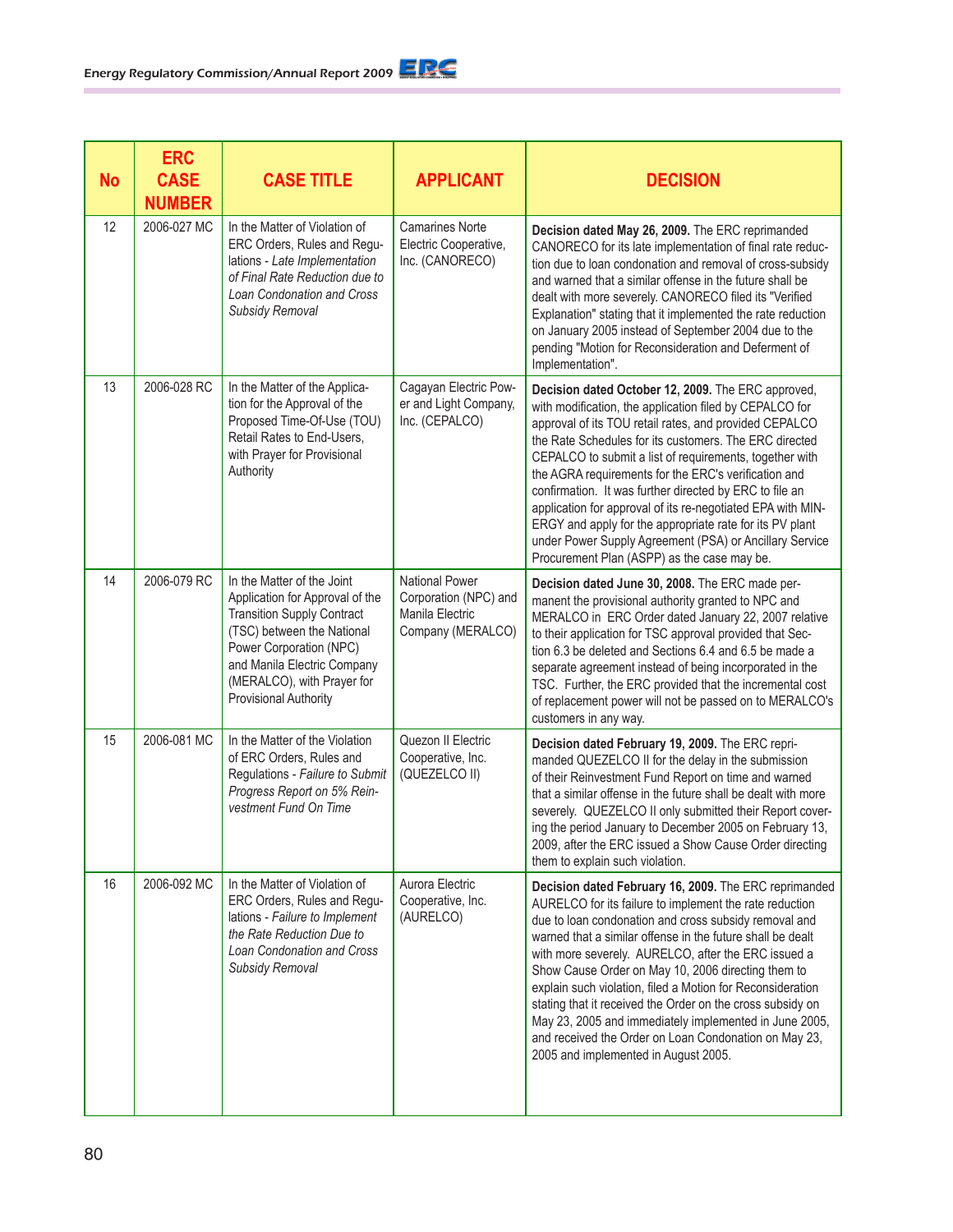| No | <b>ERC</b><br><b>CASE</b><br><b>NUMBER</b> | <b>CASE TITLE</b>                                                                                                                                                                     | <b>APPLICANT</b>                                       | <b>DECISION</b>                                                                                                                                                                                                                                                                                                                                                                                                                                                                                                                                                                                                                                                                                                                                                                                |
|----|--------------------------------------------|---------------------------------------------------------------------------------------------------------------------------------------------------------------------------------------|--------------------------------------------------------|------------------------------------------------------------------------------------------------------------------------------------------------------------------------------------------------------------------------------------------------------------------------------------------------------------------------------------------------------------------------------------------------------------------------------------------------------------------------------------------------------------------------------------------------------------------------------------------------------------------------------------------------------------------------------------------------------------------------------------------------------------------------------------------------|
| 17 | 2006-111 MC                                | In the Matter of Violation of<br>ERC Orders, Rules and Regu-<br>lations - Failure to Implement<br>the Energy Regulatory Board's<br>(ERB) Order on Purchased<br>Power Adjustment (PPA) | Camiguin Electric<br>Cooperative, Inc.<br>(CAMELCO)    | Decision dated March 4, 2009. The ERC, after finding<br>it just and reasonable, accepted and approved the 50%<br>settlement offer of CAMELCO of the total amount of impos-<br>able penalty for not implementing ERB's Order on PPA,<br>with an equivalent amount of PhP139,150.00. CAMELCO<br>was directed to remit to ERC the above-mentioned amount<br>within 15 days from receipt of the Order.                                                                                                                                                                                                                                                                                                                                                                                             |
| 18 | 2006-154 MC                                | In the Matter of Violation<br>of ERC Orders, Rules and<br>Regulations - Failure to<br>Refund the Full Amount of<br>PhP2,307,879.85 to its End-<br><b>Users</b>                        | Sorsogon I Electric<br>Cooperative, Inc.<br>(SORECO I) | Decision dated July 24, 2009. The ERC reprimanded<br>SORECO I for its failure to refund the full amount of<br>PhP2,307,879.85 to its end-users on time and warned<br>that a similar offense in the future shall be dealt with more<br>severely. SORECO I manifested that it implemented the<br>refund on December 2008.                                                                                                                                                                                                                                                                                                                                                                                                                                                                        |
| 19 | 2006-156 MC                                | In re: Petition for Direct<br><b>Connection of Electric</b><br>Power with the National Power<br>Corporation (NPC) and/or<br>the National Transmission<br>Corporation (TRANSCO)        | Technology Livelihood<br>and Resource Center<br>(TLRC) | Decision dated May 4, 2009. The ERC denied the<br>"Petition" and "Supplemental Petition" both filed by TLRC<br>for direct connection with NPC through the transmission<br>system of TRANSCO for lack of merit without prejudice to<br>the filing of the appropriate petitions by the locators/lessees<br>in the Mabalacat Technocenter. Based on the evidence<br>presented by TLRC, it is apparent that it filed the instant<br>petitions primarily for the locators/lessees in the Mabalacat<br>Technocenter to directly source their power requirements<br>from the NPC. However, such locators/lessees were never<br>impleaded as co-petitioners. Moreover, TLRC failed to<br>prove that the said locators/lessees have expressly author-<br>ized it to file the petitions on their behalf. |
| 20 | 2006-307 CC                                | Elditha A. Pujanes vs. First<br>Laguna Electric Cooperative,<br>Inc. (FLECO)                                                                                                          | Elditha A. Pujanes                                     | Decision dated June 22, 2009. The ERC declared that<br>the electric service disconnection of complainant Elditha<br>Pujanes and the differential billing of PhP28,998.82 to be<br>without legal basis. Accordingly, the Order of the ERC di-<br>recting FLECO to temporarily reconnect complainant's was<br>made permanent. ERC found out that the disconnection<br>effected by FLECO was procedurally flawed and their claim<br>for differential billing lacked legal and factual basis. Not<br>only did it fail to comply with the meter testing requirements<br>by an ERC representative, but it also failed to substantiate<br>the amount of PhP28,998.82.                                                                                                                                 |
| 21 | 2006-308 CC                                | Cesar Aguja vs. First Laguna<br>Electric Cooperative, Inc.<br>(FLECO)                                                                                                                 | Cesar Aguja                                            | Decision dated June 22, 2009. The ERC declared that<br>the electric service disconnection of complainant Cesar<br>Aguja and the differential billing of PhP21,267.76 to be<br>without legal basis. Accordingly, the Order of the ERC<br>directing FLECO to temporarily reconnect complainant's<br>electric service was made permanent. ERC found out that<br>the disconnection effected by FLECO was procedurally<br>flawed and their claim for differential billing lacked legal and<br>factual basis. Not only did it fail to comply with the meter<br>testing requirements by an ERC representative, but it also<br>failed to substantiate the amount of PhP21,267.76.                                                                                                                      |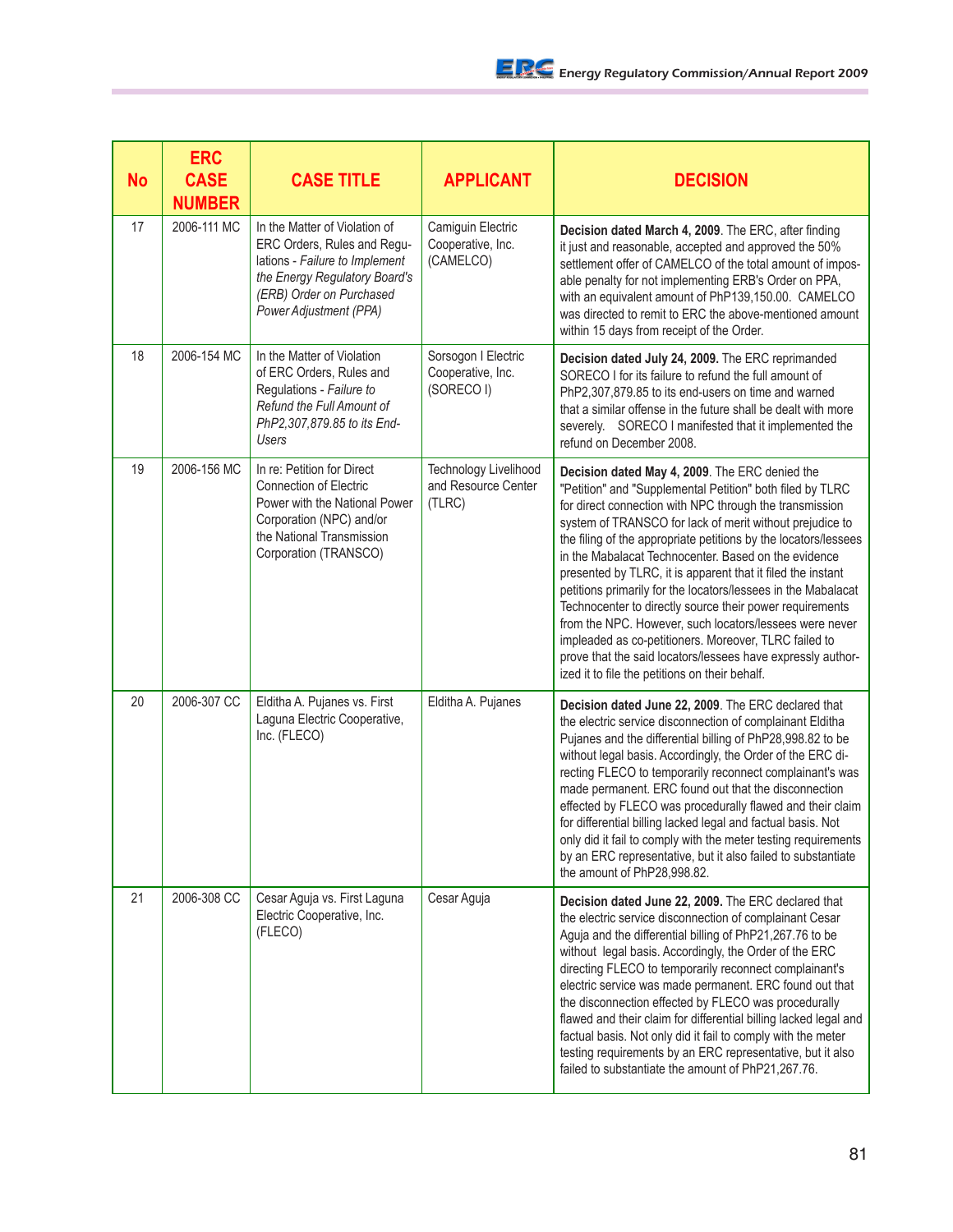| <b>No</b> | <b>ERC</b><br><b>CASE</b><br><b>NUMBER</b> | <b>CASE TITLE</b>                                                                                                                                                                                                                                                                                                       | <b>APPLICANT</b>                                                                                             | <b>DECISION</b>                                                                                                                                                                                                                                                                                                                                                                                                                                                                                                                                                                                                                                                                                                   |
|-----------|--------------------------------------------|-------------------------------------------------------------------------------------------------------------------------------------------------------------------------------------------------------------------------------------------------------------------------------------------------------------------------|--------------------------------------------------------------------------------------------------------------|-------------------------------------------------------------------------------------------------------------------------------------------------------------------------------------------------------------------------------------------------------------------------------------------------------------------------------------------------------------------------------------------------------------------------------------------------------------------------------------------------------------------------------------------------------------------------------------------------------------------------------------------------------------------------------------------------------------------|
| 22        | 2006-527                                   | Lim and Ocampo Law Offices<br>vs. Manila Electric Company<br>(MERALCO)                                                                                                                                                                                                                                                  | Lim and Ocampo Law<br>Offices                                                                                | Decision dated August 17, 2009. The ERC ordered<br>MERALCO to desist from further demanding and claiming<br>against complainant Lim and Ocampo Law Office of the un-<br>billed electricity consumption amounting to PhP411,100.00.<br>MERALCO failed to present any proof as to the condition<br>as well as on the reading/consumption of the subject meter<br>when it was actually pulled out in October 2005. Neither<br>was there evidence to support its claim that the Law Office<br>actually benefited from the subject terminated meter.                                                                                                                                                                   |
| 23        | 2007-102 RC                                | In the Matter of the Application<br>for Approval/Review of Electric<br>Capital Projects within the<br>Franchise Area for Calendar<br>Years 2002, 2003, 2004, 2005<br>and 2006                                                                                                                                           | <b>Aklan Electric</b><br>Cooperative, Inc.<br>(AKELCO)                                                       | Decision dated January 12, 2009. The ERC approved the<br>application filed by AKELCO for its electric capital projects<br>for calendar years 2002, 2003, 2004, 2005 and 2006, spe-<br>cifically 1) Construction of 10 MVA Substation in 2002; 2)<br>Construction of 10 MVA Substation in 2003; 3) Distribution<br>line projects; and 4) Construction of 13.2 kV Submarine<br>Cable in 2005, with a total cost of PhP113,324,655.00.<br>The projects will address substation overloading and the<br>increase in demand, reduce distribution system losses and<br>improve voltage variation in various locations. Accordingly,<br>AKELCO was directed to remit to ERC the amount of<br>PhP849,935.00 as permit fee. |
| 24        | 2007-115 MC                                | In the Matter of the Petition<br>for the Approval of Direct<br>Connection with the National<br>Power Corporation (NPC) and<br>the National Transmission<br>Corporation (TRANSCO), with<br>Prayer for Provisional Authority<br>and Issuance of a Temporary<br>Mandatory Order and/or a Writ<br>of Preliminary Injunction | Philippine Resins<br>Industries, Inc. (PRII)                                                                 | Decision dated March 30, 2009. The ERC approved<br>the petition of PRII for direct connection with the NPC<br>and TRANSCO. The ERC finds that Peninsula Electric<br>Cooperative Inc.'s (PENELCO) existing distribution facilities<br>will not be able to support the load requirements of PRII,<br>and any power interruption during the operation of PRII will<br>result to serious damage to its business.                                                                                                                                                                                                                                                                                                      |
| 25        | 2007-134 RC                                | In the Matter of the Application<br>for Approval of an Emergency<br>Capital Project                                                                                                                                                                                                                                     | <b>Aklan Electric</b><br>Cooperative, Inc.<br>(AKELCO)                                                       | Decision dated January 12, 2009. The ERC approved<br>the application filed by AKELCO for its Emergency Capital<br>Project, specifically the Repair of Submarine Cable with a<br>total cost of PhP4,032,558.00. The project aims to restore<br>power in Boracay Island and maintain the submarine<br>cables. Accordingly, AKELCO was directed to remit to ERC<br>the amount of PhP30,244.00 as permit fee.                                                                                                                                                                                                                                                                                                         |
| 26        | 2007-138 RC                                | In the Matter of the Applica-<br>tion for Approval of the Power<br>Supply Contract (PSC) entered<br>into between Central Negros<br>Electric Cooperative, Inc.<br>(CENECO) and KEPCO-<br>Salcon Power Corporation<br>(KSPC)                                                                                              | <b>Central Negros</b><br>Electric Cooperative,<br>Inc. (CENECO) and<br>KEPCO-SPC Power<br>Corporation (KSPC) | Decision dated February 16, 2009. The ERC approved,<br>with modification, the application filed by CENECO and<br>KSPC for the approval of their PSC and the "Motion for the<br>Approval of the Amendments to the Power Sales Contract".<br>The amended PSC shall be subject to a total KSPC price<br>of PhP4.2511/kWh, with the following components: 1)<br>Capacity Fee of PhP2.2958/kWh; 2) Foreign O & M Fee<br>of PhP0.2782/kWh; 3) Local O & M Fee of PhP0.3809/<br>kWh; and 4) Fuel Fee of PhP1.2962/kWh. CENECO was<br>directed to submit, in its Automatic Generation Rate Adjust-<br>ment (AGRA) confirmation, the derivation of the Fuel Fee                                                            |

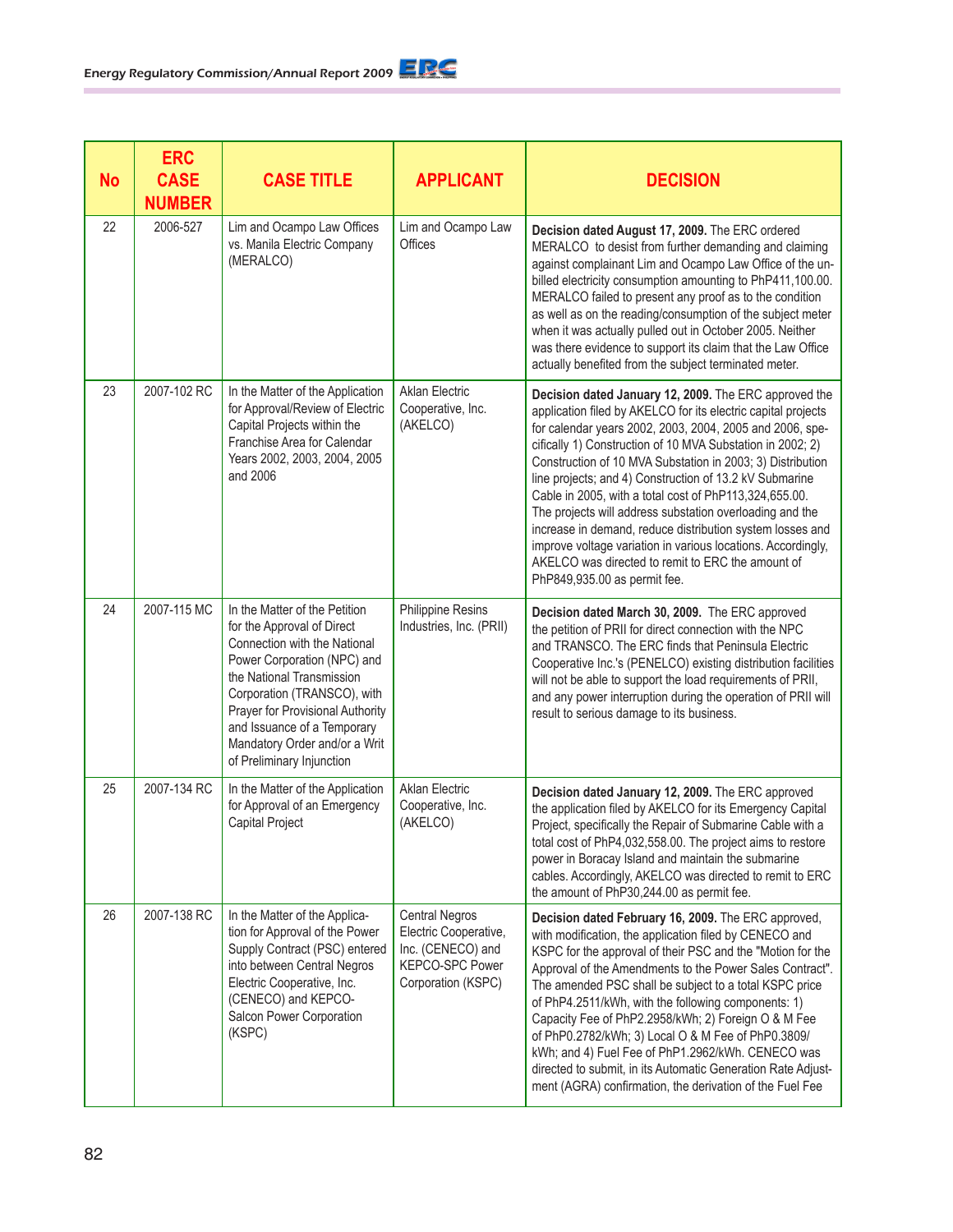| <b>No</b> | <b>ERC</b><br><b>CASE</b><br><b>NUMBER</b> | <b>CASE TITLE</b>                                                                                                                                                                                                                                                                                                                 | <b>APPLICANT</b>                                     | <b>DECISION</b>                                                                                                                                                                                                                                                                                                                                                                                                                                                                                                                                                                                                                                                                                                                                                                                                                                                                                                                                                                                                                                                                                                                                                                                                                                                                                                                                                                       |
|-----------|--------------------------------------------|-----------------------------------------------------------------------------------------------------------------------------------------------------------------------------------------------------------------------------------------------------------------------------------------------------------------------------------|------------------------------------------------------|---------------------------------------------------------------------------------------------------------------------------------------------------------------------------------------------------------------------------------------------------------------------------------------------------------------------------------------------------------------------------------------------------------------------------------------------------------------------------------------------------------------------------------------------------------------------------------------------------------------------------------------------------------------------------------------------------------------------------------------------------------------------------------------------------------------------------------------------------------------------------------------------------------------------------------------------------------------------------------------------------------------------------------------------------------------------------------------------------------------------------------------------------------------------------------------------------------------------------------------------------------------------------------------------------------------------------------------------------------------------------------------|
|           |                                            |                                                                                                                                                                                                                                                                                                                                   |                                                      | and the heat rate utilized for the applicable billing period<br>with supporting documents. Finally, the provision in the<br>PSC relative to the supply by the National Power Corpora-<br>tion (NPC) of about 120,000,000 kWh out of CENECO's<br>470,400,000 kWh total annual contract quantity with KSPC<br>should be embodied in a separate contract subject to the<br>approval by the Commission.                                                                                                                                                                                                                                                                                                                                                                                                                                                                                                                                                                                                                                                                                                                                                                                                                                                                                                                                                                                   |
| 27        | 2007-147 RC                                | In the Matter of the Applica-<br>tion for Authority to Recover<br><b>Transmission Cost Under-</b><br>Recoveries, Including the<br>Carrying Cost, with Prayer for<br><b>Provisional Authority</b>                                                                                                                                  | Manila Electric Com-<br>pany (MERALCO)               | Decision dated October 12, 2009. The ERC approved,<br>with modification, the application filed by MERALCO and<br>confirms the total under-recoveries of MERALCO in the<br>transmission charges for the period June 2003 to July<br>2007 in the amount of PhP4.321 Billion and carrying costs<br>amounting to PhP1.026 Billion. MERALCO was authorized<br>to collect the amount of PhP5,347,621,003.62 equiva-<br>lent to the following charges per customer class starting<br>the next billing cycle: 1) Residential & General Service<br>- PhP0.1978/kWh; 2) Residential - PhP0.1892/kWh; 3)<br>General Service - PhP0.2692/kWh; 4) GHMS - PhP0.2292/<br>kWh; 5) Flat Streetlights - PhP0.1990/kWh; 6) NIS/IS Small<br>- PhP59.1522/kW; 7) NIS/IS Secondary - PhP66.4243/<br>kW; 8) NIS/IS Below 13.2 kV - PhP65.4939/kW; 9) NIS/<br>IS 13.8/13.2 kV - PhP66.4062/kW; 10) NIS/IS 34.5 kV -<br>PhP71.5040/kW; and 11) NIS/IS 115 kV - PhP72.0375/<br>kW. Further, MERALCO was directed to incorporate in the<br>computed Monthly Transmission Rate the Other Transmis-<br>sion Cost Adjustment (OTCA).                                                                                                                                                                                                                                                                                |
| 28        | 2007-148 RC                                | In the Matter of the Application<br>of the National Transmission<br>Corporation (TRANSCO) or its<br>Concessionaire for Approval<br>of Force Majeure (FM) Event<br>Regulated FM Pass Through<br>for Typhoons Milenyo, Reming,<br>Seniang and Paeng, in Accord-<br>ance with the Transmission<br>Wheeling Rate Guidelines<br>(TWRG) | National<br>Transmission<br>Corporation<br>(TRANSCO) | Decision dated December 15, 2008. The ERC approved<br>the application filed by TRANSCO for approval of force<br>majeure event regulated FM pass through for Typhoons<br>Milenyo, Reming, Seniang, and Paeng, in accordance with<br>the provisions of the TWRG provided that the recoverable<br>project cost of PhP1,851.28 Million will be subjected to<br>optimization during the Reset Process for the 3rd Regula-<br>tory Period. In addition to that, TRANSCO was author-<br>ized to collect, on top of the 2009 MAR, the following FM<br>Pass-Though Amounts: 1) Luzon Customers- PhP1.9183/<br>kW for Milenyo and PhP4.6695/kW for Reming; and 2)<br>Visayas Customers - PhP0.0859/kW for typhoon Seniang.<br>Further, the ERC directed that the proposed Accelerated<br>Depreciation in the amount of PhP284.080 Million will be<br>included in the Annual Revenue Requirement (ARR) for<br>the 3rd Regulatory Period and will not be included in the<br>computation of FM Pass Through Amount and the trans-<br>mission network facilities damaged by Typhoons "Milenyo",<br>"Reming", "Seniang" and "Paeng" shall be excluded in the<br>Regulatory Asset Base (RAB) of TRANSCO commencing<br>the 3rd Regulatory Period. Finally, TRANSCO was directed<br>by ERC to pay the amount of PhP13,884,578.73 as permit<br>fee within thirty (30) days from receipt of the Decision. |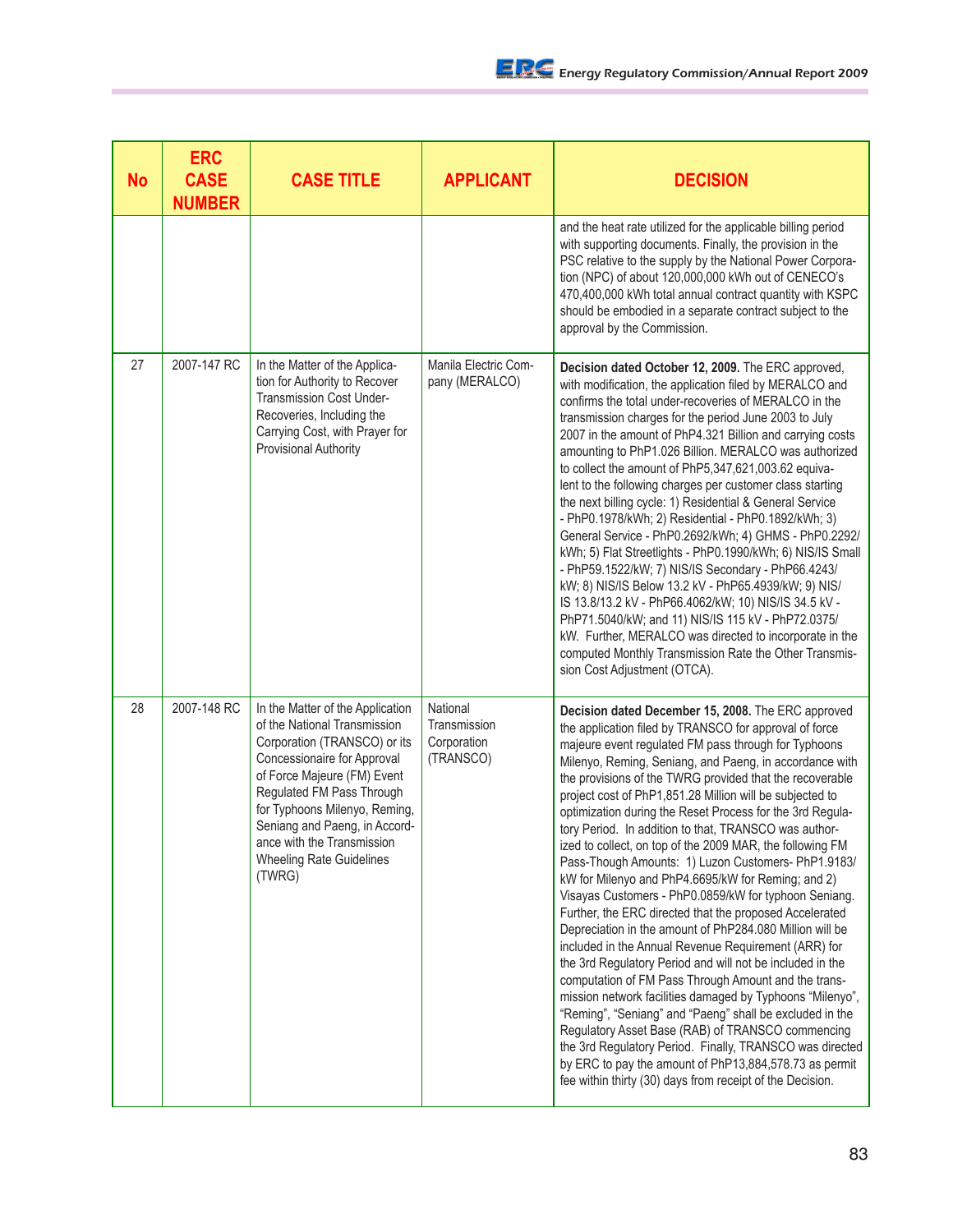| No | <b>ERC</b><br><b>CASE</b><br><b>NUMBER</b> | <b>CASE TITLE</b>                                                                                                                                                                                                                                                                   | <b>APPLICANT</b>                                                | <b>DECISION</b>                                                                                                                                                                                                                                                                                                                                                                                                                                             |
|----|--------------------------------------------|-------------------------------------------------------------------------------------------------------------------------------------------------------------------------------------------------------------------------------------------------------------------------------------|-----------------------------------------------------------------|-------------------------------------------------------------------------------------------------------------------------------------------------------------------------------------------------------------------------------------------------------------------------------------------------------------------------------------------------------------------------------------------------------------------------------------------------------------|
| 29 | 2007-157 RC                                | In the Matter of the Applica-<br>tion for Authority to Recover<br>Inter-Class Cross Subsidy<br>Under-Recoveries and Carry-<br>ing Charges, with Prayer for<br>Provisional Authority                                                                                                 | Manila Electric<br>Company (MERALCO)                            | Decision dated November 16, 2009. The ERC approved,<br>with modification, the application filed by MERALCO for<br>authority to recover inter-class cross subsidy under-recov-<br>eries and carrying charges. MERALCO was authorized to<br>collect the total inter-class cross subsidy under-recovery<br>covering the period June 2003 to October 2006 amounting<br>to PhP1,048,541,216.00 equivalent to PhP0.0103/kWh until<br>its full recovery.           |
| 30 | 2007-242 MC                                | In the Matter of the Petition<br>for Direct Connection with the<br>National Power Corporation<br>(NPC) through the Transmis-<br>sion System of the National<br><b>Transmission Corporation</b><br>(TRANSCO)                                                                         | <b>Golden Portals</b><br>Industries, Inc. (GPII)                | Decision dated May 25, 2009. The ERC denied the<br>petition filed by GPII for direct connection with the NPC<br>through TRANSCO for lack of merit. The ERC found clear<br>indications that Panay Electric Company, Inc. (PECO) was<br>financially and technically capable to provide the power<br>requirements of GPII. On that basis, the Commission found<br>no logical reason to allow GPII to source its entire power<br>requirement directly from NPC. |
| 31 | 2007-265 MC                                | In the Matter of Violation<br>of ERC Orders, Rules and<br>Regulations - Failure to Imple-<br>ment the Energy Regulatory<br>Commission (ERC) Order on<br><b>Purchased Power Adjustment</b><br>(PPA)                                                                                  | First Laguna Electric<br>Cooperative, Inc.<br>(FLECO)           | Decision dated April 7, 2009. The ERC reprimanded<br>FLECO for its failure to implement on time the refund on<br>PPA and warned that a similar offense in the future shall be<br>dealt with more severely. FLECO explained that it still has<br>a pending Motion for Reconsideration (MR) and it started<br>the implementation of the refund as directed on the billing<br>month of October 2008.                                                           |
| 32 | 2007-293 MC<br>2006-146 MC                 | In the Matter of Violation of<br>ERC Orders, Rules and Regu-<br>lations - Failure to Implement<br><b>Energy Regulatory Board's</b><br>(ERB) Order on Purchased<br>Power Adjustment (PPA) and<br>Failure to Implement Energy<br><b>Regulatory Commission's</b><br>(ERC) Order on PPA | Abra Electric<br>Cooperative, Inc.<br>(ABRECO)                  | Decision dated February 13, 2009. The ERC, after<br>finding it just and reasonable, accepted and approved<br>the 50% settlement offer of ABRECO of the total amount<br>of imposable penalty for its failure to implement ERB<br>and ERC's order on PPA, with an equivalent amount of<br>PhP292,850.00. ABRECO was directed to remit to ERC<br>the above-mentioned amount within 15 days from receipt<br>of the Order.                                       |
| 33 | 2007-299 MC                                | In the Matter of Violation of<br>ERC Orders, Rules and Regu-<br>lations - Failure to Implement<br>the Energy Regulatory Board<br>(ERB) Order on Purchased<br>Power Adjustment (PPA)                                                                                                 | Masbate Electric<br>Cooperative, Inc.<br>(MASELCO)              | Decision dated April 13, 2009. The ERC found and<br>declared that MASELCO has committed the violation of<br>not implementing the ERB order on PPA. Accordingly,<br>MASELCO was directed by ERC to pay the corresponding<br>penalty in the amount of PhP451,700.00.                                                                                                                                                                                          |
| 34 | 2007-323 MC                                | In the Matter of Violation of<br>ERC Orders, Rules and Regu-<br>lations - Failure to Implement<br><b>Purchased Power Adjustment</b><br>(PPA) Using the Power Cost at<br>"Net" of Discounts                                                                                          | Camarines Sur IV<br>Electric Cooperative,<br>Inc. (CASURECO IV) | Decision dated February 23, 2009. The ERC found and<br>declared that CASURECO IV has committed the viola-<br>tion of not implementing the PPA using the power cost at<br>"net" of discounts in the computation of its monthly PPA<br>charges. Accordingly, CASURECO IV was directed by<br>ERC to pay the corresponding penalty in the amount of<br>PhP151,800.00.                                                                                           |
| 35 | 2007-326 MC<br>2007-303 MC                 | In the Matter of Violation of<br>ERC Orders, Rules and Regu-<br>lations - Failure to Implement<br><b>Purchased Power Adjustment</b>                                                                                                                                                 | Leyte III Electric<br>Cooperative, Inc.<br>(LEYECO III)         | Decision dated March 23, 2009. The ERC declared the<br>case to be closed and terminated in view of the payment<br>made by LEYECO III in the amount of PhP262,200.00 on<br>March 23, 2009 under O.R. No. 8739693 as compromise                                                                                                                                                                                                                               |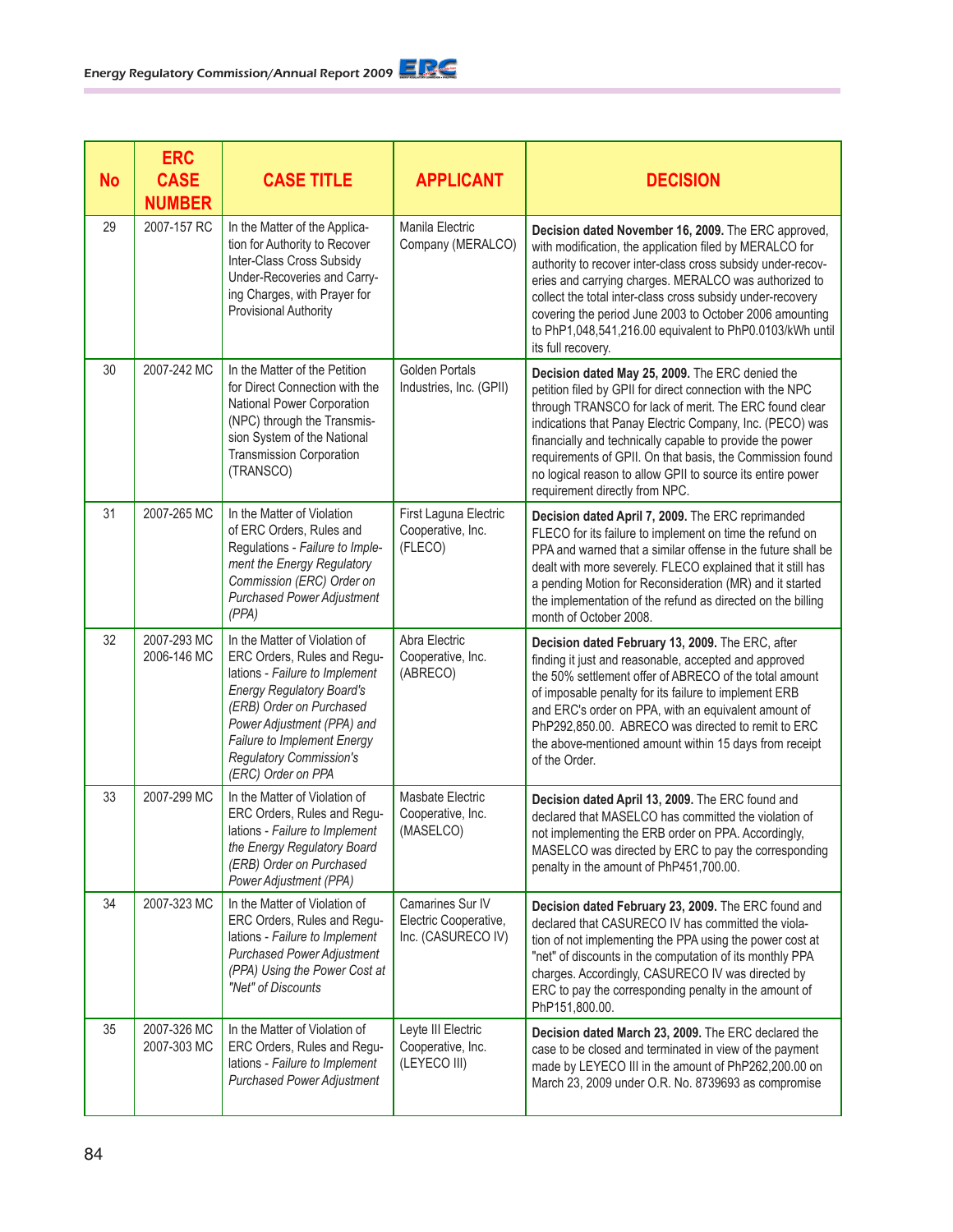| <b>No</b> | <b>ERC</b><br><b>CASE</b><br><b>NUMBER</b> | <b>CASE TITLE</b>                                                                                                                                                           | <b>APPLICANT</b>                                                           | <b>DECISION</b>                                                                                                                                                                                                                                                                                                                                                                                                                         |
|-----------|--------------------------------------------|-----------------------------------------------------------------------------------------------------------------------------------------------------------------------------|----------------------------------------------------------------------------|-----------------------------------------------------------------------------------------------------------------------------------------------------------------------------------------------------------------------------------------------------------------------------------------------------------------------------------------------------------------------------------------------------------------------------------------|
|           |                                            | (PPA) Using the Power Cost at<br>"Net" of Discounts and Failure<br>to Implement the Energy<br>Regulatory Board's (ERB)<br>Order on PPA                                      |                                                                            | settlement for the penalty incurred for its failure to imple-<br>ment PPA using the power cost at "net" of discounts and<br>failure to implement the ERB's Order on PPA.                                                                                                                                                                                                                                                                |
| 36        | 2007-344 MC                                | In the Matter of Violation<br>of ERC Orders, Rules and<br>Regulations - Non-inclusion<br>of Pilferage Recovery in PPA<br>Computation                                        | Nueva Ecija II - Area 1<br>Electric Cooperative,<br>Inc. (NEECO II-Area 1) | Decision dated August 26, 2009. The ERC, after finding<br>it just and reasonable, accepted and approved the 50%<br>settlement offer of NEECO II-Area 1 of the total amount<br>of imposable penalty for not including Pilferage Recov-<br>ery in PPA computation, with an equivalent amount of<br>PhP313,750.00. NEECO II-Area 1 was directed to remit<br>to ERC the above-mentioned amount within 15 days from<br>receipt of the Order. |
| 37        | 2007-354 MC                                | In the Matter of Violation<br>of ERC Orders, Rules and<br>Regulations - Non-inclusion<br>of Pilferage Recovery in<br><b>Purchased Power Adjustment</b><br>(PPA) Computation | Aurora Electric<br>Cooperative, Inc.<br>(AURELCO)                          | Decision dated January 22, 2009. The ERC, after finding<br>it just and reasonable, accepted and approved the 50%<br>settlement offer of AURELCO of the total amount of impos-<br>able penalty for not including pilferage recovery in its PPA<br>computation, with an equivalent amount of PhP111,050.00.<br>AURELCO was directed to remit to ERC the above-men-<br>tioned amount within 15 days from receipt of the Order.             |
| 38        | 2007-364 MC                                | In the Matter of Violation<br>of ERC Orders, Rules and<br>Regulations - Non-inclusion<br>of Pilferage Recovery in<br><b>Purchased Power Adjustment</b><br>(PPA) Computation | Camarines Sur IV<br>Electric Cooperative,<br>Inc. (CASURECO IV)            | Decision dated February 23, 2009. The ERC found and<br>declared that CASURECO IV has committed the violation<br>of not including pilferage recovery in its PPA computation.<br>Accordingly, CASURECO IV was directed by ERC to pay<br>the corresponding penalty in the amount of PhP253,400.00.                                                                                                                                         |
| 39        | 2007-366 MC                                | In the Matter of Violation<br>of ERC Orders, Rules and<br>Regulations - Non-inclusion<br>of Pilferage Recovery in<br><b>Purchased Power Adjustment</b><br>(PPA) Computation | Sorsogon I Electric<br>Cooperative, Inc.<br>(SORECO I)                     | Decision dated January 12, 2009. The ERC, after find-<br>ing it just and reasonable, accepted and approved the<br>50% settlement offer of SORECO I of the total amount of<br>imposable penalty for not including Pilferage Recovery<br>in the computation of PPA, with an equivalent amount of<br>PhP184,950.00. SORECO I was directed to remit to ERC<br>the above-mentioned amount within 15 days from receipt<br>of the Order.       |
| 40        | 2007-370 MC                                | In the Matter of Violation<br>of ERC Orders, Rules and<br>Regulations - Non-inclusion<br>of Pilferage Recovery in<br><b>Purchased Power Adjustment</b><br>(PPA) Computation | Iloilo I Electric<br>Cooperative, Inc.<br>(ILECO I)                        | Decision dated February 19, 2009. The ERC declared the<br>case to be closed and terminated in view of the payment<br>made by ILECO I in the amount of PhP304,900.00 on<br>February 19, 2009 under O.R. No. 8739397 as compro-<br>mise settlement for the penalty incurred for not including<br>pilferage recovery in its PPA computation.                                                                                               |
| 41        | 2007-373 MC                                | In the Matter of Violation<br>of ERC Orders, Rules and<br>Regulations - Non-inclusion<br>of Pilferage Recovery in<br><b>Purchased Power Adjustment</b><br>(PPA) Computation | Bantayan Island Elec-<br>tric Cooperative, Inc.<br>(BANELCO)               | Decision dated January 29, 2009. The ERC, after finding<br>it just and reasonable, accepted and approved the 50%<br>settlement offer of BANELCO of the total amount of impos-<br>able penalty for not including pilferage recovery in its PPA<br>computation, with an equivalent amount of PhP62,250.00.<br>BANELCO was directed to remit to ERC the above-men-<br>tioned amount within 15 days from receipt of the Order.              |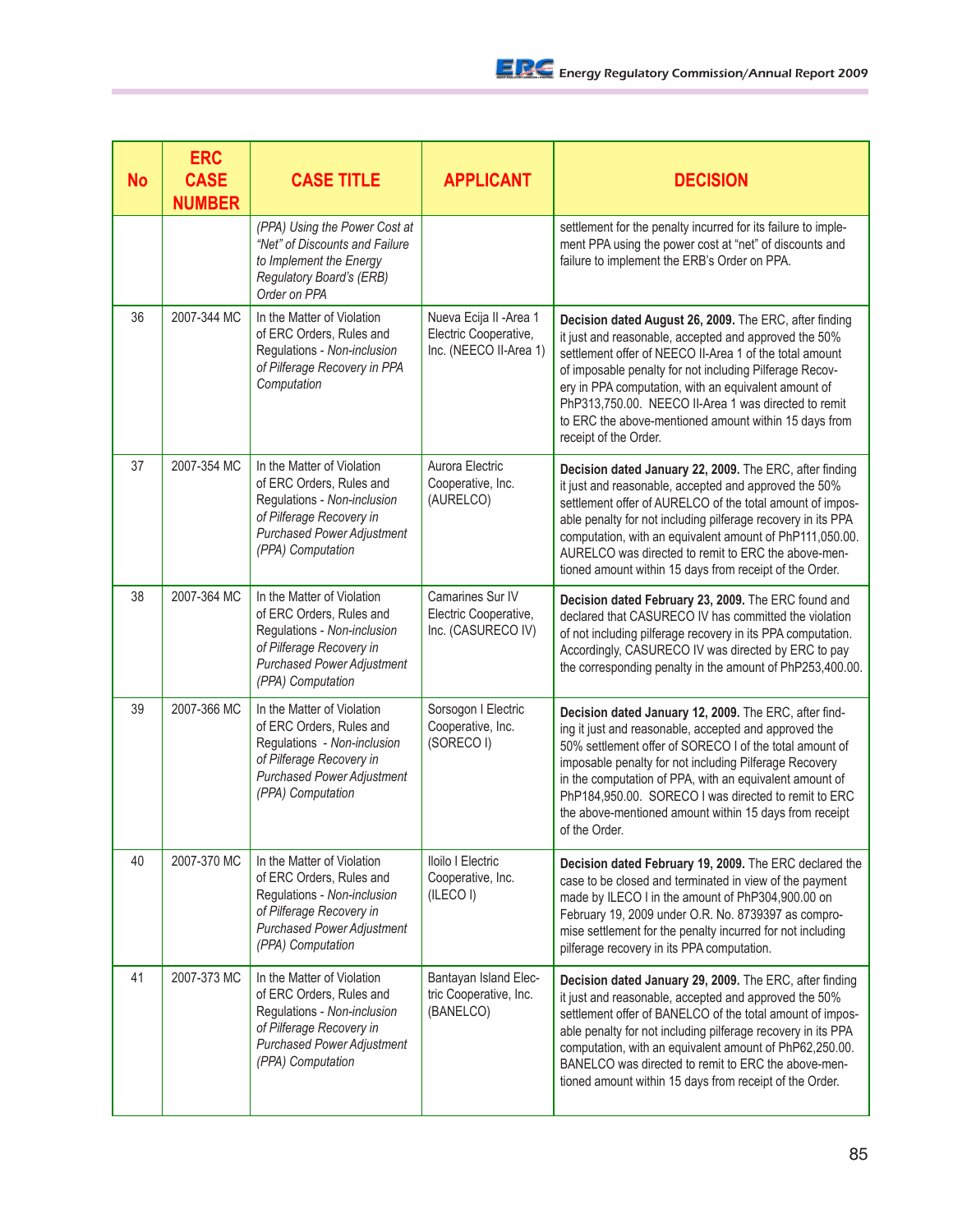| <b>No</b> | <b>ERC</b><br><b>CASE</b><br><b>NUMBER</b> | <b>CASE TITLE</b>                                                                                                                                                           | <b>APPLICANT</b>                                              | <b>DECISION</b>                                                                                                                                                                                                                                                                                                                                                                                                                                                                                                                                                                                                                                                                                                                                                                                                                                                                                                              |
|-----------|--------------------------------------------|-----------------------------------------------------------------------------------------------------------------------------------------------------------------------------|---------------------------------------------------------------|------------------------------------------------------------------------------------------------------------------------------------------------------------------------------------------------------------------------------------------------------------------------------------------------------------------------------------------------------------------------------------------------------------------------------------------------------------------------------------------------------------------------------------------------------------------------------------------------------------------------------------------------------------------------------------------------------------------------------------------------------------------------------------------------------------------------------------------------------------------------------------------------------------------------------|
| 42        | 2007-377 MC                                | In the Matter of Violation<br>of ERC Orders, Rules and<br>Regulations - Non-inclusion<br>of Pilferage Recovery in PPA<br>Computation                                        | Negros Oriental I<br>Electric Cooperative,<br>Inc. (NORECO I) | Decision dated April 15, 2009. The ERC, after finding<br>it just and reasonable, accepted and approved the 50%<br>settlement offer of NORECO I of the total amount of impos-<br>able penalty for not including Pilferage Recovery in the PPA<br>computation, with an equivalent amount of PhP162,000.00.<br>NORECO I was directed to remit to ERC the above-men-<br>tioned amount within 15 days from receipt of the Order.                                                                                                                                                                                                                                                                                                                                                                                                                                                                                                  |
| 43        | 2007-388 MC                                | In the Matter of Violation<br>of ERC Orders, Rules and<br>Regulations - Non-Inclusion<br>of Pilferage Recovery in<br><b>Purchased Power Adjustment</b><br>(PPA) Computation | <b>Basilan Electric</b><br>Cooperative, Inc.<br>(BASELCO)     | Decision dated May 18, 2009. The ERC, after finding it<br>just and reasonable, accepted and approved the 50% set-<br>tlement offer of BASELCO of the total amount of imposable<br>penalty for not including the pilferage recovery in the PPA<br>computation, with an equivalent amount of PhP185,600.00.<br>BASELCO was directed to remit to ERC the above-men-<br>tioned amount within 15 days from receipt of the Order.                                                                                                                                                                                                                                                                                                                                                                                                                                                                                                  |
| 44        | 2007-396 MC                                | In the Matter of Violation<br>of ERC Orders, Rules and<br>Regulations - Non-inclusion<br>of Pilferage Recovery in<br><b>Purchased Power Adjustment</b><br>(PPA) Computation | Dinagat Island Electric<br>Cooperative, Inc.<br>(DIELCO)      | Decision dated March 16, 2009. The ERC declared the<br>case to be closed and terminated in view of the payment<br>made by DIELCO in the amount of PhP59,250.00 on<br>March 10, 2009 under O.R. No. 8739590 as compromise<br>settlement for the penalty incurred due to non-inclusion of<br>Pilferage Recovery in PPA computation.                                                                                                                                                                                                                                                                                                                                                                                                                                                                                                                                                                                            |
| 45        | 2007-430 MC                                | In the Matter of Violation<br>of ERC Orders, Rules and<br>Regulations - Late Remittance<br>of Universal Charge (UC)<br>Collections                                          | Lanao del Norte<br>Electric Cooperative,<br>Inc. (LANECO)     | Decision dated June 22, 2009. The ERC reprimanded<br>LANECO for the late remittance of the UC collections and<br>warned that a similar offense in the future shall be dealt<br>with more severely. LANECO submitted summaries of col-<br>lections and remittances made to the Power Sector Assets<br>and Liabilities Management Corporation (PSALM) for the<br>period January 2004 to December 2008.                                                                                                                                                                                                                                                                                                                                                                                                                                                                                                                         |
| 46        | 2007-436 MC                                | In the Matter of Violation<br>of ERC Orders, Rules and<br>Regulations - Late Remittance<br>of Universal Charge (UC)<br>Collection                                           | Pampanga III Electric<br>Cooperative, Inc.<br>(PELCO III)     | Decision dated March 4, 2009. The ERC reprimanded<br>PELCO III for the delay in the remittance of the UC collec-<br>tion and warned that a similar offense in the future shall be<br>dealt with more severely. PELCO III only submitted the Of-<br>ficial Receipts to ERC as proof of its remittance on October<br>10, 2008, after the ERC issued a Show Cause Order on<br>July 4, 2007 directing them to explain such violation.                                                                                                                                                                                                                                                                                                                                                                                                                                                                                            |
| 47        | 2007-520 MC                                | In the Matter of the Application<br>for the Approval of the Sta.<br>Rita-Quinapundan 69kV Trans-<br>mission Project, with Prayer for<br>Provisional Authority               | National<br>Transmission<br>Corporation<br>(TRANSCO)          | Decision dated February 9, 2009. The ERC approved<br>the application filed by TRANSCO for the construction of<br>the Sta. Rita-Quinapundan 69kV Transmission Project<br>with a total project cost of PhP449.941 Million subject<br>to the following conditions: 1) the project cost will not be<br>included in the Maximum Allowable Revenue (MAR) for the<br>current Regulatory Period; 2) the project will be optimized<br>based on its actual use during the Reset Process for the<br>3rd Regulatory Period; and 3) the affected 69kV Wright-<br>Taft-Borongan-Buenavista currently supplying power to<br>ESAMELCO should be reclassified from Connection Asset<br>to Transmission Network Asset. The project aims to prevent<br>overloading of the Wright Substation, reduce undesirable<br>line loss and improve reliability of power supply, preclude-<br>the installation of shunt capacitor bank and for network re- |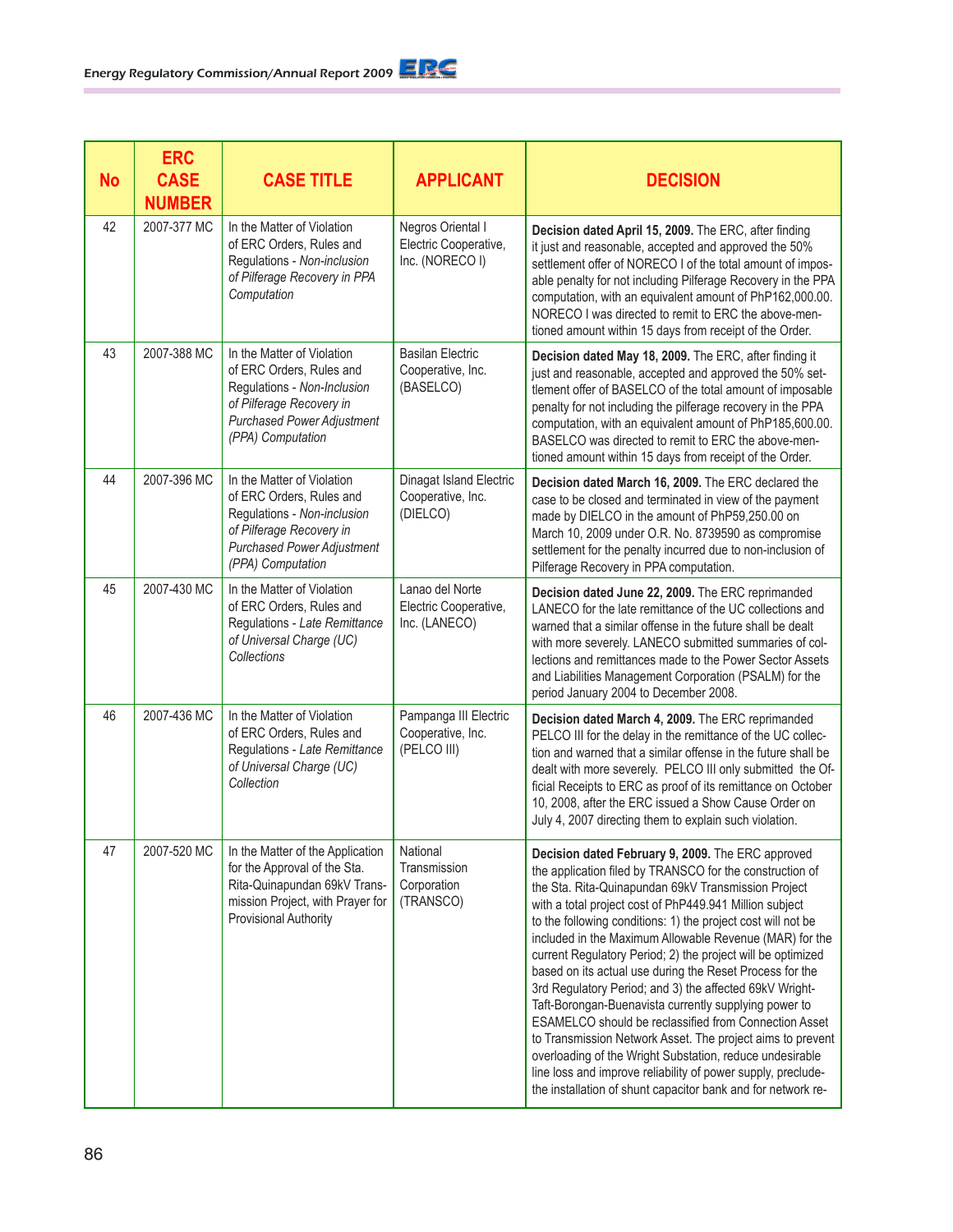| No | <b>ERC</b><br><b>CASE</b><br><b>NUMBER</b> | <b>CASE TITLE</b>                                                                                                                                                                                    | <b>APPLICANT</b>                                                                                                                   | <b>DECISION</b>                                                                                                                                                                                                                                                                                                                                                                                                                                                                                                                                                                                                                                                                                                                                                                                                                                                                                                                                                                                                                                                                                                                                                          |
|----|--------------------------------------------|------------------------------------------------------------------------------------------------------------------------------------------------------------------------------------------------------|------------------------------------------------------------------------------------------------------------------------------------|--------------------------------------------------------------------------------------------------------------------------------------------------------------------------------------------------------------------------------------------------------------------------------------------------------------------------------------------------------------------------------------------------------------------------------------------------------------------------------------------------------------------------------------------------------------------------------------------------------------------------------------------------------------------------------------------------------------------------------------------------------------------------------------------------------------------------------------------------------------------------------------------------------------------------------------------------------------------------------------------------------------------------------------------------------------------------------------------------------------------------------------------------------------------------|
|    |                                            |                                                                                                                                                                                                      |                                                                                                                                    | inforcement. Accordingly, TRANSCO was directed to remit<br>to ERC the amount of PhP3,375,000.00 as permit fee.                                                                                                                                                                                                                                                                                                                                                                                                                                                                                                                                                                                                                                                                                                                                                                                                                                                                                                                                                                                                                                                           |
| 48 | 2007-532 MC                                | In the Matter of the Applica-<br>tion for the Approval of the<br>Visayas 69 kV Transmission<br>Line Project-Sibalom-Culasi,<br>with Prayer for Issuance of<br>Provisional Authority                  | National Transmis-<br>sion Corporation<br>(TRANSCO)                                                                                | Decision dated February 9, 2009. The ERC approved the<br>application filed by TRANSCO for the construction of the<br>Visayas 69 kV Transmission Line Project-Sibalom-Culasi,<br>with a total project cost of PhP260.895 Million subject<br>to the following conditions: 1) the project cost will not be<br>included in the Maximum Allowable Revenue (MAR) for the<br>current Regulatory Period; 2) the project will be optimized<br>based on its actual use during the Reset Process for the<br>3rd Regulatory Period; and 3) the affected lines (Panitan-<br>Nabas-Culasi and Sta. Barbara-Sibalom Lines) currently<br>supplying power to Electric Cooperatives in Panay Island<br>should be reclassified from Sub-transmission Asset to<br>Transmission Network Asset. The project aims to loop with<br>the existing 69 kV line from Panitan to Culasi Load-end<br>Substation and the line from Sta. Barbara to Sibalom Load-<br>end Substation in order to minimize the outages, enhance<br>system reliability and address the low voltage problem in<br>the area. Accordingly, TRANSCO was directed to remit to<br>ERC the amount of PhP1,957,000.00 as permit fee. |
| 49 | 2008-008 RC                                | In the Matter of the Application<br>for Authority to Recover Life-<br>line Subsidy Under-Recoveries<br>Including Carrying Cost, with<br>Prayer for Provisional Authority                             | Manila Electric<br>Company (MERALCO)                                                                                               | Decision dated November 16. 2009. The ERC approved,<br>with modification, the application filed by MERALCO to<br>recover lifeline subsidy under-recovery. Accordingly, MER-<br>ALCO was authorized to recover the total lifeline subsidy<br>under-recovery covering the period June 2003 to Decem-<br>ber 2007 amounting to PhP856,367,808.00, equivalent to<br>PhP0.0068/kWh until its full recovery.                                                                                                                                                                                                                                                                                                                                                                                                                                                                                                                                                                                                                                                                                                                                                                   |
| 50 | 2008-010 MC                                | In the Matter of Violation<br>of ERC Orders, Rules and<br>Regulations - Failure to Imple-<br>ment the Energy Regulatory<br>Commission's (ERC) Order on<br><b>Purchased Power Adjustment</b><br>(PPA) | Nueva Ecija II - Area 1<br>Electric Cooperative,<br>Inc. (NEECO II-Area 1)                                                         | Decision dated June 25, 2009. The ERC reprimanded<br>NEECO II - Area 1 for the late implementation of the<br>Purchased Power Adjustment (PPA) Refund and warned<br>that a similar offense in the future shall be dealt with more<br>severely. NEECO II - Area 1 explained that they belat-<br>edly implemented the PPA refund in May 2009 instead of<br>September 2007.                                                                                                                                                                                                                                                                                                                                                                                                                                                                                                                                                                                                                                                                                                                                                                                                  |
| 51 | 2008-011 MC                                | In the Matter of Violation<br>of ERC Orders, Rules and<br>Regulations - Failure to Imple-<br>ment the Energy Regulatory<br>Commission's (ERC) Order on<br><b>Purchased Power Adjustment</b><br>(PPA) | Pampanga III Electric<br>Cooperative, Inc.<br>(PELCO III)                                                                          | Decision dated December 2, 2009. The ERC reprimand-<br>ed PELCO III for its failure to implement the ERC's Order<br>on PPA and warned that a similar offense in the future shall<br>be dealt with more severely. PELCO III explained that they<br>belatedly implemented the PPA refund in July 2009.                                                                                                                                                                                                                                                                                                                                                                                                                                                                                                                                                                                                                                                                                                                                                                                                                                                                     |
| 52 | 2008-021 RC                                | In the Matter of the Application<br>for Approval of the Electric-<br>ity Supply Agreement (ESA)<br>between First Catanduanes<br>Electric Cooperative, Inc.<br>(FICELCO) and Sunwest                  | <b>First Catanduanes</b><br>Electric Cooperative,<br>Inc. (FICELCO) and<br>Sunwest Water and<br>Electric Company, Inc.<br>(SUWECO) | Decision dated January 19, 2009. The ERC made<br>permanent the provisional authority granted to FICELCO<br>and SUWECO on June 30, 2008 for the approval of their<br>ESA, subject to the following modifications and conditions:<br>1) Total approved base rate is PhP4.3792/kWh (Capital<br>Recovery Fee and O&M Fee are PhP3.6642/kWh                                                                                                                                                                                                                                                                                                                                                                                                                                                                                                                                                                                                                                                                                                                                                                                                                                   |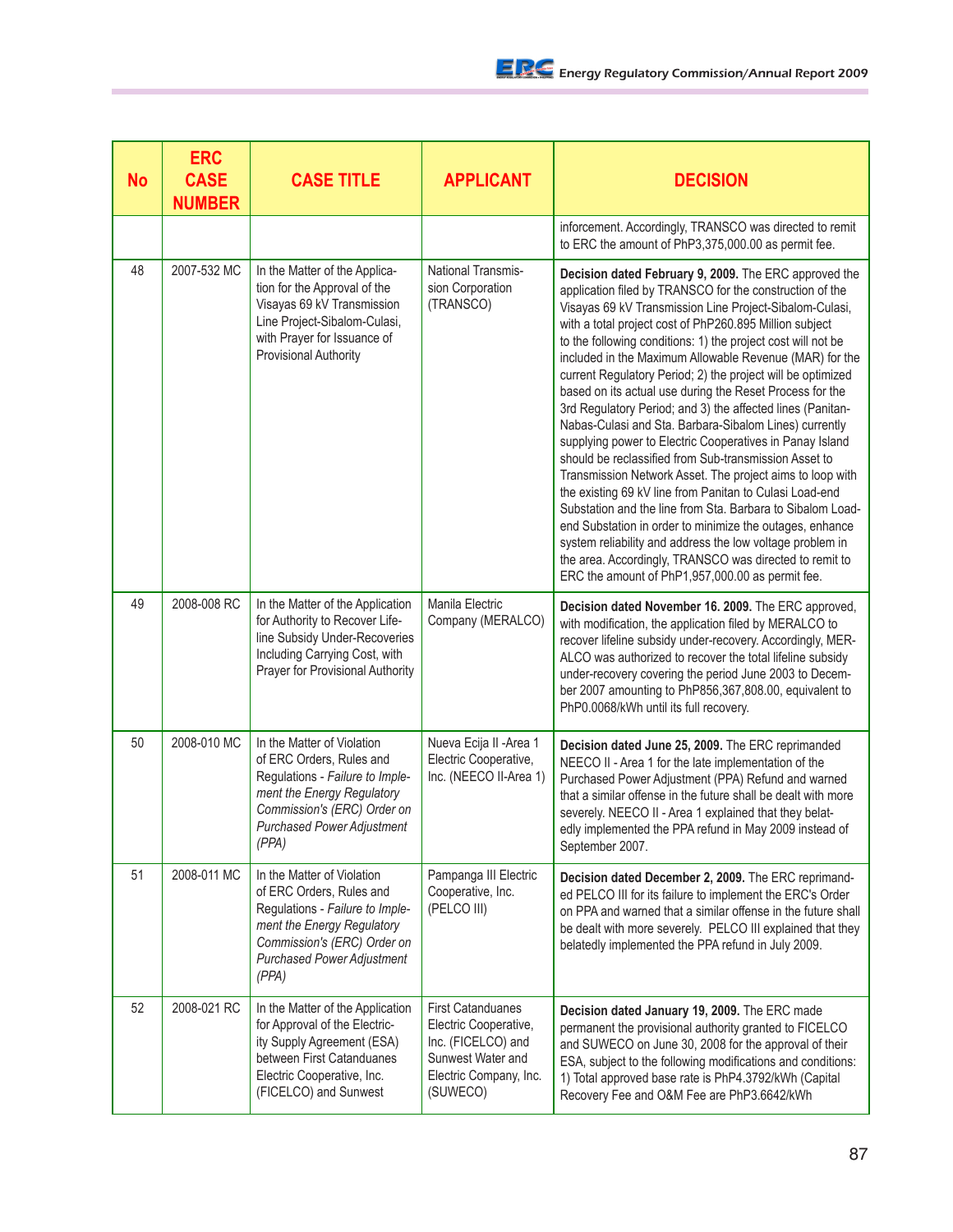| <b>No</b> | <b>ERC</b><br><b>CASE</b><br><b>NUMBER</b> | <b>CASE TITLE</b>                                                                                                                                                                                                                                 | <b>APPLICANT</b>                                    | <b>DECISION</b>                                                                                                                                                                                                                                                                                                                                                                                                                                                                                                                                                                                                                                                                                                                                                                                                                                                                                                                                                                                                                                                                         |
|-----------|--------------------------------------------|---------------------------------------------------------------------------------------------------------------------------------------------------------------------------------------------------------------------------------------------------|-----------------------------------------------------|-----------------------------------------------------------------------------------------------------------------------------------------------------------------------------------------------------------------------------------------------------------------------------------------------------------------------------------------------------------------------------------------------------------------------------------------------------------------------------------------------------------------------------------------------------------------------------------------------------------------------------------------------------------------------------------------------------------------------------------------------------------------------------------------------------------------------------------------------------------------------------------------------------------------------------------------------------------------------------------------------------------------------------------------------------------------------------------------|
|           |                                            | Water and Electric Company,<br>Inc. (SUWECO)                                                                                                                                                                                                      |                                                     | and PhP0.7150/kWh, respectively); 2) Capital Recovery<br>Fee shall not be subject to indexation for the duration of<br>the cooperation period except from April 2008 up to the<br>commencement of the commercial operation of the power<br>plants; 3) O&M fee shall be subject to monthly adjustment<br>based on Philippine CPI (August 2007 as the base CPI)<br>for all income households; 4) In the event that SUWECO<br>rates are no longer competitive, FICELCO should conduct<br>mutual discussions and any agreement resulting from<br>such should be subject to ERC approval; and 5) SUWECO<br>should submit to ERC the actual project cost within 3<br>months from commercial operation of the plant. The ERC<br>finds the urgency and necessity to build new power plants<br>as early as 2008 in order to address the impending power<br>shortages due to increasing energy demands considering<br>that NPC could no longer commit the availability of capacity<br>to supply any energy requirements of FICELCO due to the<br>on-going privatization of its generating assets. |
| 53        | 2008-027 RC                                | In the Matter of the Applica-<br>tion for Approval of the Annual<br>Revenue Requirement (ARR)<br>and Performance Incentive<br>Scheme (PIS) in Accordance<br>with the Provisions of the<br>Rules for Setting Distribution<br>Wheeling Rates (RDWR) | Iligan Light and Power,<br>Inc. (ILPI)              | Decision dated December 15, 2008. The ERC approved<br>the application filed by ILPI for the approval of its Annual<br>Revenue Requirement (ARR) and Performance Incentive<br>Scheme (PIS) for the Second Regulatory Period commenc-<br>ing on April 1, 2009 and terminating on March 30, 2013<br>in accordance with the provisions of the Rules for Setting<br>Distribution Wheeling Rates (RDWR).                                                                                                                                                                                                                                                                                                                                                                                                                                                                                                                                                                                                                                                                                      |
| 54        | 2008-028 RC                                | In the Matter of the Applica-<br>tion for Approval of the Annual<br>Revenue Requirement (ARR)<br>and Performance Incentive<br>Scheme (PIS) in Accordance<br>with the Provisions of the<br>Rules for Setting Distribution<br>Wheeling Rates (RDWR) | Mactan Electric Com-<br>pany, Inc. (MECO)           | Decision dated December 15, 2008. The ERC approved<br>the application filed by MECO for the approval of its Annual<br>Revenue Requirement (ARR) and Performance Incentive<br>Scheme (PIS) for the Second Regulatory Period commenc-<br>ing on April 1, 2009 and terminating on March 30, 2013<br>in accordance with the provisions of the Rules for Setting<br>Distribution Wheeling Rates (RDWR).                                                                                                                                                                                                                                                                                                                                                                                                                                                                                                                                                                                                                                                                                      |
| 55        | 2008-029 RC                                | In the Matter of the Applica-<br>tion for Approval of the Annual<br>Revenue Requirement (ARR)<br>and Performance Incentive<br>Scheme (PIS) in Accordance<br>with the Provisions of the<br>Rules for Setting Distribution<br>Wheeling Rates (RDWR) | Cotabato Light and<br>Power Company, Inc.<br>(CLPC) | Decision dated December 15, 2008. The ERC approved<br>the application filed by CLPC for the approval of its Annual<br>Revenue Requirement (ARR) and Performance Incentive<br>Scheme (PIS) for the Second Regulatory Period commenc-<br>ing on April 1, 2009 and terminating on March 30, 2013<br>in accordance with the provisions of the Rules for Setting<br>Distribution Wheeling Rates (RDWR).                                                                                                                                                                                                                                                                                                                                                                                                                                                                                                                                                                                                                                                                                      |
| 56        | 2008-031 RC                                | In the Matter of the Application<br>for the Recovery of the Incre-<br>mental Fuel and Independent<br>Power Producer (IPP) Cost,<br>with Prayer for Provisional<br>Authority                                                                       | National Power<br>Corporation (NPC)                 | Decision dated December 15, 2008. The ERC made<br>permanent the provisional authority granted to the National<br>Power Corporation (NPC) on June 11, 2008 for the recov-<br>ery of Incremental Fuel and Independent Power Producer<br>(IPP) Cost.                                                                                                                                                                                                                                                                                                                                                                                                                                                                                                                                                                                                                                                                                                                                                                                                                                       |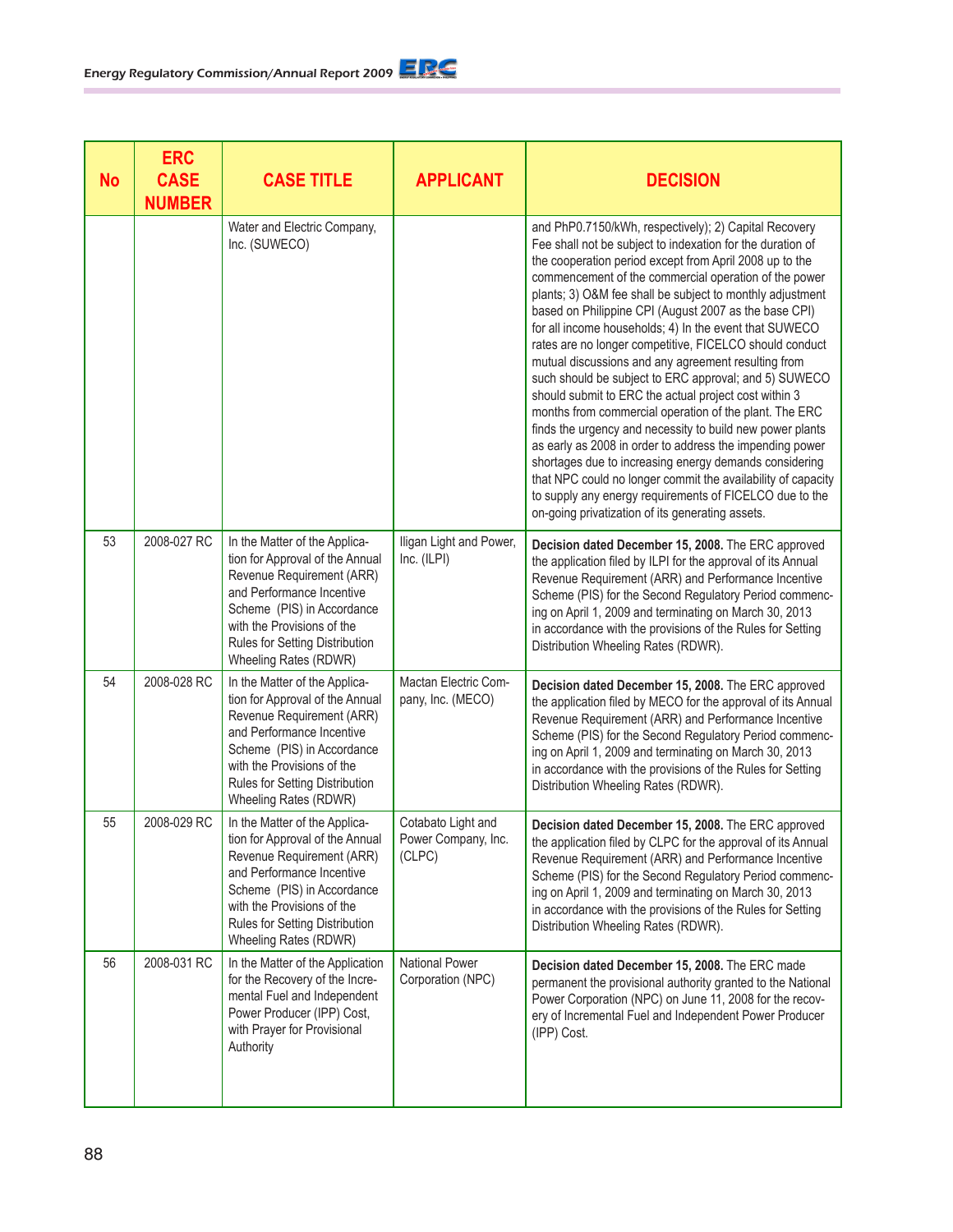| No | <b>ERC</b><br><b>CASE</b><br><b>NUMBER</b> | <b>CASE TITLE</b>                                                                                                                                                                                                                                                                                                                                                          | <b>APPLICANT</b>                           | <b>DECISION</b>                                                                                                                                                                                                                                                                                                                                                                                                                                                                                                                                                                                                                                                                                                                                                                                                                                                                                                                                                                           |
|----|--------------------------------------------|----------------------------------------------------------------------------------------------------------------------------------------------------------------------------------------------------------------------------------------------------------------------------------------------------------------------------------------------------------------------------|--------------------------------------------|-------------------------------------------------------------------------------------------------------------------------------------------------------------------------------------------------------------------------------------------------------------------------------------------------------------------------------------------------------------------------------------------------------------------------------------------------------------------------------------------------------------------------------------------------------------------------------------------------------------------------------------------------------------------------------------------------------------------------------------------------------------------------------------------------------------------------------------------------------------------------------------------------------------------------------------------------------------------------------------------|
| 57 | 2008-032 MC                                | In the Matter of the Petition<br>for Direct Connection with<br>the National Power Corpora-<br>tion (NPC) and the National<br><b>Transmission Corporation</b><br>(TRANSCO), with Prayer<br>for Provisional Authority and<br>Issuance of a Temporary<br>Mandatory Order and/or a Writ<br>of Preliminary Injunction                                                           | Embarcadero Land<br>Ventures, Inc. (ELVI)  | Decision dated September 22, 2009. The ERC made<br>permanent the provisional authority granted to the ELVI on<br>February 27, 2008 to directly connect and source its power<br>requirements from NPC through TRANSCO. The ERC<br>established that Albay Electric Cooperative, Inc. (ALECO)<br>is not capable of supplying the power requirements of ELVI.                                                                                                                                                                                                                                                                                                                                                                                                                                                                                                                                                                                                                                 |
| 58 | 2008-032 RC                                | In the Matter of the Applica-<br>tion for the Recovery of the<br>Incremental Costs on Foreign<br>Currency Exchange Rate Fluc-<br>tuations under the Incremental<br>Currency Exchange Rate Ad-<br>justment (ICERA), with Prayer<br>for Provisional Authority                                                                                                                | <b>National Power</b><br>Corporation (NPC) | Decision dated December 15, 2008. The ERC made<br>permanent the provisional authority granted to the NPC<br>on June 11, 2008 for the recovery of its incremental costs<br>on foreign currency exchange rate fluctuations under<br>the ICERA, in the Luzon, Visayas and Mindanao Grids<br>with total Deferred Accounting Adjustments (DAA) of<br>PhP(0.1820)/kWh, PhP0.0279/kWh, and PhP(0.0042)/kWh,<br>respectively. For Luzon & Mindanao, recovery period is<br>6 months both for VATable & NONVATable DAAs. For Visa-<br>yas, on the other hand, recovery period for VATable DAA<br>is 10 months while for NONVATable DAA is for 30 months.<br>The ERC's computation considers July 2006 to December<br>2006 as the applicable test year. Moreover, the ERC used<br>the average exchange rate for 2002 of the Bangko Sentral<br>ng Pilipinas (BSP) Base Exchange FOREX Rates for DAA<br>for OPEX, and the Base Exchange FOREX Rates at CY<br>2000 levels for the DAA for Debt Service. |
| 59 | 2008-033 MC                                | In the Matter of the Petition<br>for Dispute Resolution on the<br>Classification of an Asset of<br>the National Transmission<br>Corporation (TRANSCO)                                                                                                                                                                                                                      | Visayan Electric Com-<br>pany, Inc. (VECO) | Decision dated July 20, 2009. The ERC granted, with<br>modification, the petition filed by VECO for dispute resolu-<br>tion on the classification of TRANSCO's assets . The<br>100 MVA power transformer and all the associated 69 kV<br>facilities and equipment shall be reclassified from transmis-<br>sion assets to subtransmission assets, while all the 138<br>kV facilities will remain as transmission network assets to<br>be retained by NGCP as part of its Regulatory Asset Base<br>(RAB) up to the end of the 2nd Regulatory Period. The<br>reclassification shall retroactively take effect on May 7,<br>2008 which was the date when the Quiot Substation was<br>completely constructed and energized.                                                                                                                                                                                                                                                                    |
| 60 | 2008-036 RC                                | In the Matter of the Applica-<br>tion for Approval of (1) Sound<br>Value Appraisal of its Assets<br>as of December 2006 and<br>Acquisitions for 2007; and (2)<br>Revision of Rates including<br>Variable Cost Formula to<br>Achieve the Proposed Rev-<br>enue Requirement in Accord-<br>ance with the Provisions of<br>R.A. 9136, with Prayer for<br>Provisional Authority | Angeles Electric<br>Corporation (AEC)      | Decision dated September 14, 2009. The ERC approved,<br>with modification, the application filed by AEC for sound<br>value appraisal and revision of rates. Accordingly, AEC<br>was granted the a Total Revenue Requirement (TRR) of<br>PhP340,607,315.00 equivalent to an OATA of PhP0.1087/<br>kWh, an Appraisal of Property with a Reproduction Cost<br>New of PhP2,154,443,219.00, and an adjusted Sound<br>Value of PhP1,064,396,597.00. AEC was also authorized<br>by ERC to implement the schedule of rates provided in the<br>Decision and lifeline levels and corresponding discounts<br>and subsidy effective its next billing cycle. Lifeline discount<br>for 20 kWh and below is now 100%, for 21-35 kWh is 40%,                                                                                                                                                                                                                                                              |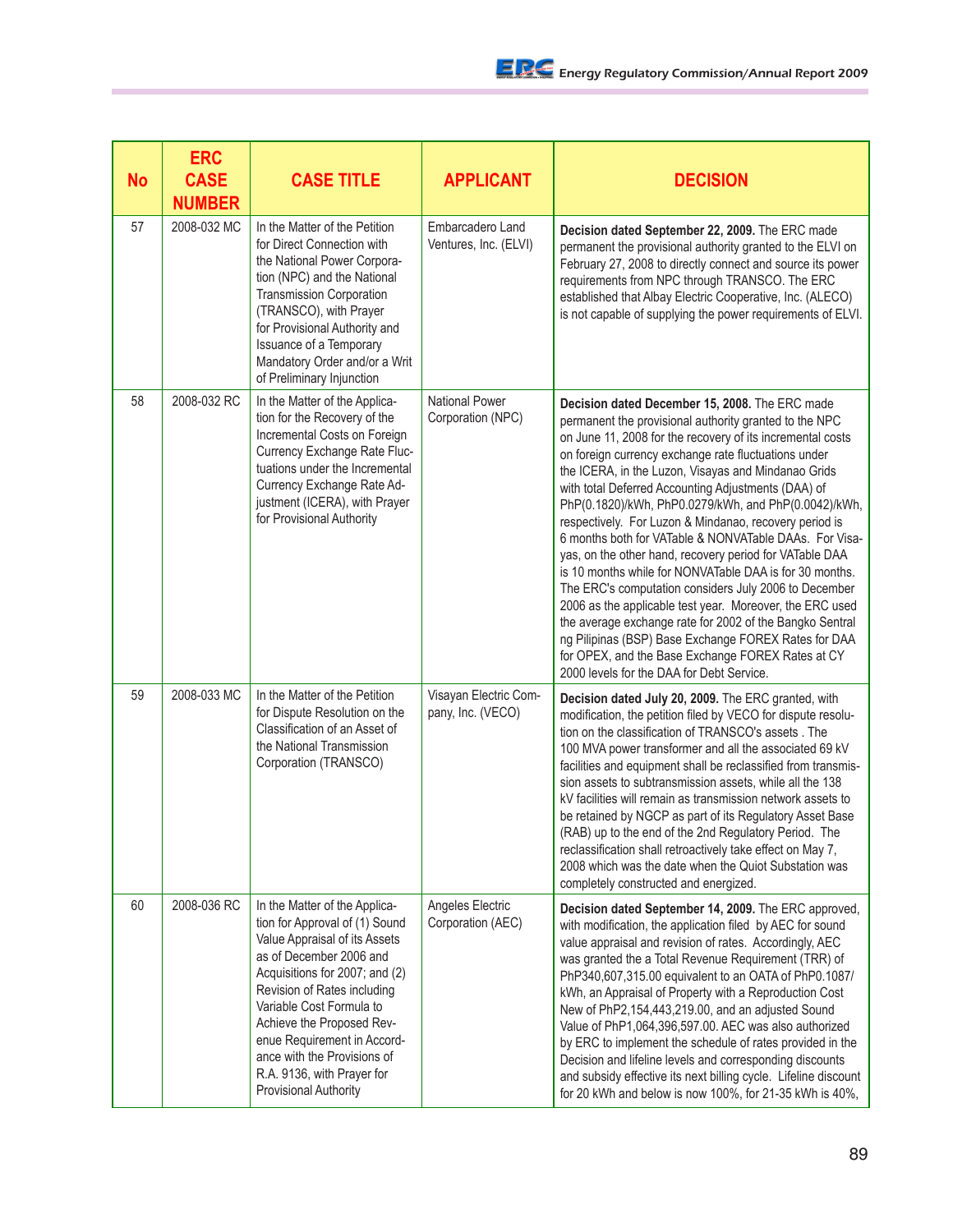| <b>No</b> | <b>ERC</b><br><b>CASE</b><br><b>NUMBER</b> | <b>CASE TITLE</b>                                                                                                                                                                                                                                                                                                                                                                                                                                                                      | <b>APPLICANT</b>                                                                  | <b>DECISION</b>                                                                                                                                                                                                                                                                                                                                                                                                                                                                                                                                                                                                                                                                                                          |
|-----------|--------------------------------------------|----------------------------------------------------------------------------------------------------------------------------------------------------------------------------------------------------------------------------------------------------------------------------------------------------------------------------------------------------------------------------------------------------------------------------------------------------------------------------------------|-----------------------------------------------------------------------------------|--------------------------------------------------------------------------------------------------------------------------------------------------------------------------------------------------------------------------------------------------------------------------------------------------------------------------------------------------------------------------------------------------------------------------------------------------------------------------------------------------------------------------------------------------------------------------------------------------------------------------------------------------------------------------------------------------------------------------|
|           |                                            |                                                                                                                                                                                                                                                                                                                                                                                                                                                                                        |                                                                                   | 36-45 kWh is 30%, for 46-55 kWh is 20%, and 56-65 kWh<br>is 10% discount, with subsidy to non-lifeline costumers at<br>PhP0.0444/kWh. AEC was directed to file an application<br>for the approval of the rate to be charged to 69 kV custom-<br>ers upon connection of the same to its distribution system<br>and an application for the distribution rate reduction in view<br>of the exclusion of the generation plant costs as soon as<br>the transmission line constraint in the Mexico-Angeles line<br>has been addressed by the National Grid Corporation of<br>the Philippines (NGCP).                                                                                                                            |
| 61        | 2008-037 RC                                | In the Matter of the Application<br>for Approval of the Amended<br><b>Electricity Purchase Agree-</b><br>ment (AEPA) entered into<br>by and between Angeles<br>Electric Corporation (AEC) and<br>Angeles Power, Inc. (API), with<br>Prayer for Provisional Authority                                                                                                                                                                                                                   | Angeles Electric<br>Corporation (AEC)<br>and Angeles Power,<br>Incorporated (API) | Decision dated March 2, 2009. The ERC made perma-<br>nent the provisional authority granted to AEC and API on<br>September 15, 2008, subject to the following base rates: 1)<br>Capacity/Capital Recovery Fee of PhP247.34/kWh; and 2)<br>O&M Fee of PhP0.33/kWh. Moreover, API was directed to<br>conduct a transparent competitive fuel procurement under<br>Mean of Piatt Singapore (MOPS) pricing formula on kiloliter<br>basis (not time bound) based on estimated requirements<br>for three (3) years. AEC and API were further directed to<br>review the guaranteed off-take stipulation in the AEPA and<br>reconcile it with the forecasted power requirement of AEC<br>for 2009-2012.                           |
| 62        | 2008-038 RC                                | In the Matter of the Applica-<br>tion for Authority to Recover<br>Under-Recoveries in the<br>Generation Rate, with Prayer<br>for Provisional Authority<br>(In the Matter of the Application<br>for Prior Verification of Other<br><b>Generation Rates Adjustments</b><br>under Section 3, Article IV of<br>the Guidelines for the Auto-<br>matic Adjustments of Genera-<br>tion Rates and System Loss<br>Rates by Distribution Utilities,<br>with Prayer for Provisional<br>Authority) | Panay Electric<br>Company, Inc. (PECO)<br>and Panay Power<br>Corporation (PPC)    | Decision dated May 4, 2009. The ERC approved, with<br>modification, the application filed by PECO and PPC for<br>authority to recover under-recoveries in the generation rate.<br>PECO and PPC were authorized to recover the under-re-<br>coveries in the generation cost for the period August 2005<br>to December 15, 2005 amounting to PhP400,341,744.22<br>equivalent to PhP0.2391/kWh, effective the next billing<br>cycle until full recovery. Accordingly, PECO was directed<br>to reflect this as a separate item in the bill using "Previous<br>Months Adjustment on Generation Cost" and to maintain a<br>separate account for the proceeds collected from consum-<br>ers to be earmarked for payment to PPC. |
| 63        | 2008-042 MC                                | In the Matter of the Petition<br>for Direct Connection with<br>the National Power Corpora-<br>tion (NPC) and the National<br><b>Transmission Corporation</b><br>(TRANSCO), with Prayer for<br>Provisional Authority                                                                                                                                                                                                                                                                    | RJS Commodities, Inc.<br>(RJS)                                                    | Decision dated July 13, 2009. The ERC approved the pe-<br>tition filed by RJS to directly connect with the NPC through<br>the regulated transmission lines of TRANSCO (now the<br>National Grid Corporation of the Philippines [NGCP]). The<br>ERC found clear indications that Nueva Ecija II Electric Co-<br>operative, Inc. - Area I (NEECO II - Area I) was incapable<br>of providing the power requirements of RJS. As manifested<br>by RJS, it will provide its own connection facilities and 3.5<br>MVA power substation to connect directly to NGCP's 69 kV<br>line.                                                                                                                                             |

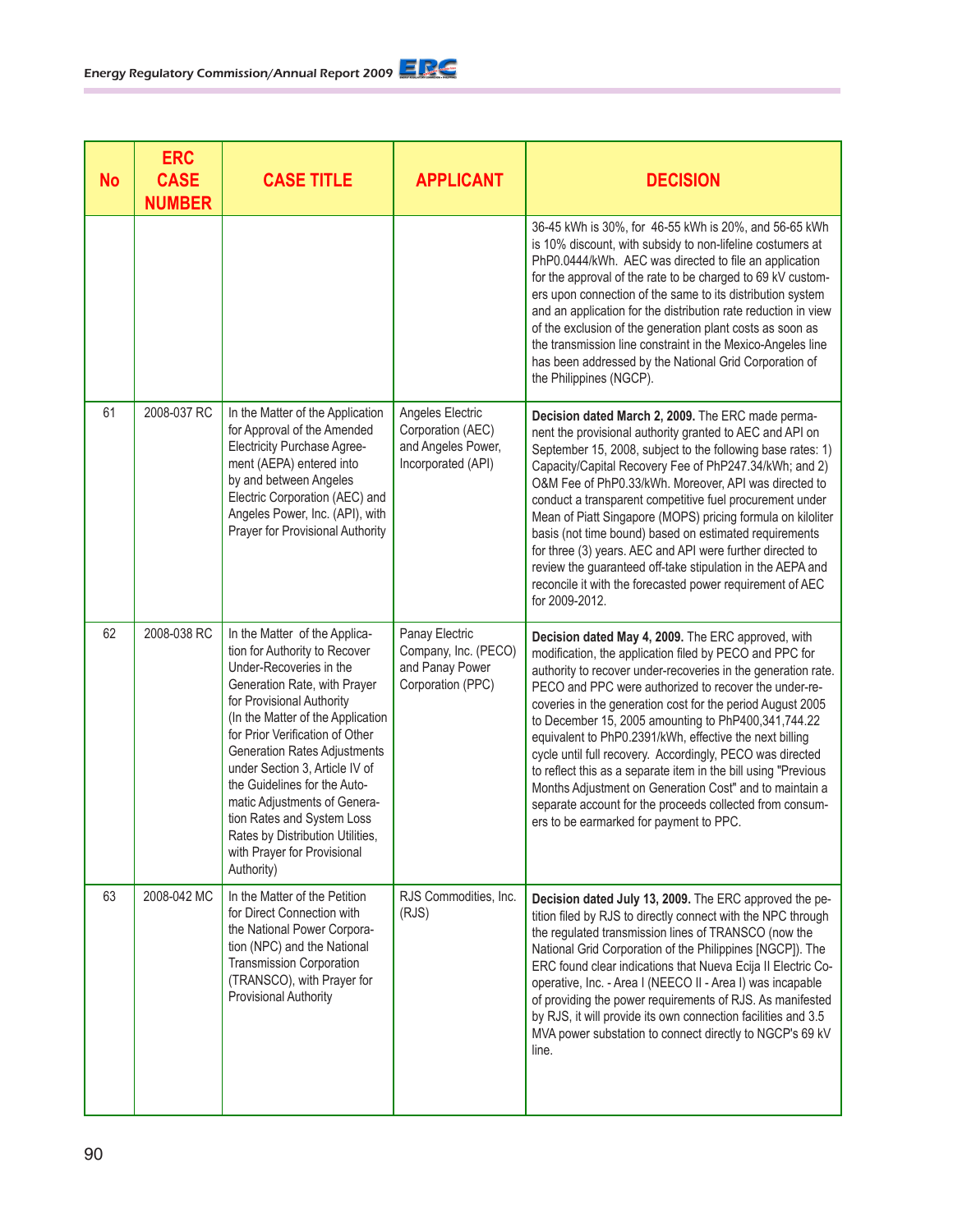| <b>No</b> | <b>ERC</b><br><b>CASE</b><br><b>NUMBER</b> | <b>CASE TITLE</b>                                                                                                                                                                         | <b>APPLICANT</b>                                              | <b>DECISION</b>                                                                                                                                                                                                                                                                                                                                                                                                                                                                                                                                                                                                                                                                                                                                                                                                                                                                                                                                                                                                                                                                                                                                                                                                                                   |
|-----------|--------------------------------------------|-------------------------------------------------------------------------------------------------------------------------------------------------------------------------------------------|---------------------------------------------------------------|---------------------------------------------------------------------------------------------------------------------------------------------------------------------------------------------------------------------------------------------------------------------------------------------------------------------------------------------------------------------------------------------------------------------------------------------------------------------------------------------------------------------------------------------------------------------------------------------------------------------------------------------------------------------------------------------------------------------------------------------------------------------------------------------------------------------------------------------------------------------------------------------------------------------------------------------------------------------------------------------------------------------------------------------------------------------------------------------------------------------------------------------------------------------------------------------------------------------------------------------------|
| 64        | 2008-045 MC                                | In the Matter of Violation of<br>ERC Orders, Rules and Regu-<br>lations - Implementing Capital<br>Projects without Prior Approval<br>from the Commission                                  | Iloilo III Electric<br>Cooperative, Inc.<br>(ILECO III)       | Decision dated January 12, 2009. The ERC, after<br>finding it just and reasonable, accepted and approved<br>the 50% settlement offer of ILECO III of the total amount<br>of imposable penalty for implementing capital projects<br>without prior ERC approval, with an equivalent amount of<br>PhP57,200.00. ILECO III was directed to remit to ERC the<br>above-mentioned amount within 15 days from receipt of<br>the Order.                                                                                                                                                                                                                                                                                                                                                                                                                                                                                                                                                                                                                                                                                                                                                                                                                    |
| 65        | 2008-046 MC                                | In the Matter of Violation<br>of ERC Orders, Rules and<br>Regulations - Inclusion of<br>Power Supply Contract Cost in<br>the Retail Rates Without Prior<br>Approval from the Commission   | Camarines Sur I<br>Electric Cooperative,<br>Inc. (CASURECO I) | Decision dated March 3, 2009. The ERC, after finding<br>it just and reasonable, accepted and approved the 50%<br>settlement offer of CASURECO I of the total amount of<br>imposable penalty for including the Power Supply Contract<br>Cost in the retail rates without prior ERC approval, with<br>an equivalent amount of PhP103,200.00. CASURECO I<br>was directed to remit to ERC the above-mentioned amount<br>within 15 days from receipt of the Order.                                                                                                                                                                                                                                                                                                                                                                                                                                                                                                                                                                                                                                                                                                                                                                                     |
| 66        | 2008-049 RC                                | In the Matter of the Application<br>for Authority to Implement the<br>Local Franchise Tax Rate in<br>the City of Calamba, Laguna,<br>with Prayer for Provisional<br>Authority             | Manila Electric<br>Company (MERALCO)                          | Decision dated January 12, 2009. The ERC approved<br>MERALCO's application for authority to implement the new<br>local franchise tax rates in the City of Calamba, Laguna.<br>MERALCO was authorized to implement the new local<br>franchise tax rate of 65% of 1% on its customers' bills<br>based on its distribution revenues in the City of Calamba,<br>Laguna starting the next billing cycle from receipt the<br>Decision. Moreover, MERALCO was directed to submit a<br>scheme for the recovery of paid taxes from the effectivity<br>of the Ordinance imposing new local franchise tax until<br>the implementation of the Decision for confirmation and<br>verification.                                                                                                                                                                                                                                                                                                                                                                                                                                                                                                                                                                  |
| 67        | 2008-050 RC                                | In the Matter of the Application<br>of the Level of Market Transac-<br>tion Fees for Calendar Years<br>2009-2011 for the Philippine<br><b>Wholesale Electricity Spot</b><br>Market (WESM) | Philippine Electricity<br><b>Market Corporation</b><br>(PEMC) | Decision dated March 16, 2009. The ERC approved<br>with modification the application filed by PEMC for ap-<br>proval of the proposed level of Market Transaction Fees<br>for calendar years 2009-2011 for the WESM. The ERC<br>resolved to: (1) Approve the market fee rate for calendar<br>year 2009 of PhP0.0144/kWh; (2) Approve the further<br>study and development of the performance output based<br>methodology for next years' budgeting; and (3) Authorize<br>PEMC, within 2009, to finance its other CAPEX Projects<br>by securing loans as an addition to the approved budget,<br>apply for a supplemental budget for urgent and important<br>requirements which cannot be accommodated from their<br>approved market fees and which cannot be reasonably and<br>timely financed through loans, and deduct unused portions<br>of the budget or over-recoveries in the succeeding year's<br>approved budget. The 2% of the Market Transaction Fees<br>allocation to Department of Energy (DOE) and ERC to sup-<br>port their monitoring functions is still in effect. On the other<br>hand, the ERC denied the "Motion for Audit and Production<br>of Documents" of NASECORE and "Motion to Strike" of<br>PEMC for having become moot. |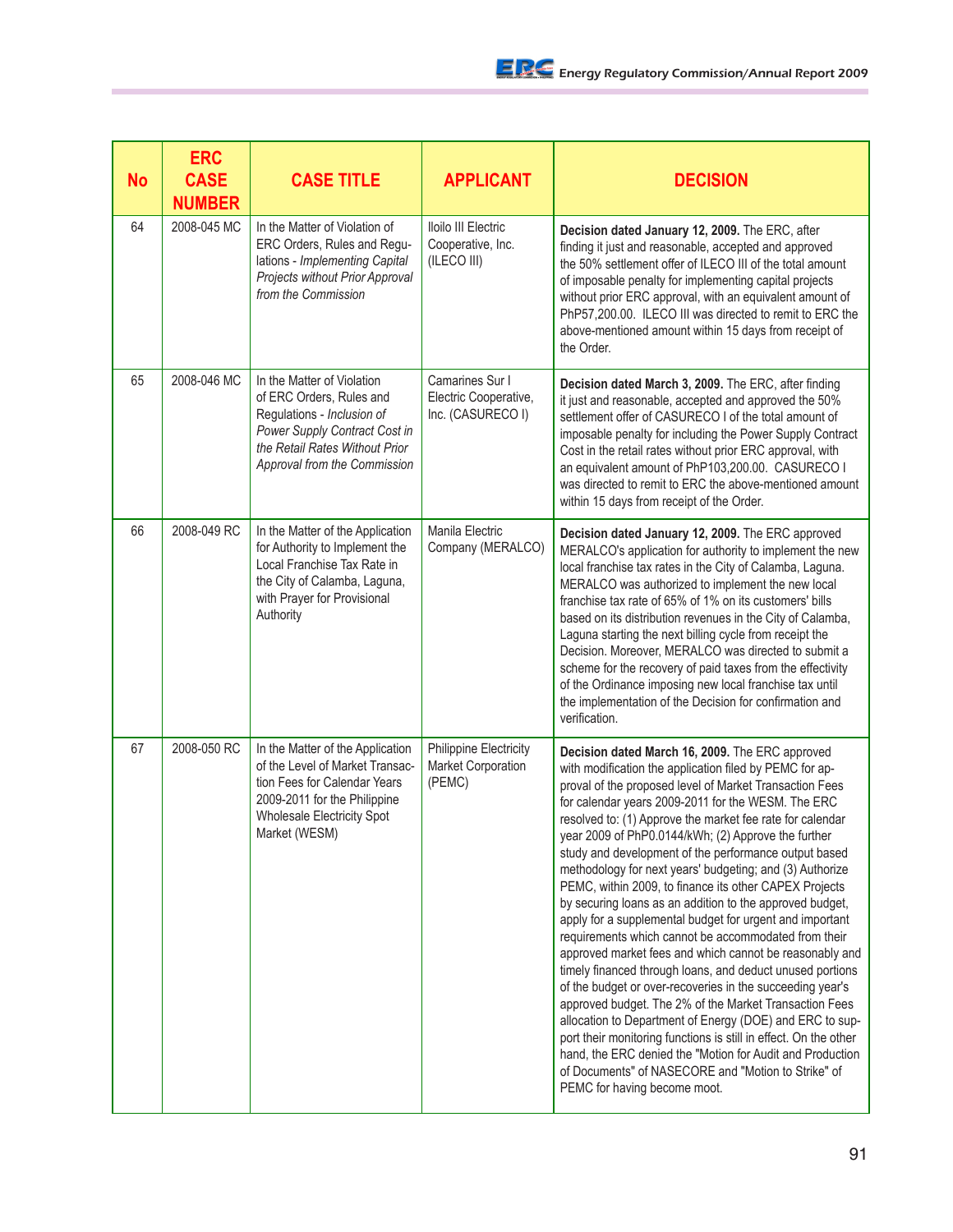| <b>No</b> | <b>ERC</b><br><b>CASE</b><br><b>NUMBER</b> | <b>CASE TITLE</b>                                                                                                                                                                                                                               | <b>APPLICANT</b>                                                                                                  | <b>DECISION</b>                                                                                                                                                                                                                                                                                                                                                                                                                                                                                                                                                                                                                                                                                                                                                                                                                                                                                                                                                                                                                                                                                                                                                                                                                                           |
|-----------|--------------------------------------------|-------------------------------------------------------------------------------------------------------------------------------------------------------------------------------------------------------------------------------------------------|-------------------------------------------------------------------------------------------------------------------|-----------------------------------------------------------------------------------------------------------------------------------------------------------------------------------------------------------------------------------------------------------------------------------------------------------------------------------------------------------------------------------------------------------------------------------------------------------------------------------------------------------------------------------------------------------------------------------------------------------------------------------------------------------------------------------------------------------------------------------------------------------------------------------------------------------------------------------------------------------------------------------------------------------------------------------------------------------------------------------------------------------------------------------------------------------------------------------------------------------------------------------------------------------------------------------------------------------------------------------------------------------|
| 68        | 2008-051 RC<br>(2006-007<br>RC)            | In the Matter of the Application<br>for the Approval of the Price<br><b>Determination Methodol-</b><br>ogy (PDM) for the Philippine<br>Wholesale Electricity Spot<br>Market (WESM)                                                              | Department of Energy<br>(DOE) through the<br><b>Philippine Electricity</b><br><b>Market Corporation</b><br>(PEMC) | Decision dated February 16, 2009. The ERC approved,<br>with modification the Motion for Reconsideration (MR) filed<br>by Masinloc Power Partners Company, Ltd. (MPPCL).<br>The Price Substitution Methodology (PSM) approved shall<br>be applied for the period July 11, 2008 to September 30,<br>2008. Moreover, the ERC approved the Price Substitution<br>Methodology (PSM) applied by PEMC subject to the follow-<br>ing modifications: 1) The PSM approved shall be applied<br>beginning July 11, 2008 and onwards; 2) The formula which<br>triggers the application of PSM shall be enhanced by using<br>the absolute value of the left side of the equation indicated<br>in the Decision; and 3) For constrained on generators, the<br>different quantity shall be paid based on such generators'<br>offer price. Furthermore, PEMC was directed to conduct<br>consultations on the review of the trigger factor "F" every<br>3 months for the 1st year of implementation, to contract<br>an external auditor, to be administered by ERC, to audit<br>the software to be used for the PSM, and to submit a<br>mechanism to ERC for the implementation of PSM showing<br>the adjustments that must be made to affected generators<br>and customers. |
| 69        | 2008-052 MC                                | In the Matter of Violation of<br>ERC Orders, Rules and Regu-<br>lations - Implementing Capital<br>Projects without Prior Approval<br>from the Commission                                                                                        | Capiz Electric<br>Cooperative, Inc.<br>(CAPELCO)                                                                  | Decision dated June 9, 2009. The ERC, after finding it<br>just and reasonable, accepted and approved the 50% set-<br>tlement offer of CAPELCO of the total amount of imposable<br>penalty for implementing capital projects without prior ERC<br>approval, with an equivalent amount of PhP223,050.00.<br>CAPELCO was directed to remit to ERC the above-men-<br>tioned amount within 15 days from receipt of the Order.                                                                                                                                                                                                                                                                                                                                                                                                                                                                                                                                                                                                                                                                                                                                                                                                                                  |
| 70        | 2008-053 MC                                | In the Matter of the Application<br>for Approval of Distribution<br>Capital Projects for the Years<br>2007-2008, with Prayer for<br>Provisional Authority                                                                                       | Panay Electric<br>Company, Inc. (PECO)                                                                            | Decision dated January 26, 2009. The ERC approved the<br>application filed by PECO for its distribution capital projects<br>for the years 2007-2008, specifically 1) Improvement of<br>Buildings and Facilities; 2) Improvement of Substation and<br>Plant Equipment; 3) Acquisition of Furniture and Equip-<br>ment; 4) Acquisition of Vehicle Spare-parts and Equipment;<br>5) Procurement of Communication Equipment, Tools and<br>Devices; 6) Corrective and Maintenance Works; and 7)<br>Procurement and Installation of Watt-hour Meters, with a<br>total project cost of PhP39,440,381.00. The completion of<br>the said projects will benefit PECO's consumers in terms of<br>continuous, reliable and efficient power supply. Accordingly,<br>PECO was directed to remit the amount of PhP295,802.86<br>as permit fee.                                                                                                                                                                                                                                                                                                                                                                                                                           |
| 71        | 2008-056 RC                                | In the Matter of the Application<br>of the National Transmission<br>Corporation (TRANSCO) or<br>any Future Concessionaire<br>thereof for Approval of the<br>Maximum Allowable Revenue<br>(MAR) for Calendar Year 2009<br>in Accordance with the | National<br>Transmission<br>Corporation<br>(TRANSCO)                                                              | Decision dated December 15, 2008. The ERC approved,<br>with modification the application filed by TRANSCO for<br>approval of its Maximum Annual Revenue (MAR) for<br>Calendar Year 2009, and set the effective 2009 MAR<br>cap at PhP39,510.98 Million, which already includes the<br>Performance Incentive System (PIS) reward in the amount<br>of PhP334.32 Million.                                                                                                                                                                                                                                                                                                                                                                                                                                                                                                                                                                                                                                                                                                                                                                                                                                                                                    |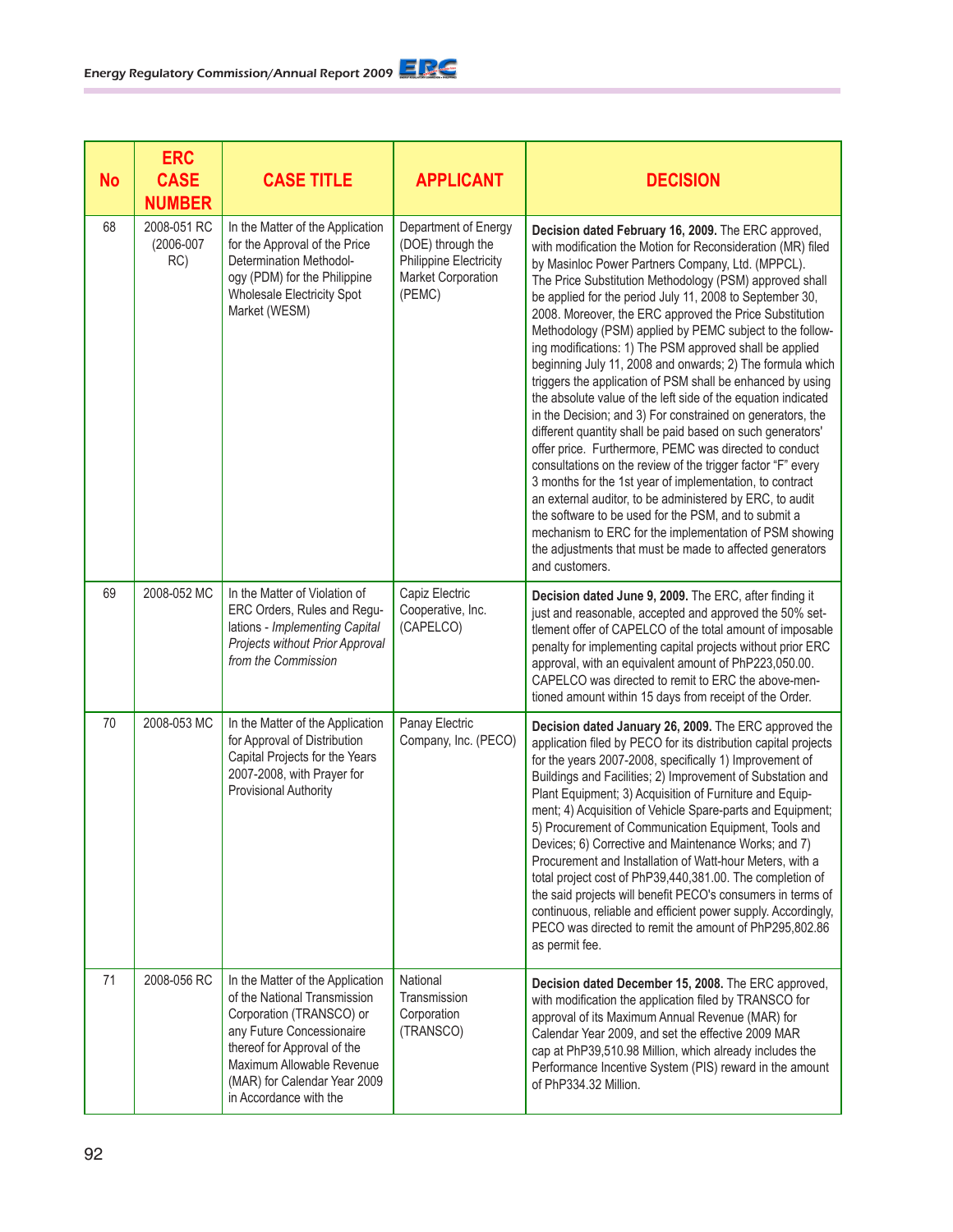| <b>No</b> | <b>ERC</b><br><b>CASE</b><br><b>NUMBER</b> | <b>CASE TITLE</b>                                                                                                                                                                                                                                                           | <b>APPLICANT</b>                                                                                                                                                                                                                          | <b>DECISION</b>                                                                                                                                                                                                                                                                                                                                                                                                                                                                                                                                                                                                                                                                                                                                                                                                                                  |
|-----------|--------------------------------------------|-----------------------------------------------------------------------------------------------------------------------------------------------------------------------------------------------------------------------------------------------------------------------------|-------------------------------------------------------------------------------------------------------------------------------------------------------------------------------------------------------------------------------------------|--------------------------------------------------------------------------------------------------------------------------------------------------------------------------------------------------------------------------------------------------------------------------------------------------------------------------------------------------------------------------------------------------------------------------------------------------------------------------------------------------------------------------------------------------------------------------------------------------------------------------------------------------------------------------------------------------------------------------------------------------------------------------------------------------------------------------------------------------|
|           |                                            | Alternative Form of Rate<br>Setting Methodology under<br>the Transmission Wheeling<br>Rate Guidelines (TWRG), with<br>Prayer for Provisional Authority                                                                                                                      |                                                                                                                                                                                                                                           |                                                                                                                                                                                                                                                                                                                                                                                                                                                                                                                                                                                                                                                                                                                                                                                                                                                  |
| 72        | 2008-057 MC                                | In the Matter of the Application<br>for Renewal of the Certificate<br>of Public Convenience and<br>Necessity (CPCN)                                                                                                                                                         | Iligan Light and Power,<br>Inc. (ILPI)                                                                                                                                                                                                    | Decision dated February 2, 2009. The ERC approved<br>the application filed by ILPI for renewal of its CPCN for the<br>operation of Electric Service in the City of Iligan, Province<br>of Lanao Del Norte effective December 6, 2005 to Decem-<br>ber 6, 2030, to coincide with its approved congressional<br>franchise. It was established that ILPI has the expertise<br>and resources to adequately and reliably serve the present<br>and future electrical power needs of its customers.                                                                                                                                                                                                                                                                                                                                                     |
| 73        | 2008-059 RC                                | In the Matter of the Application<br>for Approval of the Amended<br>Memorandum of Agreement<br>(MOA) Between the National<br><b>Transmission Corporation</b><br>(TRANSCO) and Avon River<br>Power Holdings Corporation<br>(AVON), with Prayer for Provi-<br>sional Authority | National<br>Transmission<br>Corporation<br>(TRANSCO) [now<br><b>National Grid</b><br>Corporation of the<br>Philippines (NGCP)]<br>and Avon River Power<br><b>Holdings Corporation</b><br>(AVON) [now Panay<br>Power Corporation<br>(PPC)] | Decision dated August 10, 2009. The ERC approved, with<br>modification, the joint application filed by NGCP and PPC<br>for approval of the Amended MOA, subject to the following<br>approved rates: 1) Capacity Fee of PhP628.31/kW; 2) En-<br>ergy Fee of PhP0.5331/kWh; and 3) Fuel Cost Fee which is<br>the pass through of fuel and lube oil costs for consumption<br>with generation. Relatively, the Minimum Energy Off-Take<br>(MEOT) of 2,000,000 kWh per month for the Nabas Plant<br>and the approved base rate of PhP2.4375/kWh in the<br>ERC's Decision dated August 2, 2006 was suspended dur-<br>ing the effectivity of the Decision or for a period of 3 years.<br>Finally, the provisional authority granted to TRANSCO and<br>AVON in the Order dated December 17, 2007 in ERC Case<br>No. 2007-150 RC was revoked accordingly. |
| 74        | 2008-064 MC                                | In the Matter of Violation of<br>ERC Orders, Rules and Regu-<br>lations - Implementing Capital<br>Projects without Prior Approval<br>from the Commission                                                                                                                    | <b>Clark Electric</b><br>Distribution<br>Corporation (CEDC)                                                                                                                                                                               | Decision dated August 13, 2009. The ERC, after finding<br>it just and reasonable, accepted and approved the 50%<br>settlement offer of CEDC of the total amount of imposable<br>penalty for implementing capital projects without prior ERC<br>approval, with an equivalent amount of PhP54,300.00.<br>CEDC was directed to remit to ERC the above-mentioned<br>amount within 15 days from receipt of the Order.                                                                                                                                                                                                                                                                                                                                                                                                                                 |
| 75        | 2008-065 MC                                | In the Matter of Violation of<br>ERC Orders, Rules and Regu-<br>lations - Implementing Capital<br>Projects without Prior Approval<br>from the Commission                                                                                                                    | <b>Camarines Norte</b><br>Electric Cooperative,<br>Inc. (CANORECO)                                                                                                                                                                        | Decision dated April 29, 2009. The ERC, after finding it<br>just and reasonable, accepted and approved the 50% set-<br>tlement offer of CANORECO of the total amount of impos-<br>able penalty for implementing capital projects without ERC<br>approval, with an equivalent amount of PhP166,500.00.<br>CANORECO was directed to remit to ERC the above-men-<br>tioned amount within 15 days from receipt of the Order.                                                                                                                                                                                                                                                                                                                                                                                                                         |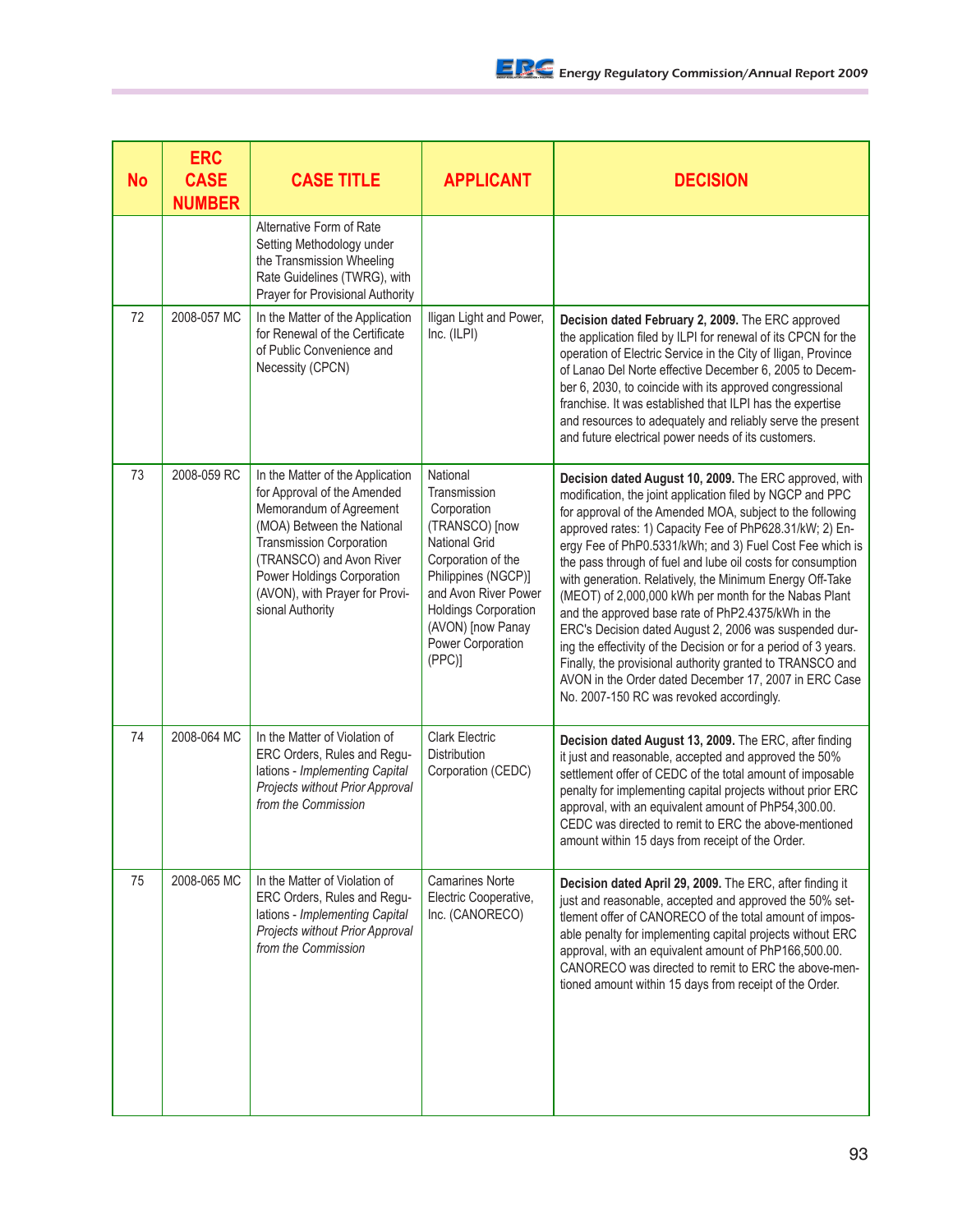| <b>No</b> | <b>ERC</b><br><b>CASE</b><br><b>NUMBER</b> | <b>CASE TITLE</b>                                                                                                                                                                  | <b>APPLICANT</b>                                                | <b>DECISION</b>                                                                                                                                                                                                                                                                                                                                                                                                                                                                                                                                                                                                                                                                                                          |
|-----------|--------------------------------------------|------------------------------------------------------------------------------------------------------------------------------------------------------------------------------------|-----------------------------------------------------------------|--------------------------------------------------------------------------------------------------------------------------------------------------------------------------------------------------------------------------------------------------------------------------------------------------------------------------------------------------------------------------------------------------------------------------------------------------------------------------------------------------------------------------------------------------------------------------------------------------------------------------------------------------------------------------------------------------------------------------|
| 76        | 2008-068 MC                                | In the Matter of Violation of<br>ERC Orders, Rules and Regu-<br>lations - Implementing Capital<br>Projects without Prior Approval<br>from the Commission                           | Cebu III Electric<br>Cooperative, Inc.<br>(CEBECO III)          | Decision dated January 27, 2009. The ERC, after finding<br>it just and reasonable, accepted and approved the 50%<br>settlement offer of CEBECO III of the total amount of<br>imposable penalty for implementing capital projects without<br>prior approval from the Commission, with an equivalent<br>amount of PhP68,050.00. CEBECO III was directed to<br>remit to ERC the above-mentioned amount within 15 days<br>from receipt of the Order.                                                                                                                                                                                                                                                                         |
| 77        | 2008-073 MC                                | In the Matter of Violation of<br>ERC Orders, Rules and Regu-<br>lations - Implementing Capital<br>Projects without Prior Approval<br>from the Commission                           | Bohol Light Company,<br>Inc. (BLCI)                             | Decision dated January 21, 2009. The ERC reprimanded<br>BLCI for implementing capital projects without prior ap-<br>proval from the Commission and warned that a similar of-<br>fense in the future shall be dealt with more severely. BLCI,<br>after the ERC issued a Show Cause Order on June 19,<br>2008 directing them to explain such violation, filed a Motion<br>for Reconsideration stating that it implemented just one (1)<br>project before the issuance of Provisional Authority which<br>was the installation of residential metering in compliance<br>with Sec. 1.5.2, Article 1 of ERC Resolution No. 13, series<br>of 2008.                                                                              |
| 78        | 2008-074 MC                                | In the Matter of Violation<br>of ERC Orders, Rules and<br>Regulations - Implementing the<br>Projects without Prior Approval<br>from the Commission                                 | Misamis Oriental I<br>Electric Cooperative,<br>Inc. (MORESCO I) | Decision dated August 10, 2009. The ERC declared the<br>violation case filed against MORESCO I for implement-<br>ing Projects without prior ERC approval as closed and<br>terminated. The ERC acknowledged the payment made by<br>MORESCO I in the amount of PhP50,000.00 on August 7,<br>2009 as compromise settlement for their penalty. Accord-<br>ingly, MORESCO I was absolved from any administrative<br>accountability                                                                                                                                                                                                                                                                                            |
| 79        | 2008-075 MC                                | In the Matter of Violation of<br>ERC Orders, Rules and Regu-<br>lations - Implementing Capital<br>Projects without Prior Approval<br>from the Commission                           | Pampanga I Electric<br>Cooperative, Inc.<br>(PELCOI)            | Decision dated March 27, 2009. The ERC, after finding it<br>just and reasonable, accepted and approved the 50% set-<br>tlement offer of PELCO I of the total amount of imposable<br>penalty for implementing capital projects without prior ERC<br>approval, with an equivalent amount of PhP58,500.00.<br>PELCO I was directed to remit to ERC the above-men-<br>tioned amount within 15 days from receipt of the Order.                                                                                                                                                                                                                                                                                                |
| 80        | 2008-079 MC                                | In the Matter of the Petition<br>for Review/Evaluation and Ap-<br>proval of the Capital Projects<br>for the Year 2008, with Prayer<br>for the Issuance of Provisional<br>Authority | Zamboanga City<br>Electric Cooperative,<br>Inc. (ZAMCELCO)      | Decision dated March 16, 2009. The ERC approved the<br>application filed by ZAMCELCO for its capital projects for<br>year 2008, specifically: 1) Construction of a Single Phase<br>Line Extension; 2) Rehabilitation/Upgrading of Line; 3)<br>Replacement of Overloaded Distribution Transformer; 4)<br>Replacement of Rotten Poles; 5) Re-routing of Backbone<br>Three-Phase Primary Line; 6) Procurement of Kilowatt-hour<br>(kWh) Meters; 7) Procurement of Potential Transformers<br>and Current Transformers; 8) Procurement of Distribution<br>Transformers, Pole Type Conventional; 9) Procurement of<br>Distribution Poles; 10) Emergency Rewinding of Busted<br>Power Transformer; 11) Procurement of Handheld. |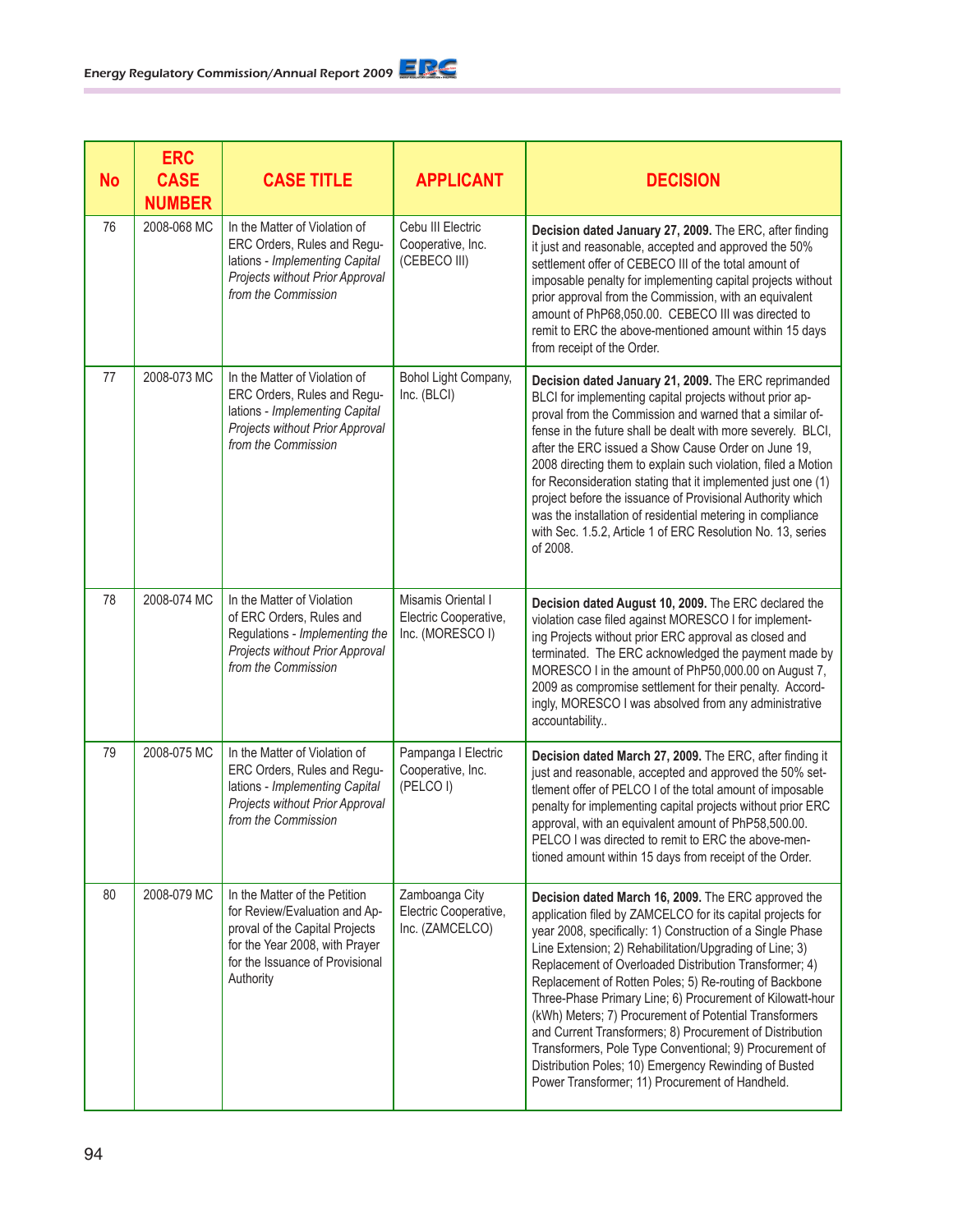| <b>No</b> | <b>ERC</b><br><b>CASE</b><br><b>NUMBER</b> | <b>CASE TITLE</b>                                                                                                                                                                                                                                                                                                      | <b>APPLICANT</b>                                               | <b>DECISION</b>                                                                                                                                                                                                                                                                                                                                                                                                                                                                                                                                                                                                                                                     |
|-----------|--------------------------------------------|------------------------------------------------------------------------------------------------------------------------------------------------------------------------------------------------------------------------------------------------------------------------------------------------------------------------|----------------------------------------------------------------|---------------------------------------------------------------------------------------------------------------------------------------------------------------------------------------------------------------------------------------------------------------------------------------------------------------------------------------------------------------------------------------------------------------------------------------------------------------------------------------------------------------------------------------------------------------------------------------------------------------------------------------------------------------------|
|           |                                            |                                                                                                                                                                                                                                                                                                                        |                                                                | Computers for Meter Reading; 12) Installation of Integrated<br>Accounting System and Wireless Communication; 13)<br>Procurement of Vacuum Circuit Breaker; 14) Procurement<br>of PWS2.3 Plus MTE Testing Equipment; 15) Procurement<br>of Maintenance/Utility Trucks; 16) Procurement of Service<br>Vehicles; and 17) Construction of Multi-Purpose Build-<br>ing, with a total project cost of PhP103,693,493.65. The<br>completion of the said projects will benefit the consumers<br>of ZAMCELCO in terms of continuous, reliable and efficient<br>power supply. Accordingly, ZAMCELCO was directed to<br>remit to ERC the amount of PhP777,701.20 as permit fee |
| 81        | 2008-082 MC                                | In the Matter of the Application<br>for Approval of Emergency<br>Capital Projects Re: Rehabili-<br>tation and Repair of Damaged<br>Distribution Lines and Repair<br>of Andagao Office Building<br>and Replacement of Damaged<br>Computer Equipment due to<br>Typhoon "Frank", with Prayer<br>for Provisional Authority | <b>Aklan Electric</b><br>Cooperative, Inc.<br>(AKELCO)         | Decision dated March 2, 2009. The ERC approved the<br>application filed by AKELCO for its emergency capital<br>project, specifically the rehabilitation and repair of damaged<br>distribution lines, repair of the Andagao office building<br>and replacement of damaged office equipment, with a<br>total project cost of PhP65,766,235.37. The project aims<br>to restore power supply in the areas affected by typhoon<br>"Frank" and improve the commercial operations and<br>business dealings of AKELCO. Accordingly, AKELCO was<br>directed to remit to ERC the amount of PhP493,246.77 as<br>permit fee.                                                    |
| 82        | 2008-084 MC                                | In the Matter of the Petition<br>for Direct Connection with<br>the National Power Corpora-<br>tion (NPC) and the National<br><b>Transmission Corporation</b><br>(TRANSCO), with Prayer for<br>Provisional Authority and Issu-<br>ance of Temporary Mandatory<br>Order                                                  | Currimao Aluminum<br>Corporation (CAC)                         | Decision dated February 16, 2009. The ERC approved<br>the petition of CAC for direct connection with the NPC<br>and TRANSCO. The ERC finds that Pampanga III Electric<br>Cooperative, Inc.'s (PELCO III) existing distribution facilities<br>will not be able to support the load requirements of CAC,<br>and any power interruption during the operation of CAC will<br>result to serious damage to its business and equipment.                                                                                                                                                                                                                                    |
| 83        | 2008-087 MC                                | In the Matter of the Applica-<br>tion for Authority to Implement<br>2008 Major Capital Projects,<br>with Prayer for Provisional<br>Authority                                                                                                                                                                           | Angeles Electric<br>Corporation (AEC)                          | Decision dated January 12, 2009. The ERC approved the<br>application filed by AEC to implement its 2008 major capital<br>projects, mainly the 1) Construction of 13.8 kV and 115/230<br>kV Distribution System and 2) Construction of 13.8 kV<br>primary distribution system or primary metering facilities,<br>with a total project cost of PhP34,116,512.09. The projects<br>were aimed to address the present as well as the future<br>load requirements of its consumers. Accordingly, AEC was<br>directed to remit to ERC the amount of PhP255,873.85 as<br>permit fee.                                                                                        |
| 84        | 2008-088 MC                                | In the Matter of the Petition for<br>the Approval of the Reclas-<br>sification of the TRANSCO's<br>Sub-Transmission Lines to<br><b>Transmission Lines Serving</b><br>Northern Samar via Paranas,<br>Western Samar, or in the Alter-<br>native, to Transfer the 69 kV                                                   | Northern Samar Elec-<br>tric Cooperative, Inc.<br>(NORSAMELCO) | Decision dated October 12, 2009. The ERC resolved to<br>reclassify the following 69kV sub-transmission assets to<br>transmission assets without prejudice to the reclassifica-<br>tion of other similarly situated sub-transmission assets,<br>to include those assets serving both SAMELCO I and<br>SAMELCO II: 1) Wright - SAMELCO II; 2) SAMELCO II<br>- Catbalogan; 3) Catbalogan - Gadgaran; 4) Gadgaran -<br>Palanas Cara; 5) Palanas Cara - Catarman; 6) Catarman                                                                                                                                                                                            |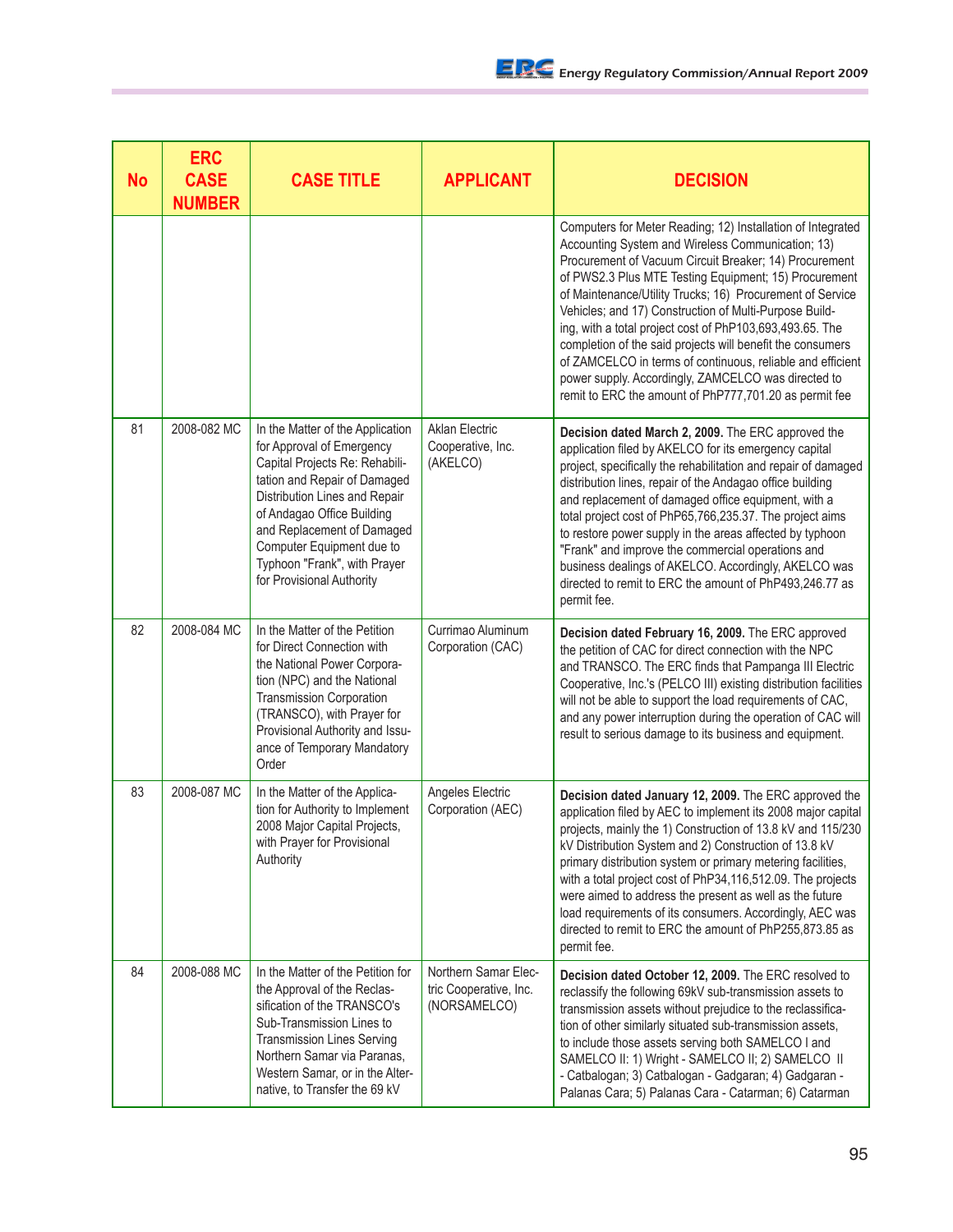| <b>No</b> | <b>ERC</b><br><b>CASE</b><br><b>NUMBER</b> | <b>CASE TITLE</b>                                                                                                                                                                                                        | <b>APPLICANT</b>                                                | <b>DECISION</b>                                                                                                                                                                                                                                                                                                                                                                                                                                                                                                                                                                                                                                                                                                                                                                                                                                                                                                                                                                                                                                                                                                                                                                                                                                                                                                                                                                                                                                                                                                                                                                                                                                                                                                                                                                                                        |
|-----------|--------------------------------------------|--------------------------------------------------------------------------------------------------------------------------------------------------------------------------------------------------------------------------|-----------------------------------------------------------------|------------------------------------------------------------------------------------------------------------------------------------------------------------------------------------------------------------------------------------------------------------------------------------------------------------------------------------------------------------------------------------------------------------------------------------------------------------------------------------------------------------------------------------------------------------------------------------------------------------------------------------------------------------------------------------------------------------------------------------------------------------------------------------------------------------------------------------------------------------------------------------------------------------------------------------------------------------------------------------------------------------------------------------------------------------------------------------------------------------------------------------------------------------------------------------------------------------------------------------------------------------------------------------------------------------------------------------------------------------------------------------------------------------------------------------------------------------------------------------------------------------------------------------------------------------------------------------------------------------------------------------------------------------------------------------------------------------------------------------------------------------------------------------------------------------------------|
|           |                                            | Line Serving NORSAMELCO<br>to the 138 kV Transmission<br>Lines near Calbayog City                                                                                                                                        |                                                                 | -Catubig; and 7) Catarman - Allen. On the other hand, the<br>SwBay 69 kV double bus bay with 2-breaker, transformer<br>and the SwBay 69 kV double bus bay with 1-breaker,<br>feeder which are connected to the subject lines shall<br>remain as sub-transmission assets.                                                                                                                                                                                                                                                                                                                                                                                                                                                                                                                                                                                                                                                                                                                                                                                                                                                                                                                                                                                                                                                                                                                                                                                                                                                                                                                                                                                                                                                                                                                                               |
| 85        | 2008-090 MC                                | In the Matter of Violation of<br>ERC Orders, Rules and Regu-<br>lations - Implementing Capital<br>Projects without Prior Approval<br>from the Commission                                                                 | Negros Oriental II<br>Electric Cooperative,<br>Inc. (NORECO II) | Decision dated January 12, 2009. The ERC, after find-<br>ing it just and reasonable, accepted and approved the<br>50% settlement offer of NORECO II of the total amount<br>of imposable penalty for implementing capital projects<br>without prior ERC approval, with an equivalent amount of<br>PhP164,750.00. NORECO II was directed to remit to ERC<br>the above-mentioned amount within 15 days from receipt<br>of the Order.                                                                                                                                                                                                                                                                                                                                                                                                                                                                                                                                                                                                                                                                                                                                                                                                                                                                                                                                                                                                                                                                                                                                                                                                                                                                                                                                                                                      |
| 86        | 2008-091 MC                                | In the Matter of Violation of<br>ERC Orders, Rules and Regu-<br>lations - Implementing Capital<br>Projects without Prior Approval<br>from the Commission                                                                 | <b>Tarlac II Electric</b><br>Cooperative, Inc.<br>(TARELCO II)  | Decision dated March 16, 2009. The ERC, after finding it<br>just and reasonable, accepted and approved the 50% set-<br>tlement offer of TARELCO II of the total amount of impos-<br>able penalty for implementing capital projects without prior<br>approval of the Commission, with an equivalent amount of<br>PhP76,200.00. TARELCO II was directed to remit to ERC<br>the above-mentioned amount within 15 days from receipt<br>of the Order.                                                                                                                                                                                                                                                                                                                                                                                                                                                                                                                                                                                                                                                                                                                                                                                                                                                                                                                                                                                                                                                                                                                                                                                                                                                                                                                                                                       |
| 87        | 2008-092 MC                                | In the Matter of the Application<br>for Approval of the Proposed<br>Electric Capital Projects for<br>the Years 2008 to 2010 and<br>Authority to Secure Loan from<br>the National Electrification<br>Administration (NEA) | Agusan Del Norte<br>Electric Cooperative,<br>Inc. (ANECO)       | Decision dated April 27, 2009. The ERC approved the<br>application filed by ANECO for the following 2008-2010<br>electric capital projects: 1) Installation of a new 5 MVA<br>Substation in Cabadbaran, Agusan Del Norte; 2) Construc-<br>tion of 69 kV line for 5 MVA Cabadbaran Substation; 3)<br>Procurement of Kilowatthour (kWhr) Meters; 4) Conversion<br>and Procurement of Current Transformers and potential<br>Transformer for Commercial and Industrial Consumers; 5)<br>Procurement of Electronic KWhr meters for Commercial<br>and Industrial Customers; 6) Replacement of Under-<br>Loaded or Overloaded Transformers; 7) Acquisition of Load<br>Logger; 8) Procurement of 69 kV power Circuit Breaker for<br>the Soriano Substation; 9) Acquisition of Thermal Scanner;<br>10) Construction of Additional Double Circuit Line from<br>Ambago Substation to Butuan City Proper; 11) Construc-<br>tion of 1.6 km 69 kV line to Robinson's Mall; 12) Upgrading<br>of Hotline Equipment; and 13) Procurement of Concrete<br>Poles and Aluminum Concrete Steel Reinforce, with total<br>project cost of PhP89,488,889.00. The projects aim to<br>relieve the over-loading of substations, meet the growing<br>demand of service areas, replace inaccurate meters and<br>reduce system loss, improve transformer load management<br>and reduce transformer loss, improve profiling of consumer<br>loading and detection of pilferages, and improve reliability<br>and efficiency of service to customers. Accordingly, ANECO<br>was directed to remit to ERC the amount of PhP671,691.61<br>in six equal monthly instalments. Similarly, the ERC ap-<br>proved ANECO's application to secure loan from NEA to<br>finance the above-mentioned projects with an interest rate<br>of 10% per annum for 10 years. |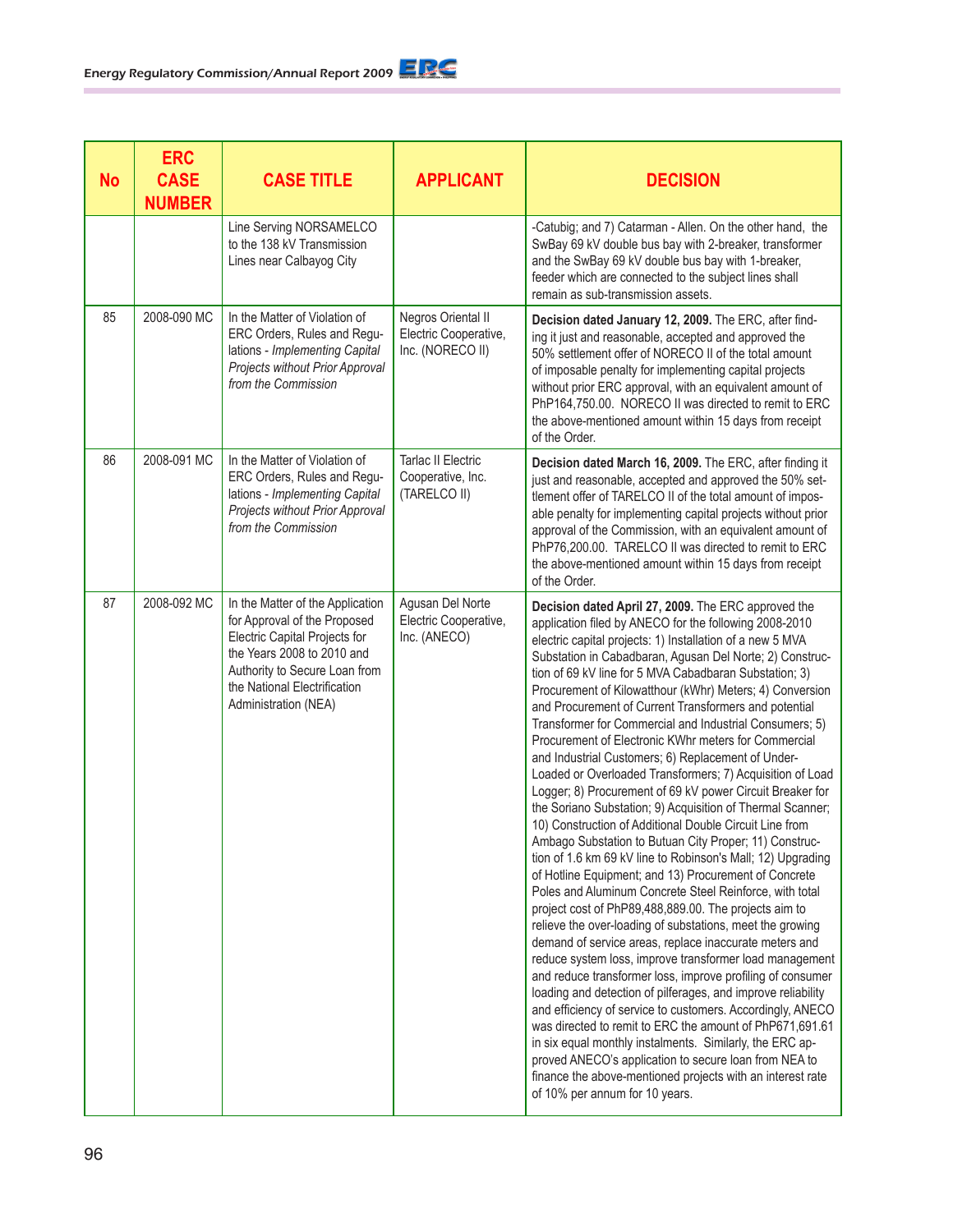| <b>No</b> | <b>ERC</b><br><b>CASE</b><br><b>NUMBER</b> | <b>CASE TITLE</b>                                                                                                                                                                                                                                                                                                                                                                                                                   | <b>APPLICANT</b>                                              | <b>DECISION</b>                                                                                                                                                                                                                                                                                                                                                                                                                                                                                                                                                                                                                                                                                                                                                                                                                                                                                                                                                                                                                                                                                                                |
|-----------|--------------------------------------------|-------------------------------------------------------------------------------------------------------------------------------------------------------------------------------------------------------------------------------------------------------------------------------------------------------------------------------------------------------------------------------------------------------------------------------------|---------------------------------------------------------------|--------------------------------------------------------------------------------------------------------------------------------------------------------------------------------------------------------------------------------------------------------------------------------------------------------------------------------------------------------------------------------------------------------------------------------------------------------------------------------------------------------------------------------------------------------------------------------------------------------------------------------------------------------------------------------------------------------------------------------------------------------------------------------------------------------------------------------------------------------------------------------------------------------------------------------------------------------------------------------------------------------------------------------------------------------------------------------------------------------------------------------|
| 88        | 2008-094 MC                                | In the Matter of the Application<br>for Approval of the Emergency<br>Capital Project Worth More<br>than PhP17 Million due to<br>Force Majeure, with Prayer for<br>Provisional Authority                                                                                                                                                                                                                                             | Bantayan Electric<br>Cooperative, Inc.<br>(BANELCO)           | Decision dated March 2, 2009. The ERC approved the<br>application filed by BANELCO for the emergency capital<br>project, specifically the rehabilitation and restoration of its<br>Distribution Lines, worth more than PhP17,000,000.00 due<br>to force majeure. The project aims to restore power supply<br>to consumers and provide safe, efficient and reliable elec-<br>tric service. Accordingly, BANELCO was directed to remit to<br>ERC the amount of PhP107,498.67 as permit fee.                                                                                                                                                                                                                                                                                                                                                                                                                                                                                                                                                                                                                                      |
| 89        | 2008-095 MC                                | In the Matter of the Application<br>for Extension of Certificate of<br>Public Convenience and Ne-<br>cessity (CPCN) Predicated on<br>Republic Act No. 9339 to Con-<br>tinue Operating the Electric<br>Light and Power System in the<br>Cities of Cebu, Mandaue and<br>Talisay and the Municipalities<br>of Consolacion, Liloan, Mingla-<br>nilla, Naga and San Fernando,<br>All In the Province of Cebu<br>until September 24, 2030 | Visayan Electric<br>Company, Inc. (VECO)                      | Decision dated January 26, 2009. The ERC approved<br>the application filed by VECO for extension of its CPCN<br>predicated on RA No. 9339 in the Cities of Cebu, Mandaue<br>and Talisay and in the Municipalities of Consolacion, Liloan,<br>Minglanilla, Naga and San Fernando, all in the Province<br>of Cebu, until September 24, 2030, to coincide with its<br>approved congressional franchise. It has already been<br>established that VECO has the expertise and resources to<br>adequately and reliably serve the present and future electri-<br>cal power needs of its customers.                                                                                                                                                                                                                                                                                                                                                                                                                                                                                                                                     |
| 90        | 2008-101 MC                                | Camiguin Electric Cooperative,<br>Inc. (CAMELCO) vs. National<br><b>Transmission Corporation</b><br>(TRANSCO) and Misamis<br>Oriental II Electric Service<br>Cooperative, Inc. (MORESCO<br>II) - Dispute Resolution on<br>the Purchase of TRANSCO<br>Subtransmission Lines                                                                                                                                                          | Camiguin Electric<br>Cooperative, Inc.<br>(CAMELCO)           | Decision dated September 22, 2009. The ERC granted<br>CAMELCO and MORESCO II the right to purchase and<br>own the 4 kilometer Aplaya-Jasaan Lines and the 17<br>kilometer Jasaan-Balingasag Lines by way of consortium.<br>Accordingly, the ERC granted the sole right to CAMELCO<br>to purchase and own the 35 kilometer Balingasag-<br>Kinoguitan Lines, without prejudice to subscription rights<br>of MORESCO II in the event of a connection to the said<br>subtransmission asset.                                                                                                                                                                                                                                                                                                                                                                                                                                                                                                                                                                                                                                        |
| 91        | 2008-102 MC                                | In the Matter of the Petition<br>for Direct Connection with<br>the National Power Corpora-<br>tion (NPC) and the National<br><b>Transmission Corporation</b><br>(TRANSCO), with Prayer for<br><b>Provisional Authority</b>                                                                                                                                                                                                          | Formosa Ceramic Tiles<br>Manufacturing<br>Corporation (FCTMC) | Decision dated March 9, 2009. The ERC approved the<br>petition filed by FCTMC to directly connect with the NPC<br>through TRANSCO subject to the following conditions set<br>forth under ERC Resolution No. 48, Series of 2006: 1) that<br>the constructed assets undertaken by FCTMC or funded<br>by TRANSCO be transferred to PELCO III, if qualified, and<br>if not, TRANSCO, to be treated as Contribution in Aid of<br>Construction (CIAC) and will not form part of its Regula-<br>tory Asset Base (RAB); 2) that if TRANSCO or PELCO III<br>finances, FCTMC shall pay the charges related to such<br>assets to TRANSCO or PELCO III; and 3) that if FCTMC<br>constructs the assets, the same shall be transferred to<br>PELCO III, if qualified and if not, TRANSCO. Records<br>disclosed that FCTMC has experienced frequent power<br>interruptions and unreliable power supply from Pampanga<br>III Electric Cooperative, Inc. (PELCO III) which caused<br>severe damage to its products and equipment. PELCO III<br>has acknowledged the fact that it cannot provide a stable<br>and reliable power supply to FCTMC. |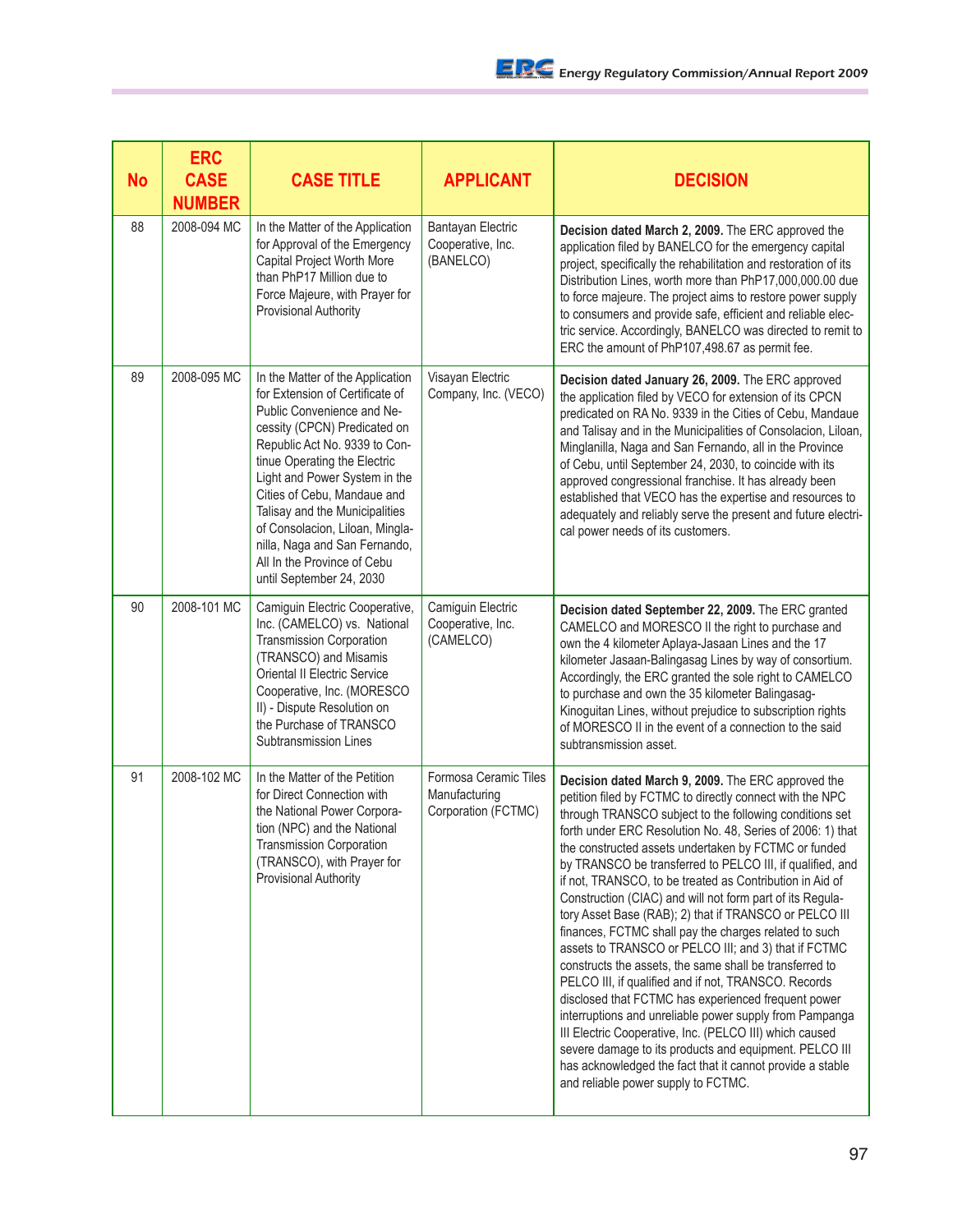## Energy Regulatory Commission/Annual Report 2009

| <b>No</b> | <b>ERC</b><br><b>CASE</b><br><b>NUMBER</b> | <b>CASE TITLE</b>                                                                                                                                                                                                                                                                                                                                                                 | <b>APPLICANT</b>                                                                                                                             | <b>DECISION</b>                                                                                                                                                                                                                                                                                                                                                                                                                                                                                                                                                                                                                                                                                                                                                                                                                                                                                                                                                                                                                                                                                                                                   |
|-----------|--------------------------------------------|-----------------------------------------------------------------------------------------------------------------------------------------------------------------------------------------------------------------------------------------------------------------------------------------------------------------------------------------------------------------------------------|----------------------------------------------------------------------------------------------------------------------------------------------|---------------------------------------------------------------------------------------------------------------------------------------------------------------------------------------------------------------------------------------------------------------------------------------------------------------------------------------------------------------------------------------------------------------------------------------------------------------------------------------------------------------------------------------------------------------------------------------------------------------------------------------------------------------------------------------------------------------------------------------------------------------------------------------------------------------------------------------------------------------------------------------------------------------------------------------------------------------------------------------------------------------------------------------------------------------------------------------------------------------------------------------------------|
| 92        | 2008-105 MC                                | In the Matter of the Application<br>for the Approval of the Eastern<br>Albay 69 kV Line Project with,<br>Prayer for Provisional Authority                                                                                                                                                                                                                                         | National<br>Transmission<br>Corporation<br>(TRANSCO)                                                                                         | Decision dated September 22, 2009. The ERC approved<br>the application filed by TRANSCO for approval of the<br>Eastern Albay 69 kV Line Project with a total project cost of<br>PhP262,925,341.00 provided that the project cost will not<br>be automatically included in its Maximum Allowable Rev-<br>enue (MAR) for the current Regulatory Period and provided<br>also that the project be further optimized based on actual<br>use during the Reset Process. Moreover, the ERC directed<br>TRANSCO to reclassify the affected 68kV sub-transmission<br>assets from Connection Asset to Transmission Network<br>Asset in view of the non-radial character resulting from<br>the implementation of the Eastern Albay 69kV line looping<br>project and its connection to the Tiwi Geothermal Plant.<br>The project aims to improve reliability and facilitate the<br>transmission of power to industries and commercial<br>establishments located within the Philippine Export Zone<br>Authority (PEZA), a certified Tourism Economic Zone.<br>Accordingly, TRANSCO was directed to remit to ERC the<br>amount of PhP1,971,940.00 as permit fee. |
| 93        | 2008-106 MC                                | In the Matter of the Application<br>for the Approval of SORECO<br>II's Major Capital Projects,<br>namely: 1) The Rehabilita-<br>tion of the Power Distribution<br>System; 2) The Distribu-<br>tion Load Improvement of<br>Various Sections of Distribution<br>System; and 3) Operation<br>and Maintenance (O & M)<br>Enhancement, with Prayer for<br><b>Provisional Authority</b> | Sorsogon II Electric<br>Cooperative, Inc.<br>(SORECO II)                                                                                     | Decision dated September 7, 2009. The ERC approved<br>the application filed by SORECO II for approval of their<br>major capital projects, namely: 1) the Rehabilitation of the<br>Power Distribution System; 2) the Distribution Load Im-<br>provement of the Various Sections of Distribution System;<br>and 3) Operation & Maintenance (O & M) Enhancement,<br>with total project cost of PhP104,537,894.40. The projects<br>aim to improve system reliability as well as to protect lives<br>and properties, reduce system loss, prevent pilferage, and<br>meet higher customer service satisfaction and efficiency.<br>Accordingly, SORECO II was directed to remit to ERC the<br>amount of PhP784,034.21 as permit fee.                                                                                                                                                                                                                                                                                                                                                                                                                      |
| 94        | 2008-108 MC                                | In the Matter of the Applica-<br>tion for Approval of the Sale<br>of Various Subtransmission<br>Lines/Assets of the National<br><b>Transmission Corporation</b><br>(TRANSCO) to Camarines<br>Norte Electric Cooperative, In-<br>corporated (CANORECO), as<br>Covered by a Lease Purchase<br>Agreement                                                                             | National<br>Transmission<br>Corporation<br>(TRANSCO) and<br><b>Camarines Norte</b><br>Electric<br>Cooperative,<br>Incorporated<br>(CANORECO) | Decision dated December 1, 2009. The ERC approved<br>the application filed by TRANSCO and CANORECO for<br>the sale of various subtransmission lines/assets within the<br>franchise area of CANORECO, as covered by a Lease<br>Purchase Agreement, with agreed purchase price of<br>PhP25,628,659.31. CANORECO was found to be qualified<br>to take over the responsibility for operating, maintaining,<br>upgrading and expanding the said assets. Lastly, the ERC<br>concluded that the purchase price was fair and reasonable.<br>Moreover, TRANSCO and CANORECO were directed<br>to reconsider and amend their Lease Purchase Agree-<br>ment, particularly the pertinent provisions of the terms<br>and conditions on down payment, to protect the interest of<br>CANORECO's consumers and to conform with Resolution<br>No. 1, Series of 2009.                                                                                                                                                                                                                                                                                                |
| 95        | 2008-110 MC                                | In the Matter of the Applica-<br>tion for the Approval of Major<br>Capital Project - re: Upgrading<br>of the Polanco Substation from                                                                                                                                                                                                                                              | Zamboanga Del Norte<br>Electric Cooperative,<br>Inc. (ZANECO)                                                                                | Decision dated May 11, 2009. The ERC approved the ap-<br>plication filed by ZANECO for approval of its major capital<br>project, specifically the upgrading of the Polanco Substa-<br>tion from 10 MVA to 20 MVA and the transfer of the 10                                                                                                                                                                                                                                                                                                                                                                                                                                                                                                                                                                                                                                                                                                                                                                                                                                                                                                       |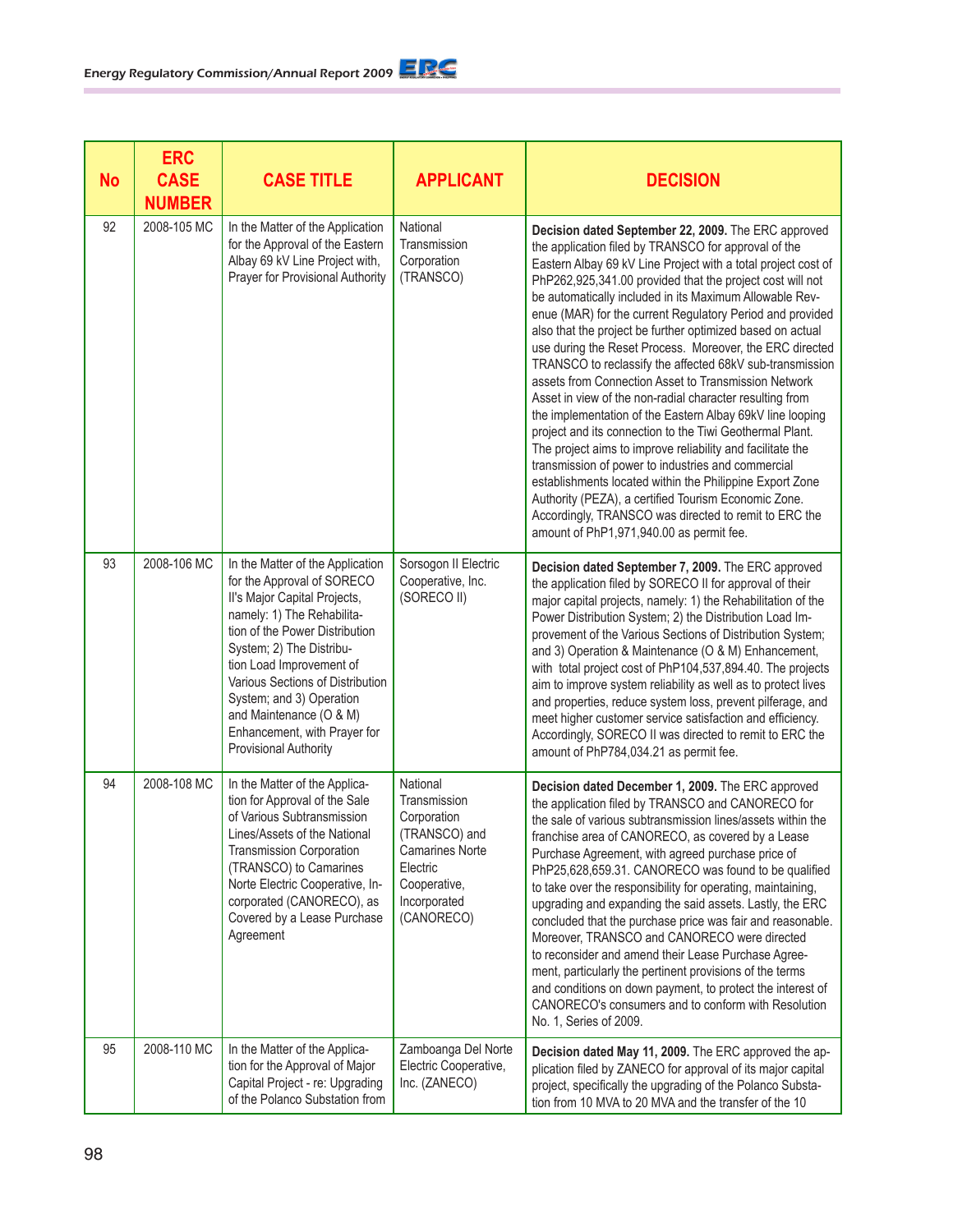| <b>No</b> | <b>ERC</b><br><b>CASE</b><br><b>NUMBER</b> | <b>CASE TITLE</b>                                                                                                                                                                                                                                    | <b>APPLICANT</b>                                                                                                              | <b>DECISION</b>                                                                                                                                                                                                                                                                                                                                                                                                                                                                                                                                                                                                                                                                                                                                                                                                                                                                                                                                                                                                                                                                                                                                                                                                                                                                  |
|-----------|--------------------------------------------|------------------------------------------------------------------------------------------------------------------------------------------------------------------------------------------------------------------------------------------------------|-------------------------------------------------------------------------------------------------------------------------------|----------------------------------------------------------------------------------------------------------------------------------------------------------------------------------------------------------------------------------------------------------------------------------------------------------------------------------------------------------------------------------------------------------------------------------------------------------------------------------------------------------------------------------------------------------------------------------------------------------------------------------------------------------------------------------------------------------------------------------------------------------------------------------------------------------------------------------------------------------------------------------------------------------------------------------------------------------------------------------------------------------------------------------------------------------------------------------------------------------------------------------------------------------------------------------------------------------------------------------------------------------------------------------|
|           |                                            | 10 MVA to 20 MVA, with Prayer<br>for Provisional Authority                                                                                                                                                                                           |                                                                                                                               | MVA transformer to Dapitan Substation, with total project<br>cost of PhP39,450,000.00. The project aims to relieve the<br>overloaded condition of the Polanco Substation, accom-<br>modate additional load of 3000 kW for LEE Plaza and the<br>anticipated growing demand of commercial and residential<br>consumers of Dipolog City and the Municipality of Polanco.<br>Accordingly, ZANECO was directed to remit to ERC the<br>amount of PhP295,875.00 as permit fee.                                                                                                                                                                                                                                                                                                                                                                                                                                                                                                                                                                                                                                                                                                                                                                                                          |
| 96        | 2008-112 MC                                | In the Matter of the Applica-<br>tion for the Approval of the<br>Replacement of the Existing<br>Transformers of the San Jose<br>Substation of the National<br><b>Transmission Corporation</b><br>(TRANSCO), with Prayer for<br>Provisional Authority | National<br>Transmission<br>Corporation<br>(TRANSCO), now<br><b>National Grid</b><br>Corporation of the<br>Philippines (NGCP) | Decision dated April 27, 2009. The ERC approved the ap-<br>plication filed by TRANSCO, now known as the NGCP, for<br>the approval of the replacement of the existing transform-<br>ers of its San Jose Substation, with a total project cost of<br>PhP2.957 Billion. The project aims to maintain the security<br>and reliability of the grid. Accordingly, NGCP was directed<br>to remit to ERC the amount of PhP22,178,000.00 as permit<br>fee.                                                                                                                                                                                                                                                                                                                                                                                                                                                                                                                                                                                                                                                                                                                                                                                                                                |
| 97        | 2008-113 MC                                | In the Matter of the Application<br>for the Approval of the Pro-<br>curement of a 300 MVA Trans-<br>former for Araneta Substation<br>of the National Transmission<br>Corporation, with Prayer for<br>Provisional Authority                           | National<br>Transmission<br>Corporation<br>(TRANSCO) now<br>National Grid<br>Corporation of the<br>Philippines (NGCP)         | Decision dated May 11, 2009. The ERC approved the ap-<br>plication filed by TRANSCO/NGCP for the procurement of<br>300 MVA transformer for the Araneta Substation with total<br>project cost of PhP245,895,000.00, provided that the cost<br>will not be automatically included in the Maximum Allow-<br>able Revenue (MAR) for the current Regulatory Period and<br>provided that the project will be further optimized based on<br>actual use during the Reset Process. The project aims to<br>maintain the security and reliability of the grid and opera-<br>tion of the substation. Accordingly, NGCP was directed to<br>remit to ERC the amount of PhP1,844,212.50 as permit<br>fee.                                                                                                                                                                                                                                                                                                                                                                                                                                                                                                                                                                                       |
| 98        | 2008-114 MC                                | in the Matter of the Application<br>for the Approval of the Capital<br>Projects of Misamis Oriental I<br>Rural Electric Service Coop-<br>erative, Inc. (MORESCO I) for<br>the Year 2009, with Prayer for<br>Provisional Authority                    | Misamis Oriental I<br><b>Rural Electric Service</b><br>Cooperative, Inc.<br>(MORESCO I)                                       | Decision dated May 4, 2009. The ERC approved the<br>application filed by MORESCO I for the following 2009<br>capital projects: 1) Construction of three 10 MVA Substa-<br>tions, and Subtransmission and Primary Distribution Lines;<br>2) Acquisition of Electronic Kilowatt-hour (kWhr) Meters for<br>use in the years 2009-2011; 3) Acquisition of Microproces-<br>sor Relay; 4) Acquisition of Power Monitoring Instruments<br>(potential Transformers); 5) Acquisition of Switch Capaci-<br>tors; 6) Acquisition of Voltage Regulators; 7) Acquisition of<br>Circuit Recloser; 8) Acquisition of Power Quality Monitoring<br>Instruments; 9) Installation of Equipment Identification; and<br>10) Acquisition of Engineering Software, with a total project<br>cost of PhP228,519,413.19. The projects aim to address<br>load growth in the Municipality of Opol, City of El Salvador<br>and power requirements of the new International Airport of<br>Laguindingan, extend electric services to potential consum-<br>ers, monitor power quality, improve reliability, easily identify<br>system equipment, and to generate automatic mapping of<br>system coverage. Accordingly, MORESCO I was directed<br>to remit to ERC the amount of PhP1,713,896.00 as permit<br>fee. |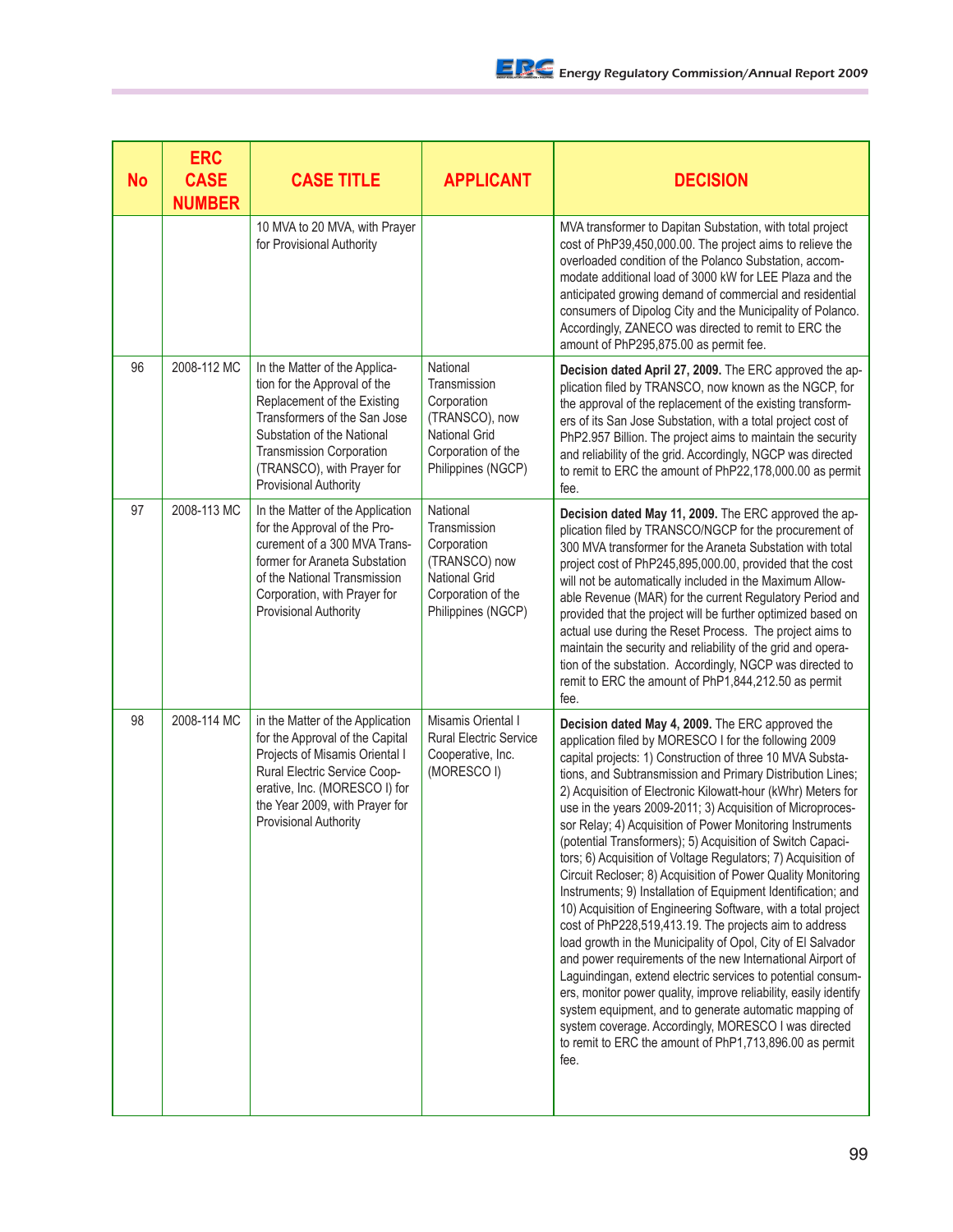| No  | <b>ERC</b><br><b>CASE</b><br><b>NUMBER</b> | <b>CASE TITLE</b>                                                                                                                                                                                                                                                                                                                                                                                                                                    | <b>APPLICANT</b>                                                 | <b>DECISION</b>                                                                                                                                                                                                                                                                                                                                                                                                                                                                                                                                                                                                                                                                                                                                                                                                                                                                                                |
|-----|--------------------------------------------|------------------------------------------------------------------------------------------------------------------------------------------------------------------------------------------------------------------------------------------------------------------------------------------------------------------------------------------------------------------------------------------------------------------------------------------------------|------------------------------------------------------------------|----------------------------------------------------------------------------------------------------------------------------------------------------------------------------------------------------------------------------------------------------------------------------------------------------------------------------------------------------------------------------------------------------------------------------------------------------------------------------------------------------------------------------------------------------------------------------------------------------------------------------------------------------------------------------------------------------------------------------------------------------------------------------------------------------------------------------------------------------------------------------------------------------------------|
| 99  | 2008-115 MC                                | In the Matter of the Applica-<br>tion for Authority to Implement<br>2008 Major Electrical and<br>Non-Electrical Capital Projects<br>(ECPs and Non-ECPs), with<br>Prayer for Provisional Authority                                                                                                                                                                                                                                                    | Davao Light and Power<br>Company, Inc. (DLPC)                    | Decision dated May 4, 2009. The ERC approved the<br>application filed by DLPC for the following ECPs and Non-<br>ECPs: 1) Upgrading and Relocation of 69 kV Sub-trans-<br>mission Lines; 2) Upgrading and Rehabilitation of 13.8 kV<br>Distribution Lines and Rural Electrification; 3) Installation<br>of Protective Relays; 4) Installation of Capacitor Banks; 5)<br>Acquisition of Specialized Vehicles; and 6) Construction of<br>33 MVA 3-Winding Power Transformer, with a total project<br>cost of PhP130,199,038.00. The projects aim to stabilize<br>the 69 kV sub-transmission lines, promote system reli-<br>ability, flexibility and increase capacity, increase distribution<br>system reliability, reduce system losses and increase line<br>capacity, and improve customer service response. Accord-<br>ingly, DLPC was directed to remit to ERC the amount of<br>PhP976,492.79 as permit fee. |
| 100 | 2008-116 MC                                | In the Matter of the Application<br>for the Issuance of Certificate<br>of Public Convenience and<br>Necessity (CPCN) to Engage<br>in the Operation of Electrical<br>Transmission Services and<br>to Construct, Install, Finance,<br>Manage, Improve, Expand,<br>Operate, Maintain, Reha-<br>bilitate, Repair and Refurbish<br>the Nationwide Transmission<br>Service of the Republic of the<br>Philippines, with Prayer for<br>Provisional Authority | <b>National Grid</b><br>Corporation of the<br>Philippines (NGCP) | Decision dated March 9, 2009. The ERC made perma-<br>nent the provisional authority granted to the NGCP on De-<br>cember 22, 2008 authorizing it to engage in the operation<br>of electrical transmission services and to construct, install,<br>finance, manage, improve, expand, operate, maintain,<br>rehabilitate, repair and refurbish the nationwide transmis-<br>sion system of the Philippines. The ERC established that<br>NGCP has the expertise and resources to adequately and<br>reliably provide electrical transmission services. It has<br>submitted sufficient evidence to prove its technical and<br>financial capabilities to operate and maintain the transmis-<br>sion system in the country.                                                                                                                                                                                             |
| 101 | 2009-002 RC                                | In the Matter of the Applica-<br>tion for Approval of Over-All<br>Tariff Adjustment (OATA),<br>with Prayer for Issuance of<br>Provisional Authority                                                                                                                                                                                                                                                                                                  | Surigao Del Norte<br>Electric Cooperative,<br>Inc. (SURNECO)     | Decision dated June 8, 2009. The ERC approved, with<br>modification, the application filed by SURNECO for ap-<br>proval of OATA. Total Revenue Requirement approved<br>is PhP90,934,926.00 which is equivalent to an OATA of<br>PhP0.1913/kWh. Lifeline discount for Residential custom-<br>ers with consumption of 10 kWh and below is 50%, and<br>5% for 11-15 kWh. Subsidy from non-lifeline customers is<br>PhP0.0917/kWh and Reinvestment Fund which shall form<br>part of the contribution from the member-consumers is<br>PhP0.2608/kWh.                                                                                                                                                                                                                                                                                                                                                                |
| 102 | 2009-002 RM                                | In the Matter of the Petition for<br>the Amendment of Resolution<br>No. 16, Series of 2008 entitled<br>a Resolution Adopting Policies<br>to Govern the Transition Sup-<br>ply Contracts which have been<br>assigned and transferred to<br>the National power Corporation<br>(NPC) Successor Generating<br>Companies                                                                                                                                  | Masinloc Power Part-<br>ners Co., Ltd. (MPPCL)                   | Decision dated May 18, 2009. The ERC partially granted<br>the Petition to Initiate rule making filed by MPPCL. Section<br>10 of Resolution No. 16, Series of 2008 on the issue of<br>the Mandated Rate Reduction (MRR) was amended as<br>provided in the Decision.                                                                                                                                                                                                                                                                                                                                                                                                                                                                                                                                                                                                                                             |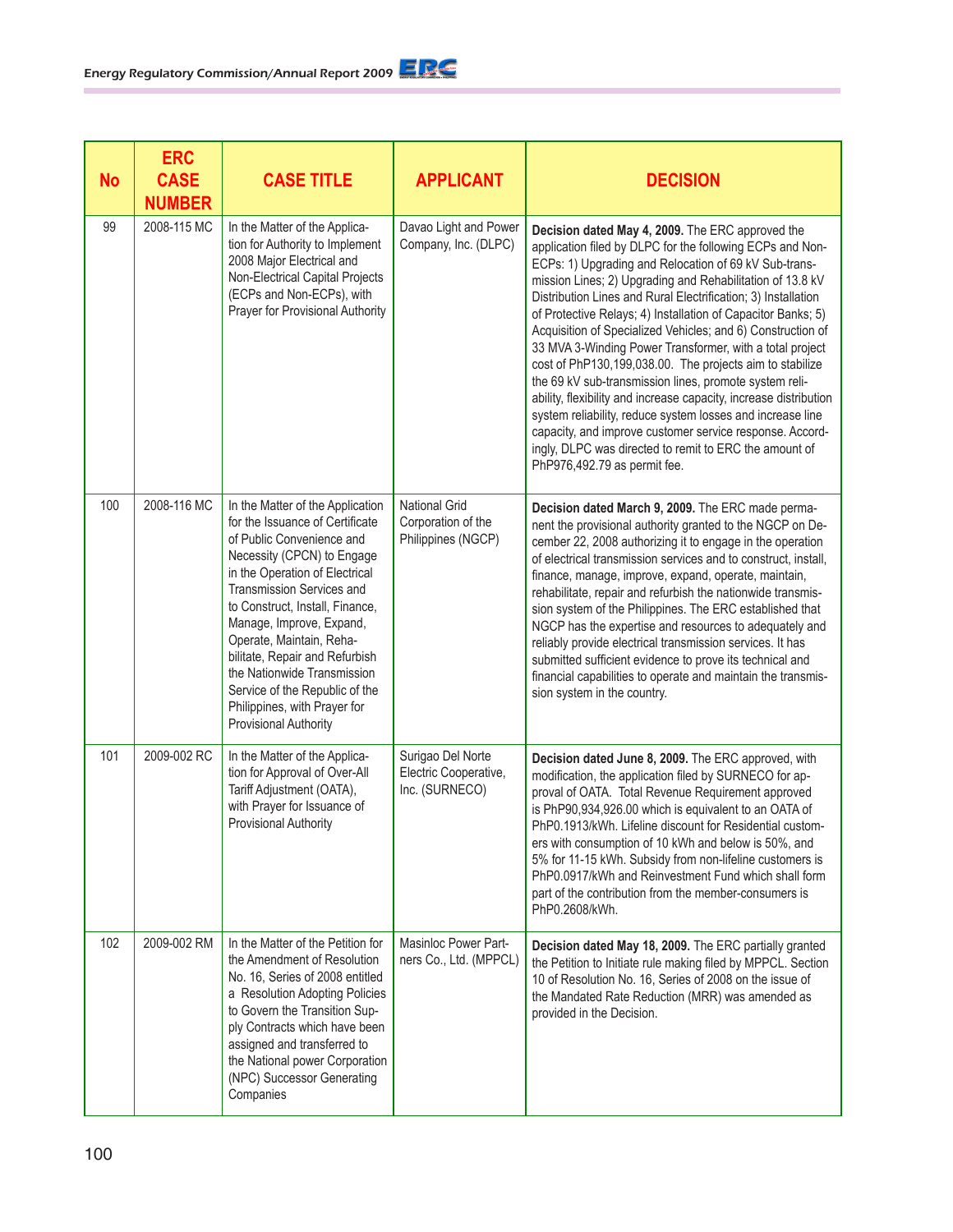| No  | <b>ERC</b><br><b>CASE</b><br><b>NUMBER</b> | <b>CASE TITLE</b>                                                                                                                                                                                                                                                                                                                                                                 | <b>APPLICANT</b>                                       | <b>DECISION</b>                                                                                                                                                                                                                                                                                                                                                                                                                                                                                                                                                                                                                                                                                                                                                                                                                                                                                                                            |
|-----|--------------------------------------------|-----------------------------------------------------------------------------------------------------------------------------------------------------------------------------------------------------------------------------------------------------------------------------------------------------------------------------------------------------------------------------------|--------------------------------------------------------|--------------------------------------------------------------------------------------------------------------------------------------------------------------------------------------------------------------------------------------------------------------------------------------------------------------------------------------------------------------------------------------------------------------------------------------------------------------------------------------------------------------------------------------------------------------------------------------------------------------------------------------------------------------------------------------------------------------------------------------------------------------------------------------------------------------------------------------------------------------------------------------------------------------------------------------------|
| 103 | 2009-003 MC                                | In the Matter of the Application<br>for Approval of Major Electric<br><b>Distribution Capital Projects</b><br>for CY 2009 within Franchise<br>Area, with Prayer for Provi-<br>sional Authority                                                                                                                                                                                    | Bohol Light Company,<br>Inc. (BLCI)                    | Decision dated May 25, 2009. The ERC approved the<br>application filed by BLCI for approval of the following major<br>electrical distribution capital projects for CY 2009: 1) Instal-<br>lation of 69 kV protection equipment for the second 10 MVA<br>Substation; 2) Extension of distribution lines and acquisition<br>of 13.8 kV distribution line; and 3) Upgrading and joggling<br>of existing distribution transformers and installation of pro-<br>tective devices, with total project cost of PhP8,842,606.00.<br>The projects aim to improve power quality, reliability,<br>efficiency and safe operation of the distribution system,<br>reduce systems loss and meet forecasted demand. Ac-<br>cordingly, BLCI was directed to remit to ERC the amount of<br>PhP66,319.55 as permit fee.                                                                                                                                        |
| 104 | 2009-005 MC                                | In the Matter of the Petition<br>for the Approval of Direct Con-<br>nection to the National Power<br>Corporation (NPC) through the<br>National Transmission Corpo-<br>ration (TRANSCO), in Accord-<br>ance with ERC Resolution No.<br>48, Series of 2006, with Prayer<br>for Provisional Authority                                                                                | Gallintina Industria<br>Corporacion (GIC)              | Decision dated November 3, 2009. The ERC approved<br>the petition filed by GIC to directly connect with the NPC<br>through TRANSCO (now the National Grid Corporation of<br>the Philippines [NGCP]). During the hearings of the case<br>and based on submitted documents, the ERC established<br>that Camarines Sur II Electric Cooperative, Inc. (CAS-<br>URECO II) is not capable of supplying the power require-<br>ments of GIC. The Decision, however, was conditioned on<br>the following: 1) that the constructed assets be transferred<br>to CASURECO II, if qualified, and if not, to TRANSCO, to<br>be treated as Contribution in Aid of Construction (CIAC)<br>and will not form part of its Regulatory Asset Base (RAB);<br>and 2) that GIC shall pay the applicable operating & main-<br>tenance expenses, applicable charges for services availed<br>from CASURECO II and other non-bypassable charges<br>authorized by law. |
| 105 | 2009-006 RC                                | In the Matter of the Application<br>for Approval of the Transla-<br>tion into Distribution Rates of<br>Different Customer Classes<br>for the First Regulatory Year<br>of the ERC-Approved Annual<br>Revenue Requirement (ARR)<br>for Cotabato Light and Power<br>Company, Inc. (CLPC) under<br>the Performance Based Regu-<br>lation (PBR) for the Regulatory<br>Period 2009-2013 | Cotabato Light and<br>Power Company, Inc.<br>(CLPC)    | Decision dated March 30, 2009. The ERC approved, with<br>modification, the application filed by CLPC for approval of<br>the translation into distribution rates of its different custom-<br>er classes for the first regulatory year of the ERC-approved<br>ARR under the PBR for the regulatory period 2009-2013.<br>CLPC was directed to implement, starting May 1, 2009, its<br>approved Distribution, Supply and Metering Charges, with<br>an average total rate of PhP1.3189/kWh. CLPC was further<br>directed to implement the new lifeline structure, where<br>Residential consumers consuming 0-20 kWh per month will<br>enjoy a 100% discount in their rates, while those consum-<br>ing between 21kWh - 80kWh will enjoy discounts ranging<br>from 50% to 5%. Subsidy rate to non-lifeline customers<br>was set by ERC at PhP0.0741/kWh.                                                                                         |
| 106 | 2009-007 MC                                | In the Matter of the Application<br>for the Approval of Emergency<br>Capital Projects - Re: Emer-<br>gency Construction of 10 MVA<br>Power Substation at Balam-<br>ban, Cebu, and the Construc-<br>tion of 69 kV Subtransmission<br>Line and 13.2 Double Circuit                                                                                                                  | Cebu III Electric<br>Cooperative, Inc.<br>(CEBECO III) | Decision dated June 15, 2009. The ERC approved the<br>application filed by CEBECO III for approval of their emer-<br>gency capital projects, mainly the: 1) Eemergency con-<br>struction of 10 MVA power substation at Balamban, Cebu<br>and the construction of 69 kV subtransmission line and<br>13.2 kV double circuit distribution lines; and 2) Acquisition<br>of logistical support equipment, with total project cost of<br>PhP40,872,153.00. The projects aim to provide adequate                                                                                                                                                                                                                                                                                                                                                                                                                                                  |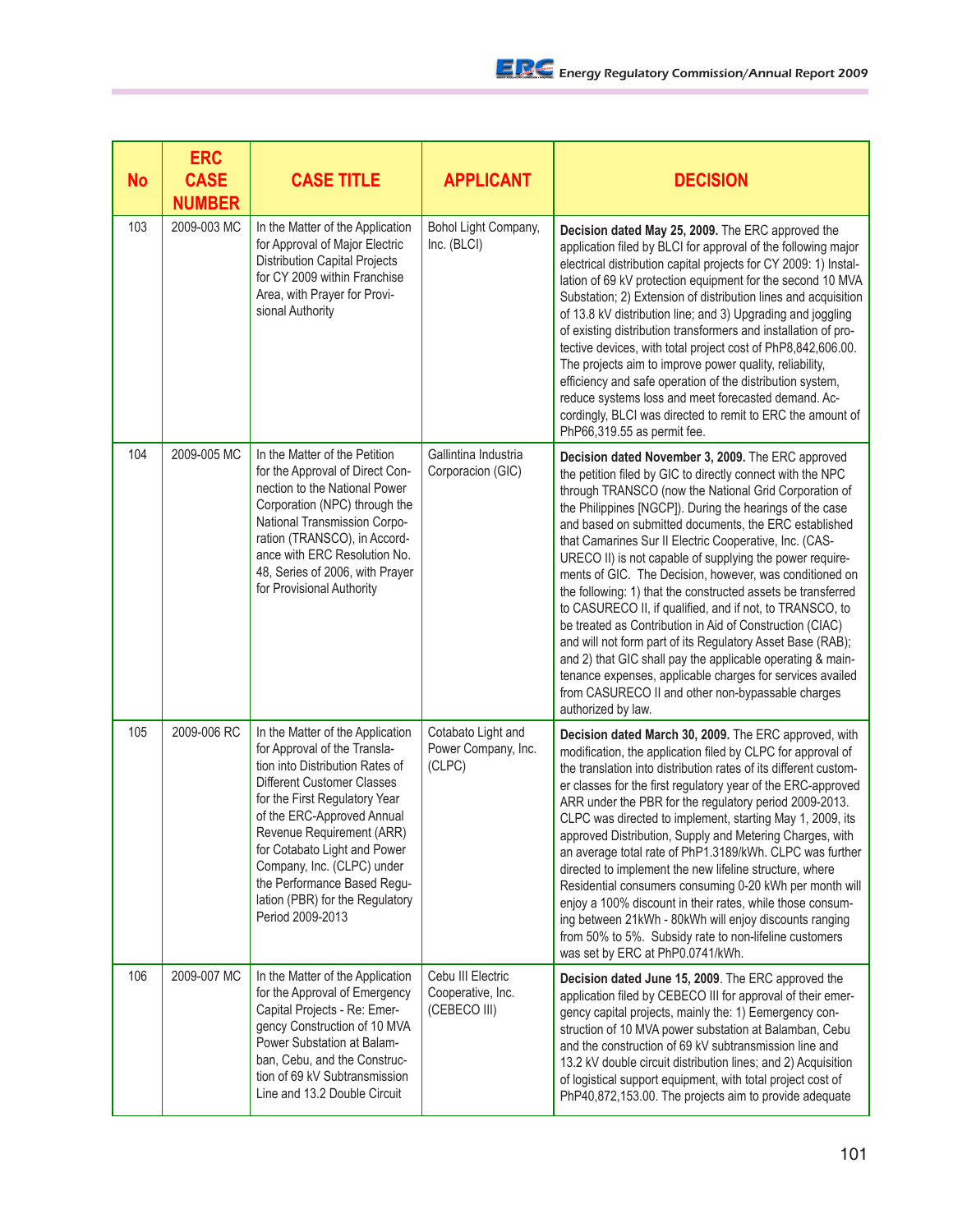| <b>No</b> | <b>ERC</b><br><b>CASE</b><br><b>NUMBER</b> | <b>CASE TITLE</b>                                                                                                                                                                                                                                                                                     | <b>APPLICANT</b>                                                                                                                                                                       | <b>DECISION</b>                                                                                                                                                                                                                                                                                                                                                                                                                                                                                                                                                                                                                                                                                                                                                                                                                                                                                                                                                                                                                                                                                                                                                                                                                                                                                                                                                                                                                                                                                                     |
|-----------|--------------------------------------------|-------------------------------------------------------------------------------------------------------------------------------------------------------------------------------------------------------------------------------------------------------------------------------------------------------|----------------------------------------------------------------------------------------------------------------------------------------------------------------------------------------|---------------------------------------------------------------------------------------------------------------------------------------------------------------------------------------------------------------------------------------------------------------------------------------------------------------------------------------------------------------------------------------------------------------------------------------------------------------------------------------------------------------------------------------------------------------------------------------------------------------------------------------------------------------------------------------------------------------------------------------------------------------------------------------------------------------------------------------------------------------------------------------------------------------------------------------------------------------------------------------------------------------------------------------------------------------------------------------------------------------------------------------------------------------------------------------------------------------------------------------------------------------------------------------------------------------------------------------------------------------------------------------------------------------------------------------------------------------------------------------------------------------------|
|           |                                            | Distribution Lines and Acquisi-<br>tion of Logistical Support<br>Equipment                                                                                                                                                                                                                            |                                                                                                                                                                                        | substation capacity for the increasing energy requirement<br>of the system, increase operational efficiency and replace<br>antiquated tools and equipment. Accordingly, CEBECO III<br>was directed to remit to ERC the amount of PhP306,541.15<br>as permit fee.                                                                                                                                                                                                                                                                                                                                                                                                                                                                                                                                                                                                                                                                                                                                                                                                                                                                                                                                                                                                                                                                                                                                                                                                                                                    |
| 107       | 2009-007 RC                                | In the Matter of the Application<br>for Approval of the Ancil-<br>lary Services Procurement<br>Agreement (ASPA) Between<br>the National Transmission<br>Corporation (TRANSCO) and<br>SN Aboitiz Power-Magat, Inc.<br>(SN ABOITIZ), with Prayer for<br><b>Provisional Authority</b>                    | National<br>Transmission<br>Corporation<br>(TRANSCO) [now<br><b>National Grid</b><br>Corporation of the<br>Philippines (NGCP)]<br>and SN Aboitiz Power-<br>Magat, Inc.<br>(SN Aboitiz) | Decision dated October 12, 2009. The ERC approved,<br>with modifications and conditions, the application filed by<br>TRANSCO, now the NGCP, and SN Aboitiz for approval<br>of the ASPA. The Decision provides for the applicable<br>rate which includes the contingency, dispatchable and<br>regulating reserve, and black start reserve. Moreover, the<br>ERC provides that the rate to be paid by NGCP as ancil-<br>lary service cost should be passed on to its customers in<br>accordance with the approved Ancillary Services-Cost Re-<br>covery Mechanism (AS-CRM). As to NGCP's prayer that it<br>be allowed to separately recover its expenses in procuring<br>ancillary service, it was denied by the ERC as these are to<br>be borne by the Service Provider pursuant to Section 9 of<br>the subject ASPA.                                                                                                                                                                                                                                                                                                                                                                                                                                                                                                                                                                                                                                                                                                |
| 108       | 2009-008 MC                                | In the Matter of the Application<br>for Approval of Capital Projects<br>in Accordance with the Provi-<br>sions of R.A. No. 9136 and<br>the Guidelines to Govern the<br>Submission, Evaluation and<br>Approval of Electric Capital<br>Projects, with Prayer for Issu-<br>ance of Provisional Authority | Surigao Del Norte<br>Electric Cooperative,<br>Inc. (SURNECO)                                                                                                                           | Decision dated September 29, 2009. The ERC ap-<br>proved the application filed by SURNECO for approval<br>of capital projects except for the proposed acquisition of<br>TRANSCO's 69 kV lines from Anislagan to Pacific Ce-<br>ment Co. (PACEMCO) because it is subject to the ERC's<br>approval with the Guidelines to the Sale and Transfer of<br>TRANSCO's Subtransmission Assets and Franchising of<br>Qualified Consortiums. The capital projects are as follows:<br>1) Acquisition and installation of 20 MVA Substation; 2)<br>Construction and Acquisition of 69 kV Subtransmission<br>Lines; 3) Construction of Double Circuit Line to 20 MVA<br>Substation; 4) Construction of 3 Phase Line; 5) Acquisi-<br>tion of a Lot, Instruments and Equipment and Relocation<br>of Trinidad 10 MVA Substation to Tubod; 6) Construction<br>of 15 km 69 kV Line; 7) Conversion from Single Phase to<br>3 Phase Lines; 8) Relocation of Trinidad 5 MVA Substa-<br>tion to Claver and Acquisition of a Lot, Instruments and<br>Equipment; and 9) Repair of Mapaso 5 MVA Substation<br>and Acquisition of a Lot, Instruments and Equipment, with<br>total project cost of PhP113,660,420.00. The projects aim<br>to address load growth, provide safe, efficient and reliable<br>electric service, address substation overloading and large<br>load requirements of mining industries, and accommodate<br>future load. Accordingly, SURNECO was directed to remit<br>to ERC the amount of PhP852,453.15 as permit fee. |
| 109       | 2009-008 RC                                | In the Matter of the Application<br>for Approval of the Transla-<br>tion into Distribution Rates of<br>Different Customer Classes<br>for the First Regulatory Year<br>of the ERC-Approved Annual<br>Revenue Requirement (ARR)                                                                         | Mactan Electric<br>Company, Inc.<br>(MECO)                                                                                                                                             | Decision dated March 30, 2009. The ERC approved,<br>with modification, the application filed by MECO for the<br>translation into distribution rates of its different customer<br>classes for the first regulatory year of the ERC-approved<br>ARR under the PBR for the regulatory period 2009-2013.<br>MECO was directed to implement, starting May 1, 2009, its<br>approved Distribution, Supply and Metering Charges, with                                                                                                                                                                                                                                                                                                                                                                                                                                                                                                                                                                                                                                                                                                                                                                                                                                                                                                                                                                                                                                                                                       |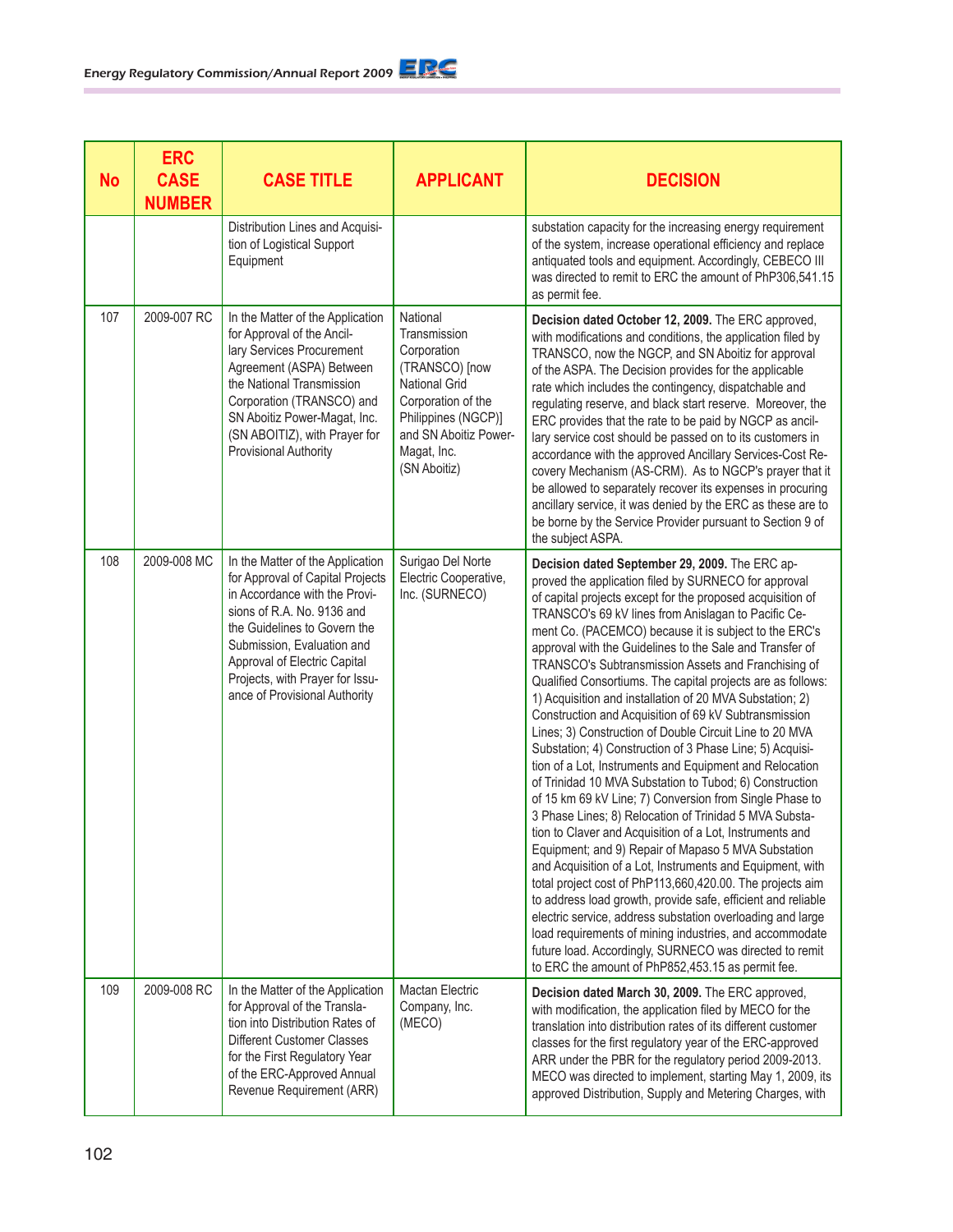| <b>No</b> | <b>ERC</b><br><b>CASE</b><br><b>NUMBER</b> | <b>CASE TITLE</b>                                                                                                                                                                                                                                                                                                                                                             | <b>APPLICANT</b>                                           | <b>DECISION</b>                                                                                                                                                                                                                                                                                                                                                                                                                                                                                                                                                                                                                                                                                                                                                                                                                                                                             |
|-----------|--------------------------------------------|-------------------------------------------------------------------------------------------------------------------------------------------------------------------------------------------------------------------------------------------------------------------------------------------------------------------------------------------------------------------------------|------------------------------------------------------------|---------------------------------------------------------------------------------------------------------------------------------------------------------------------------------------------------------------------------------------------------------------------------------------------------------------------------------------------------------------------------------------------------------------------------------------------------------------------------------------------------------------------------------------------------------------------------------------------------------------------------------------------------------------------------------------------------------------------------------------------------------------------------------------------------------------------------------------------------------------------------------------------|
|           |                                            | for Mactan Electric Company,<br>Incorporated (MECO) under<br>the Performance Based Regu-<br>lation (PBR) for the Regulatory<br>Period 2009-2013                                                                                                                                                                                                                               |                                                            | an average total rate of PhP0.999/kWh. MECO was further<br>directed to implement the new lifeline structure, where<br>Residential consumers consuming 0-20 kWh per month will<br>enjoy a 100% discount in their rates, while those consum-<br>ing between 21kWh - 65kWh will enjoy discounts ranging<br>from 50% to 5%. Subsidy rate to non-lifeline customers<br>was set by ERC at PhP0.0963/kWh.                                                                                                                                                                                                                                                                                                                                                                                                                                                                                          |
| 110       | 2009-009 MC                                | In the Matter of the Application<br>for Approval of Capital Projects<br>in Accordance with the Provi-<br>sions of R.A. No. 9136 and<br>the Guidelines to Govern the<br>Submission, Evaluation and<br>Approval of Electric Capital<br>Projects, with Prayer for Issu-<br>ance of Provisional Authority                                                                         | Siargao Island Electric<br>Cooperative, Inc.<br>(SIARELCO) | Decision dated September 9, 2009. The ERC ap-<br>proved, except for the 2011 projects the application filed<br>by SIARELCO for the following capital projects: 1) System<br>Inter-looping and Procurement of Power Circuit Breaker;<br>2) Line Upgrading; 3) Replacement of Rotten Poles; and<br>4) Replacement of Inefficient Transformers, with a total<br>cost of PhP19,314,868.15. The projects aim to improve<br>power reliability and line loading, reduce systems loss and<br>improve transformer load management, prevent power<br>interruptions, maximize distribution capacity, and promote<br>safety to personnel. Accordingly, SIARELCO was directed<br>to remit to ERC the amount of PhP144,861.00 as permit<br>fee.                                                                                                                                                           |
| 111       | 2009-009 RC                                | In the Matter of the Application<br>for Approval of the Transla-<br>tion into Distribution Rates of<br><b>Different Customer Classes</b><br>for the First Regulatory Year<br>of the ERC-Approved Annual<br>Revenue Requirement (ARR)<br>for Iligan Light and Power, Inc.<br>(ILPI) under the Performance<br>Based Regulation (PBR) for<br>the Regulatory Period 2010-<br>2013 | Iligan Light and Power,<br>Inc. (ILPI)                     | Decision dated March 30, 2009. The ERC approved, with<br>modification, the application filed by ILPI for approval of the<br>translation into distribution rates of its different customer<br>classes for the first regulatory year of the ERC-approved<br>ARR under the PBR for the Regulatory Period 2010-2013.<br>ILPI was directed to implement, starting May 1, 2009, its<br>approved Distribution, Supply and Metering Charges, with<br>an average total rate of PhP0.9729/kWh. ILPI was further<br>directed to implement the new lifeline structure, where<br>Residential consumers consuming 0-20 kWh per month will<br>enjoy a 100% discount in their rates, while those consum-<br>ing between 21kWh - 100kWh will enjoy discounts ranging<br>from 50% to 5%. Subsidy rate to non-lifeline customers<br>was set by ERC at PhP0.0878/kWh.                                           |
| 112       | 2009-010 MC                                | In the Matter of the Application<br>for Approval of Capital Projects<br>in Accordance with the Provi-<br>sions of R.A. No. 9136 and<br>the Guidelines to Govern the<br>Submission, Evaluation and<br>Approval of Electric Capital<br>Projects, with Prayer for Issu-<br>ance of Provisional Authority                                                                         | Dinagat Island Electric<br>Cooperative, Inc.<br>(DIELCO)   | Decision dated September 9, 2009. The ERC approved,<br>except for the 2011 projects, the application filed by<br>DIELCO for the following capital projects: 1) Replacement<br>of rotten poles, cross arms, inefficient transformers, cut-out<br>and arresters with load breaker at the distribution trans-<br>former; and 2) Procurement of sectionalizer and recloser,<br>with a total cost of PhP5,509,904.00. The projects aim to<br>improve service efficiency and power reliability, reduce<br>system loss and improve transformer load management,<br>prevent power interruption, improve System Average<br>Interruption Frequency Index (SAIFI) and System Average<br>Interruption Duration Index (SAIDI), and improve system<br>reliability. Accordingly, DIELCO was directed to remit to<br>ERC the amount of PhP41,324.00 as permit fee, in six (6)<br>equal monthly instalments. |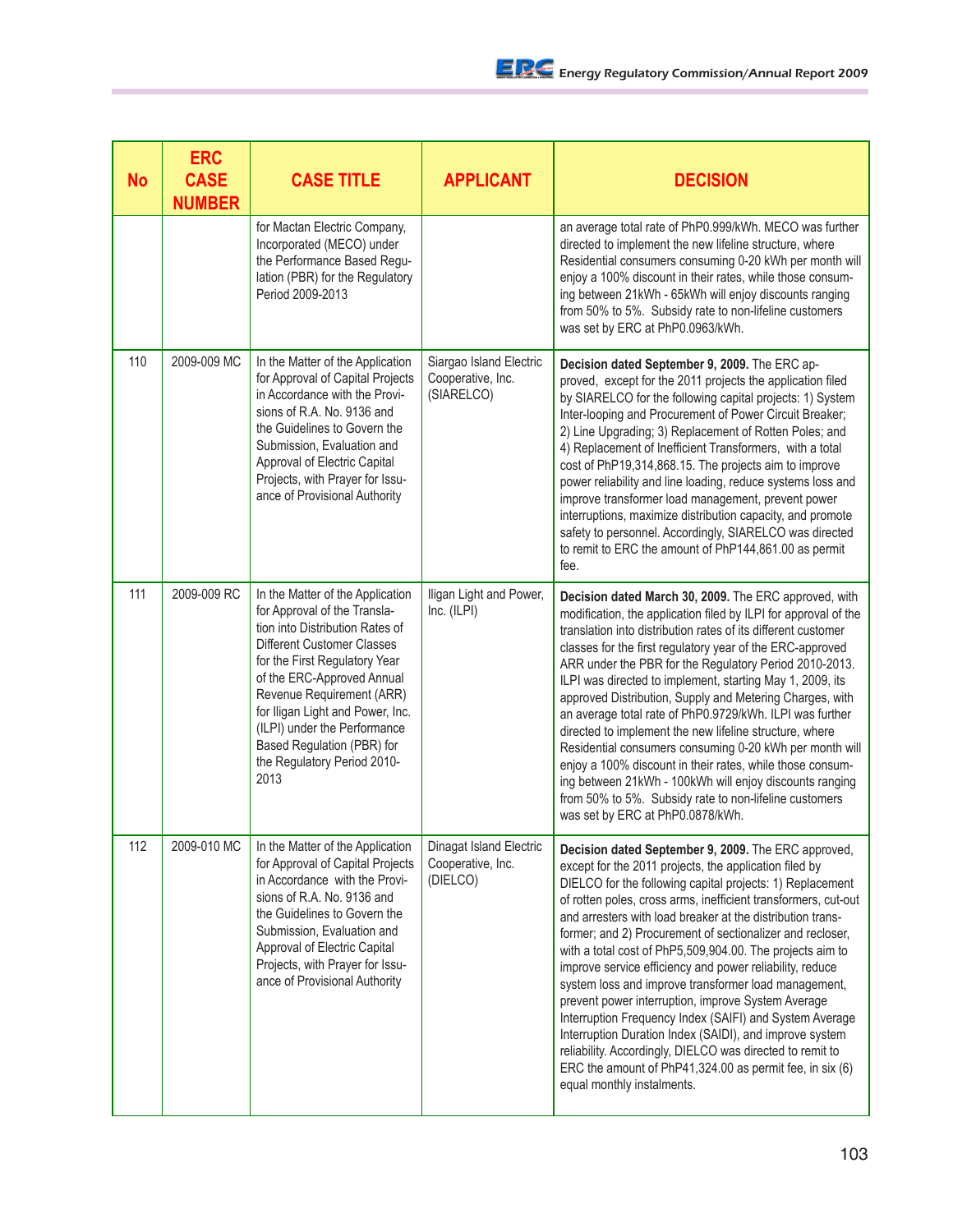| <b>No</b> | <b>ERC</b><br><b>CASE</b><br><b>NUMBER</b> | <b>CASE TITLE</b>                                                                                                                                                                                                                                                              | <b>APPLICANT</b>                                                                                              | <b>DECISION</b>                                                                                                                                                                                                                                                                                                                                                                                                                                                                                                                                                                                                                                                                                                                                                                                                                                                                                                                                                                      |
|-----------|--------------------------------------------|--------------------------------------------------------------------------------------------------------------------------------------------------------------------------------------------------------------------------------------------------------------------------------|---------------------------------------------------------------------------------------------------------------|--------------------------------------------------------------------------------------------------------------------------------------------------------------------------------------------------------------------------------------------------------------------------------------------------------------------------------------------------------------------------------------------------------------------------------------------------------------------------------------------------------------------------------------------------------------------------------------------------------------------------------------------------------------------------------------------------------------------------------------------------------------------------------------------------------------------------------------------------------------------------------------------------------------------------------------------------------------------------------------|
| 113       | 2009-010 RC                                | In the Matter of the Petition<br>for Approval of the Agreement<br>on the Interim Rate Between<br>Cebu III Electric Cooperative,<br>Incorporated (CEBECO III) and<br>Toledo Power Company (TPC),<br>with Prayer for Provisional<br>Authority                                    | Cebu III Electric<br>Cooperative,<br>Incorporated<br>(CEBECO III) and<br><b>Toledo Power</b><br>Company (TPC) | Decision dated August 10, 2009. The ERC approved, with<br>modification, the joint petition filed by CEBECO III and TPC<br>with the following approved interim rates (in PhP/kWh):<br>1) Capacity Fee - 0.3832; 2) Fixed O&M Fee - 0.4546;<br>3) Variable O&M Fee - 0.1652; and 4) Fuel Cost - pass<br>through of fuel costs. The interim rates shall be effective<br>on August 26, 2009 and shall be valid until CEBECO III and<br>TPC files for a new independent tariff rate for their Electric<br>Power Purchase Agreement (EPPA) dated August 9,<br>2002. Moreover, the ERC provided in the Decision that the<br>actual fuel cost shall be passed-through subject to a fuel<br>consumption rate of 1.00kg/kHz, or actual, whichever is<br>lower, and that the fuel procurement process shall undergo<br>bidding. TPC was also authorized to collect the difference<br>between the approved interim rate and the EPPA rate for<br>the period of February 2008 to August 25, 2009. |
| 114       | 2009-013 MC                                | In the Matter of the Application<br>for Authority to Implement a<br>Contingency Capital Expendi-<br>ture Project Consisting of Pole<br>and Line Relocation Affected<br>by Road Widening                                                                                        | <b>Bohol I Electric</b><br>Cooperative, Inc.<br>(BOHECO I)                                                    | Decision dated July 20, 2009. The ERC approved the<br>application filed by BOHECO I for authority to implement<br>its contingency capital expenditure project consisting of<br>relocation or replacement of poles and reconductoring of<br>line in preparation for the 69 kV transmission line, with a<br>total project cost of PhP2,715,684.79. The project aims to<br>comply with the request made by the Department of Public<br>Works and Highways (DPWH) and promote reliability and<br>stability of the distribution system. Accordingly, BOHECO I<br>was directed to remit to ERC the amount of PhP20,367.64<br>as permit fee.                                                                                                                                                                                                                                                                                                                                                |
| 115       | 2009-013 RC                                | In the Matter of the Urgent<br>Request for Approval of the<br>Agreement on the Interim<br>Rate Between Visayan Electric<br>Company, Inc. and Toledo<br>Power Company, with Prayer<br>for Provisional Authority                                                                 | Visayan Electric<br>Company, Inc. (VECO)<br>and Toledo Power<br>Company (TPC)                                 | Decision dated August 10, 2009. The ERC approved,<br>with modification, the joint petition filed by VECO and TPC<br>with the following approved interim rates (in PhP/kWh): 1)<br>Capacity Fee - 0.3832; 2) Fixed O&M Fee - 0.4546; 3) Vari-<br>able O&M Fee - 0.1652; and 4) Fuel Cost - pass through of<br>fuel costs. The interim rates shall be effective on August 26,<br>2009 and shall be valid until VECO and TPC files for a new<br>independent tariff rate. Moreover, the ERC provided in the<br>Decision that the actual fuel cost shall be passed-through<br>subject to a fuel consumption rate of 1.00kg/kHz, or actual,<br>whichever is lower, and that the fuel procurement process<br>shall undergo bidding. TPC was also authorized to collect<br>the difference between the approved interim rate and the<br>Electric Power Purchase Agreement (EPPA) rate for the<br>period of February 2008 to August 25, 2009.                                                  |
| 116       | 2009-015 RC                                | In the Matter of the Application<br>for Approval of the Pricing and<br>Cost Recovery Methodology<br>and the Structure and Level<br>of Administration of Fees,<br>with Prayer for Issuance of<br>Provisional Authority for the<br>Visayas Supply Augmentation<br>Auction (VSAA) | Department of Energy<br>(DOE) through the<br><b>Philippine Electricity</b><br>Market Corporation<br>(PEMC)    | Decision dated August 24, 2009. The ERC approved the<br>VSAA with the following modifications: 1) The participants<br>shall be the grid generators and customers directly con-<br>nected to the Visayas grid and the settlement prices shall<br>be equivalent to the resulting marginal clearing prices; 2)<br>A similar de-loading scheme approved for VECO shall be<br>allowed to be adopted for DUs located within the Visayas<br>region, the participants being the interruptible load custom-<br>ers and embedded generators within their respective                                                                                                                                                                                                                                                                                                                                                                                                                            |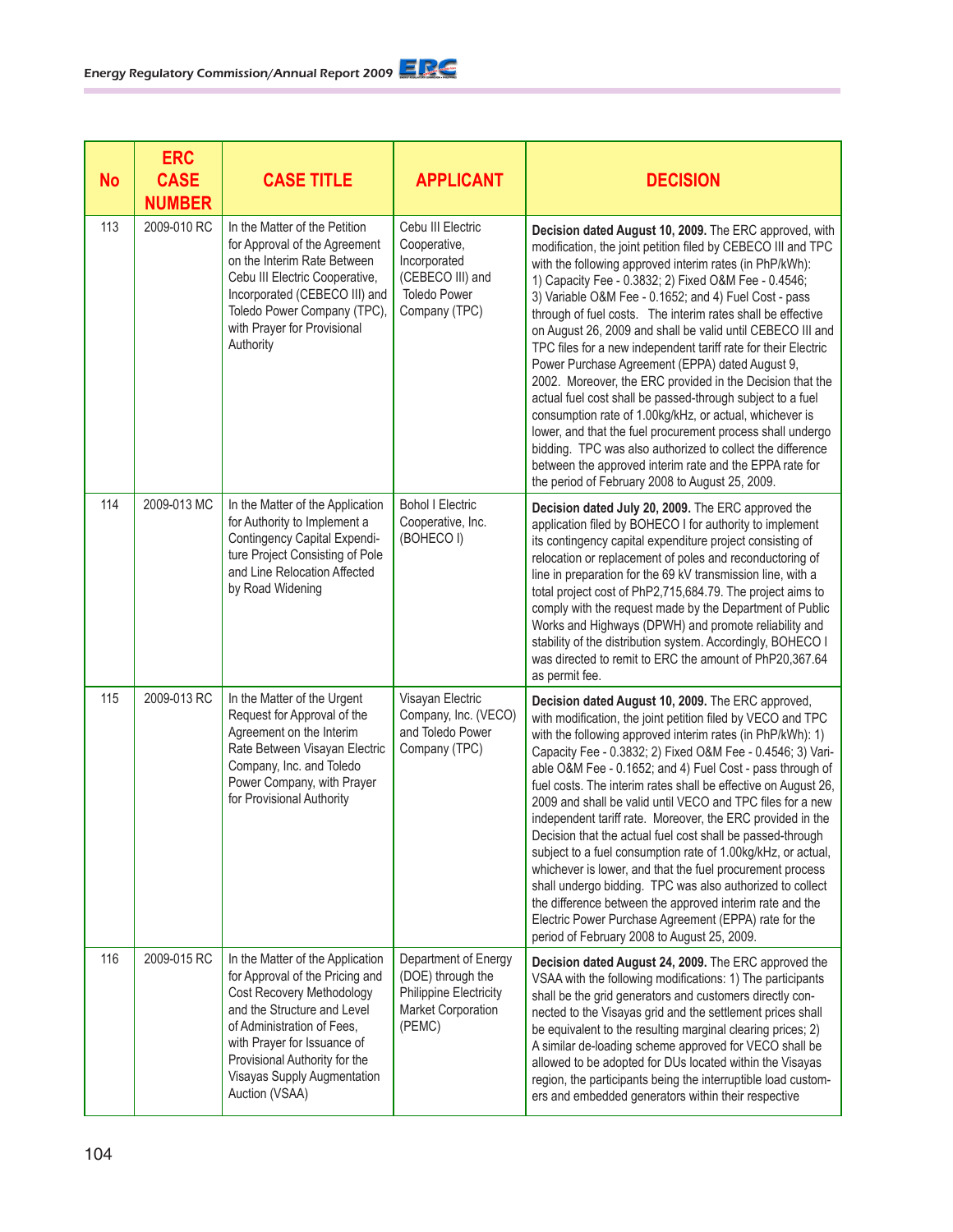| <b>No</b> | <b>ERC</b><br><b>CASE</b><br><b>NUMBER</b> | <b>CASE TITLE</b>                                                                                                                                                                                                                                                                                                                                                                              | <b>APPLICANT</b>                                                           | <b>DECISION</b>                                                                                                                                                                                                                                                                                                                                                                                                                                                                                                                                                                                                                                                                                                                                                                                                                                                                                       |
|-----------|--------------------------------------------|------------------------------------------------------------------------------------------------------------------------------------------------------------------------------------------------------------------------------------------------------------------------------------------------------------------------------------------------------------------------------------------------|----------------------------------------------------------------------------|-------------------------------------------------------------------------------------------------------------------------------------------------------------------------------------------------------------------------------------------------------------------------------------------------------------------------------------------------------------------------------------------------------------------------------------------------------------------------------------------------------------------------------------------------------------------------------------------------------------------------------------------------------------------------------------------------------------------------------------------------------------------------------------------------------------------------------------------------------------------------------------------------------|
|           |                                            |                                                                                                                                                                                                                                                                                                                                                                                                |                                                                            | franchise areas; 3) The administration prices should be<br>correspondingly reduced as a result of the modifications<br>in the said scheme and the same to be shouldered by<br>the NPC, including the supply augmentation costs or set-<br>tlement amounts under the VSAA; and 4) The effectivity<br>of the approved VSAA shall be one year and PEMC shall<br>conduct a review on the necessity of continuing the VSAA<br>which would be dependent on the existing demand-supply<br>condition during said period of time.                                                                                                                                                                                                                                                                                                                                                                              |
| 117       | 2009-018 MC                                | In the Matter of Violation<br>of ERC Orders, Rules and<br>Regulations - Failure to Imple-<br>ment the Energy Regulatory<br>Commission's (ERC) Order on<br><b>Purchased Power Adjustment</b><br>(PPA)                                                                                                                                                                                           | Cabanatuan Electric<br>Corporation (CELCOR)                                | Decision dated June 22, 2009. The ERC reprimanded<br>CELCOR for its failure to implement ERC's Order on PPA<br>and warned that a similar offense in the future shall be<br>dealt with more severely. It was verified in the submitted<br>March 2009 consumer bill that CELCOR already imple-<br>mented the refund in their PPA Order.                                                                                                                                                                                                                                                                                                                                                                                                                                                                                                                                                                 |
| 118       | 2009-022 MC                                | In the Matter of Violation of<br>ERC Orders, Rules and Regu-<br>lations - Implementing Capital<br>Projects without Prior Approval<br>from the Commission                                                                                                                                                                                                                                       | <b>Aklan Electric</b><br>Cooperative, Inc.<br>(AKELCO)                     | Decision dated May 29, 2009. The ERC, after finding<br>it just and reasonable, accepted and approved the 50%<br>settlement offer of AKELCO of the total amount of impos-<br>able penalty for implementing capital projects without ERC<br>approval, with an equivalent amount of PhP248,000.00.<br>AKELCO was directed to remit to ERC the above-men-<br>tioned amount within 15 days from receipt of the Order.                                                                                                                                                                                                                                                                                                                                                                                                                                                                                      |
| 119       | 2009-022 RC                                | In the Matter of the Applica-<br>tion for Approval of: 1) Sound<br>Value Appraisal of Applicant's<br>Assets as of 31 December<br>2006 Including Additions and<br>Retirements for the Years 2007<br>and 2008 and 2) Revision of<br>Rates to Achieve the Proposed<br>Revenue Requirement in Ac-<br>cordance with the Provisions<br>of R.A. 9136, with Prayer for<br><b>Provisional Authority</b> | Tarlac Electric, I<br>ncorporated (TEI)                                    | Decision dated August 24, 2009. The ERC approved,<br>with modification, the application filed by TEI for sound<br>value appraisal and revision of rates. Accordingly, TEI<br>was granted a Total Revenue Requirement (TRR) of<br>PhP260,511,122.00 equivalent to an OATA of PhP0.1893/<br>kWh, an Appraisal of Property with a Reproduction Cost<br>New of PhP966,760,800.00, and an adjusted Sound Value<br>of PhP658,407,400.00. TEI was also authorized by ERC to<br>implement the schedule of rates provided in the Decision<br>and lifeline levels and corresponding discounts and subsidy<br>effective its next billing cycle. Lifeline discount for 20 kWh<br>and below consumption is now 100%, for 21-25 kWh is<br>50%, 26-30 kWh is 45%, for 31-35 kWh is 40%, for 36-40<br>kWh is 35% discount, and 41-45 kWh is 30% discount, with<br>subsidy to non-lifeline costumers at PhP0.0933/kWh. |
| 120       | 2009-023 CC                                | California Gardens Resort,<br>Inc. represented by Teresita<br>T. Canlas vs. Manila Electric<br>Company (MERALCO)                                                                                                                                                                                                                                                                               | California Gardens<br>Resort, Inc.<br>represented by Teresita<br>T. Canlas | Decision dated August 17, 2009. The ERC directed MERALCO<br>to refund the amount paid by complainant California Gardens<br>Resort which it erroneously collected. The complainant should not<br>be made liable to pay the unpaid bills under other accounts name.<br>Only when there is proof of collusion on the part of the previous oc-<br>cupants and the new one can the latter be compelled to shoulder<br>any unpaid bills. Meralco failed to prove that the former and new<br>occupants conspired to defraud it.                                                                                                                                                                                                                                                                                                                                                                              |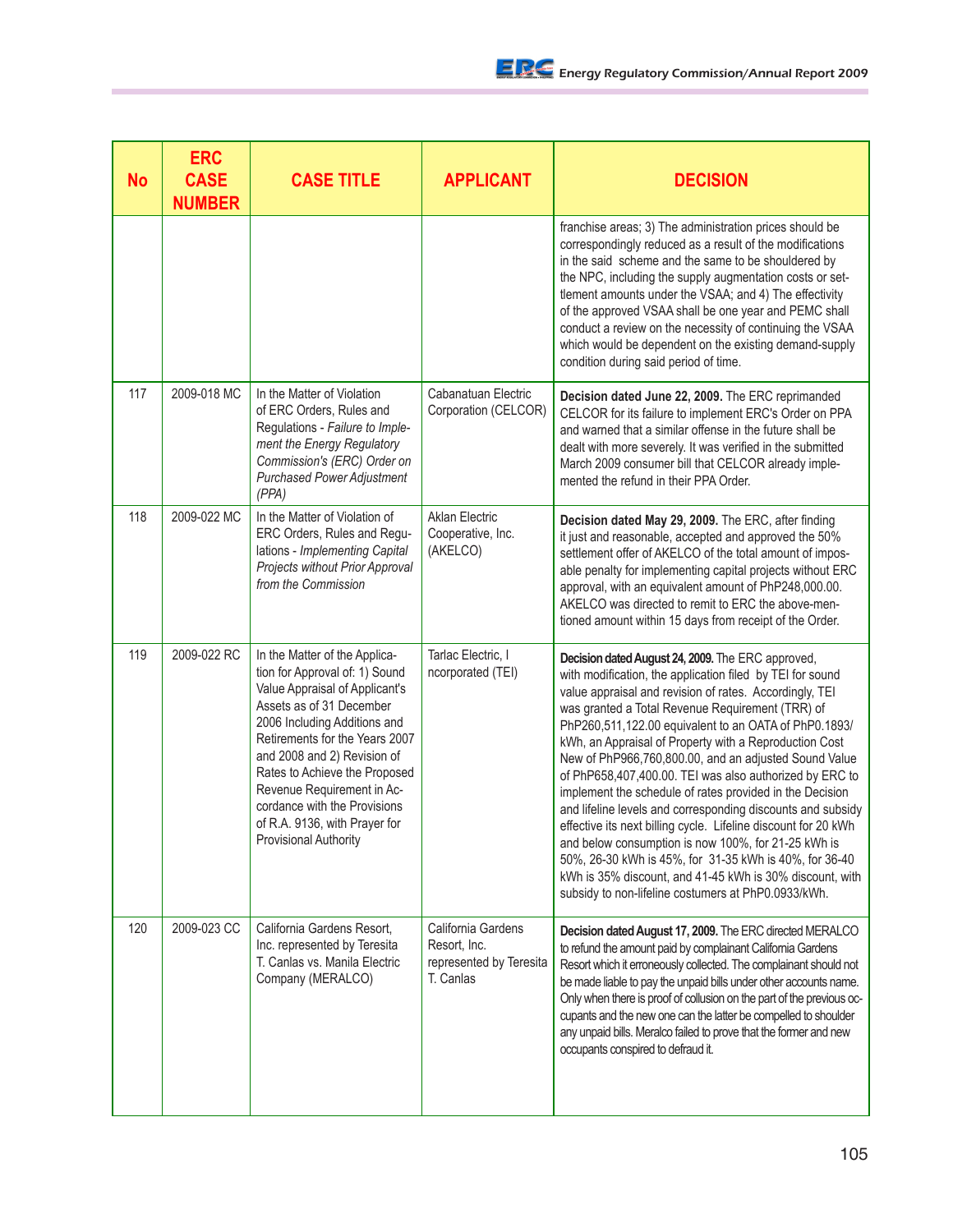| <b>No</b> | <b>ERC</b><br><b>CASE</b><br><b>NUMBER</b> | <b>CASE TITLE</b>                                                                                                                                                                                                                    | <b>APPLICANT</b>                                                           | <b>DECISION</b>                                                                                                                                                                                                                                                                                                                                                                                                                                                                                                                                                                                                                                                                                                                                                                                                                                                                                                                                                        |
|-----------|--------------------------------------------|--------------------------------------------------------------------------------------------------------------------------------------------------------------------------------------------------------------------------------------|----------------------------------------------------------------------------|------------------------------------------------------------------------------------------------------------------------------------------------------------------------------------------------------------------------------------------------------------------------------------------------------------------------------------------------------------------------------------------------------------------------------------------------------------------------------------------------------------------------------------------------------------------------------------------------------------------------------------------------------------------------------------------------------------------------------------------------------------------------------------------------------------------------------------------------------------------------------------------------------------------------------------------------------------------------|
| 121       | 2009-023 MC                                | In the Matter of Violation of<br>ERC Orders, Rules and Regu-<br>lations - Failure to Implement<br>On Time the Final Rate Reduc-<br>tion Due to Loan Condonation                                                                      | <b>Benguet Electric</b><br>Cooperative, Inc.<br>(BENECO)                   | Decision dated July 15, 2009. The ERC reprimanded<br>BENECO for its failure to implement on time the ERC's<br>directive on the final rate reduction due to loan condona-<br>tion and warned that a similar offense in the future shall<br>be dealt with more severely. BENECO manifested that<br>it lacked the logistics to immediately adjust its rates to<br>comply with the Decision and eventually implemented in<br>January 2007.                                                                                                                                                                                                                                                                                                                                                                                                                                                                                                                                 |
| 122       | 2009-023 RC                                | In the Matter of the Application<br>for the Approval of the Transi-<br>tion Supply Contracts (TSCs)<br>Entered into with Distribution<br>Utilities in the Mindanao Grid,<br>with Prayer for the Issuance of<br>Provisional Authority | <b>National Power</b><br>Corporation (NPC)                                 | Decision dated August 3, 2009. The ERC approved the<br>TSCs entered by NPC with the DUs located in Mind-<br>anao Grid, except for Cotabato Electric Cooperative,<br>Inc. - PPALMA Area (COTELCO-PPALMA Area). To date,<br>PPALMA is still part of the franchise area of Maguindanao<br>Electric Cooperative, Inc. (MAGELCO), whose franchise<br>area covers 25 municipalities in Maguindanao and 6<br>municipalities in Cotabato, including PPALMA. The TSCs<br>were found to have adopted the Commission-approved<br>template as embodied in Resolution No. 8 Series of 2005<br>and Resolution No. 15, Series of 2005.                                                                                                                                                                                                                                                                                                                                                |
| 123       | 2009-024 MC                                | In the Matter of Violation of<br>ERC Orders, Rules and Regu-<br>lations - Failure to Implement<br>the Final Rate Reduction Due<br>to Loan Condonation                                                                                | Nueva Ecija II - Area 1<br>Electric Cooperative,<br>Inc. (NEECO II-Area 1) | Decision dated June 26, 2009. The ERC reprimanded<br>NEECO II - Area 1 for the late implementation of the final<br>rate reduction due to loan condonation and warned that<br>a similar offense in the future shall be dealt with more<br>severely. NEECO II - Area 1 explained that they belatedly<br>implemented the final rate reduction due to loan condona-<br>tion in May 2009 instead of August 2005.                                                                                                                                                                                                                                                                                                                                                                                                                                                                                                                                                            |
| 124       | 2009-024 RC                                | In the Matter of the Application<br>for Approval of the Revised<br>Rate Schedule and Appraisal<br>of Properties, With Prayer for<br>Provisional Authority                                                                            | Visayan Electric<br>Company, Inc.<br>(VECO)                                | Decision dated August 10, 2009. The ERC approved,<br>with modification, the application filed by VECO for<br>sound value appraisal and revision of rates. Accord-<br>ingly, VECO was granted a Total Revenue Requirement<br>(TRR) of PhP1,915,985,083.00 equivalent to an OATA of<br>PhP0.2267/kWh, an Appraisal of Property with a Reproduc-<br>tion Cost New of PhP6,081,540,908.00 and an adjusted<br>Sound Value of PhP5,884,453,055.00. VECO was also<br>authorized by ERC to implement the schedule of rates<br>provided in the Decision and lifeline levels and correspond-<br>ing discounts and subsidy effective its next billing cycle.<br>Lifeline discount for 0-20 kWh consumption is now 100%,<br>for 21-25 kWh is 50%, 26-30 kWh is 40%, for 31-35 kWh<br>is 35%, for 36-40 kWh is 30% discount, 41-45 kWh is 25%<br>discount, 46-50 kWh is 20% discount, and 51-55 kWh is<br>15% discount, with subsidy to non-lifeline costumers at<br>PhP0.0746/kWh. |
| 125       | 2009-025 MC                                | In the Matter of Violation of<br>ERC Orders, Rules and Regu-<br>lations - Failure to Implement<br>On Time the Final Rate Reduc-<br>tion Due to Loan Condonation                                                                      | Pampanga III Electric<br>Cooperative, Inc.<br>(PELCO III)                  | Decision dated July 14, 2009. The ERC reprimanded<br>PELCO III for its late implementation of the ERC's directive<br>on the final rate reduction due to loan condonation and<br>warned that a similar offense in the future shall be dealt<br>with more severely. PELCO III implemented the reduction<br>in July 2006 instead of June 2006.                                                                                                                                                                                                                                                                                                                                                                                                                                                                                                                                                                                                                            |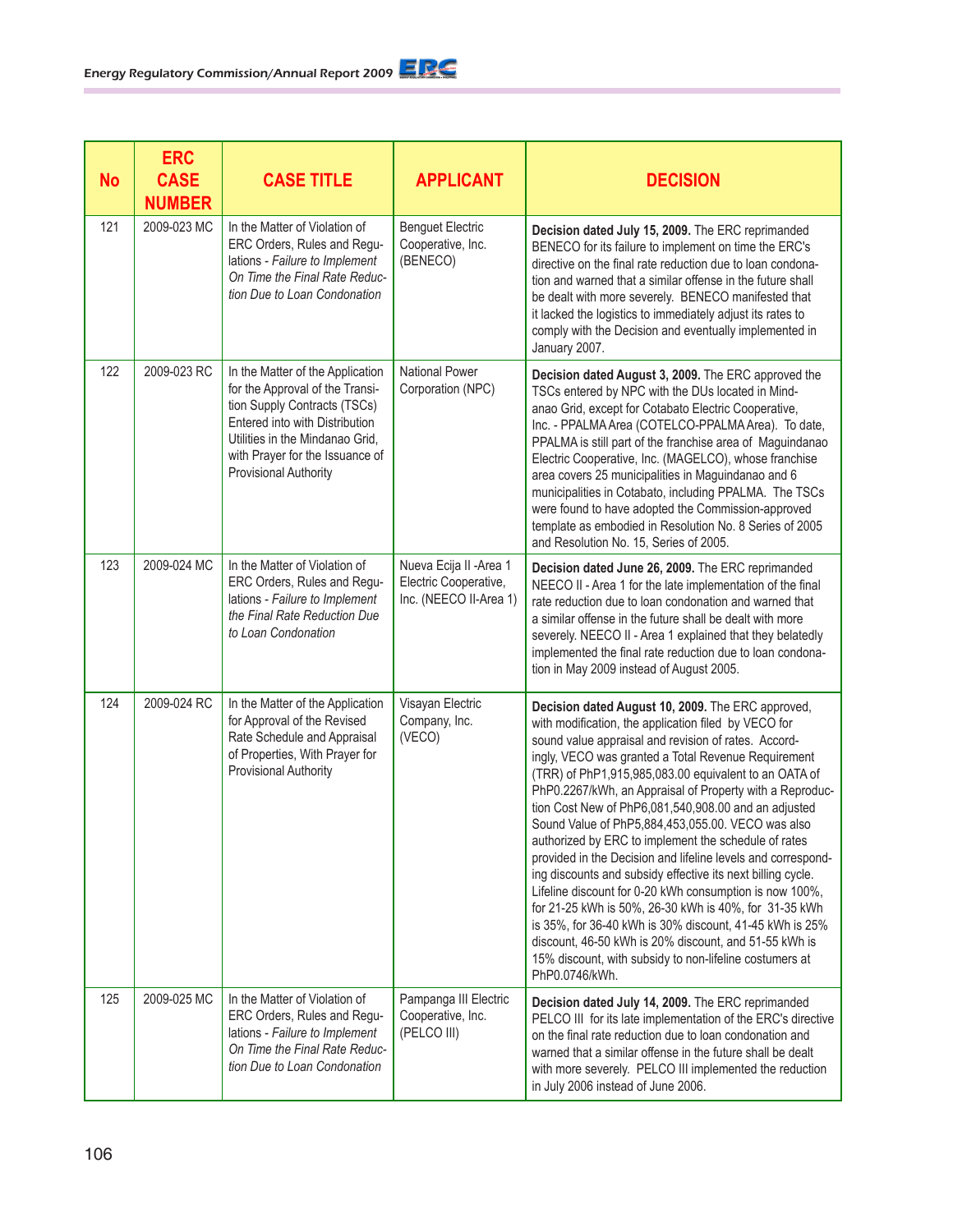| <b>No</b> | <b>ERC</b><br><b>CASE</b><br><b>NUMBER</b> | <b>CASE TITLE</b>                                                                                                                                                                                          | <b>APPLICANT</b>                                                                                      | <b>DECISION</b>                                                                                                                                                                                                                                                                                                                                                                                                                                                                                                                                                                                                                                                                                                                                                                                                                                                                                                                                             |
|-----------|--------------------------------------------|------------------------------------------------------------------------------------------------------------------------------------------------------------------------------------------------------------|-------------------------------------------------------------------------------------------------------|-------------------------------------------------------------------------------------------------------------------------------------------------------------------------------------------------------------------------------------------------------------------------------------------------------------------------------------------------------------------------------------------------------------------------------------------------------------------------------------------------------------------------------------------------------------------------------------------------------------------------------------------------------------------------------------------------------------------------------------------------------------------------------------------------------------------------------------------------------------------------------------------------------------------------------------------------------------|
| 126       | 2009-025 RC                                | In Re: Petition for Approval of<br>the Power Supply Agreement<br>(PSA) and the New Power<br>Provider-True Cost Generation<br>Rate (NPP-TCGR), with Prayer<br>for Provisional Authority                     | Palawan Electric Coop-<br>erative, Inc. (PALECO)<br>and<br>Delta P, Inc. (DELTA P)                    | Decision dated November 9, 2009. The ERC approved<br>the joint petition filed by PALECO and DELTA P for the PSA<br>and NPP-TCGR subject to the condition that the base rate<br>shall be PhP10.4154, of which capacity fee is not subject<br>to indexation and cumulative energy delivered exceeding<br>55 million kWh will not be charged the Fixed Fee and O&M<br>Fee. Moreover, the Decision provides that Fuel Cost can<br>be passed on but only limited to a set fuel efficiency rate.<br>The NPP-TCGR approved shall retroact on April 3, 2009.<br>DELTA P was allowed to recover the subsidy from the<br>ERC-approved Universal Charge-Missionary Electrifica-<br>tion based on the petition of NPC-SPUG. The ERC finds<br>that the approval and implementation of the PSA will be<br>beneficial to the member-consumers of PALECO by way of<br>reliable, continuous and sufficient supply of power within its<br>franchise area at reasonable costs. |
| 127       | 2009-026 MC                                | In the Matter of Violation of<br>ERC Orders, Rules and Regu-<br>lations - Failure to Implement<br>On Time the Final Rate Reduc-<br>tion Due to Loan Condonation                                            | Zambales II Electric<br>Cooperative, Inc.<br>(ZAMECO II)                                              | Decision dated March 26, 2009. The ERC reprimanded<br>ZAMECO II for its failure to implement the rate reduction<br>due to loan condonation on time and warned that a similar<br>offense in the future shall be dealt with more severely.<br>ZAMECO II, after the ERC issued a Show Cause Order on<br>February 17, 2009 directing them to explain such violation,<br>filed a Manifestation stating that it did not implement due to<br>financial constraint, and it eventually implemented in April<br>2008.                                                                                                                                                                                                                                                                                                                                                                                                                                                 |
| 128       | 2009-026 RC                                | In the Matter of the Applica-<br>tion for Approval of the Power<br>Sales Contract (PSC) between<br>Mactan Electric Company, Inc.<br>(MECO) and KEPCO-SPC<br>Power Corporation (KSPC)                       | <b>Mactan Electric</b><br>Company, Inc.<br>(MECO) and<br><b>KEPCO-SPC Power</b><br>Corporation (KSPC) | Decision dated August 10, 2009. The ERC approved<br>the application filed by MECO and KSPC its PSC, subject<br>to the following base rate (in PhP/kWh): 1) Capacity Fee<br>- 2.2958; 2) Foreign O & M Fee - 0.2782; 3) Local O & M<br>Fee - 0.3809; and 4) Fuel Fee - 1.2962, with a total KSPC<br>Price of 4.2511. MECO was directed to submit, in its Auto-<br>matic Generation Rate Adjustment (AGRA) confirmation,<br>the derivation of the Fuel Fee and the heat rate utilized for<br>the applicable billing period with supporting documents.                                                                                                                                                                                                                                                                                                                                                                                                         |
| 129       | 2009-027 MC                                | In the Matter of Violation of<br>ERC Orders, Rules and Regu-<br>lations - Implementation of<br>5% Surcharge on Unpaid Bills<br>without Prior Approval from the<br>Commission                               | Leyte V Electric<br>Cooperative, Inc.<br>(LEYECOV)                                                    | Decision dated November 12, 2009. The ERC, after find-<br>ing it just and reasonable, accepted and approved the 50%<br>settlement offer of LEYECO V of the total amount of impos-<br>able penalty for implementing a 5% surcharge on unpaid<br>bills without prior ERC approval, with an equivalent amount<br>of PhP50,000.00. LEYECO V was directed to remit to ERC<br>the above-mentioned amount within 15 days from receipt<br>of the Order.                                                                                                                                                                                                                                                                                                                                                                                                                                                                                                             |
| 130       | 2009-028 MC                                | In the Matter of Violation of<br>ERC Orders, Rules and Regu-<br>lations - Failure to Comply with<br>Article No. 16 of the Magna<br>Carta for Residential Custom-<br>ers: Right to a Transparent<br>Billing | Leyte V Electric<br>Cooperative, Inc.<br>(LEYECOV)                                                    | Decision dated July 15, 2009. The ERC exonerated<br>LEYECO V from any administrative liability and from the<br>alleged violation for failure to comply with Article No. 16<br>of the Magna Carta for residential customers. LEYECO V<br>submitted its explanation stating that :1) The Read and Bill<br>Program was used for the purpose of providing advance<br>copy of its bill to the consumer; 2) A more comprehensive                                                                                                                                                                                                                                                                                                                                                                                                                                                                                                                                  |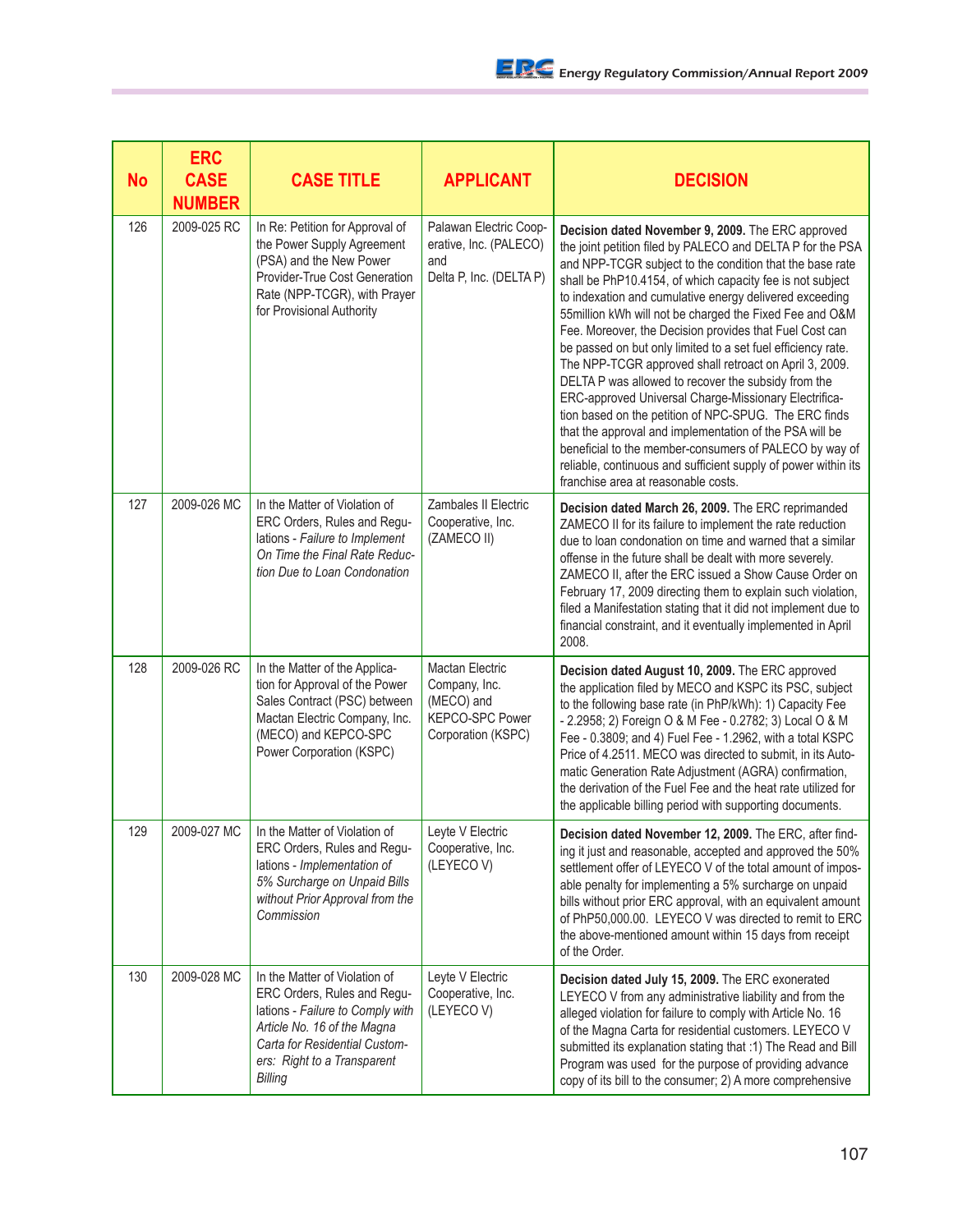| <b>No</b> | <b>ERC</b><br><b>CASE</b><br><b>NUMBER</b> | <b>CASE TITLE</b>                                                                                                                                                                                                                                                                                         | <b>APPLICANT</b>                                                                | <b>DECISION</b>                                                                                                                                                                                                                                                                                                                                                                                                                                                                                                                                                          |
|-----------|--------------------------------------------|-----------------------------------------------------------------------------------------------------------------------------------------------------------------------------------------------------------------------------------------------------------------------------------------------------------|---------------------------------------------------------------------------------|--------------------------------------------------------------------------------------------------------------------------------------------------------------------------------------------------------------------------------------------------------------------------------------------------------------------------------------------------------------------------------------------------------------------------------------------------------------------------------------------------------------------------------------------------------------------------|
|           |                                            |                                                                                                                                                                                                                                                                                                           |                                                                                 | approved format will be generated and served to the<br>consumer at a later date; and 3) The generated bills by the<br>Read and Bill was reformatted to be consistent with the<br>format prescribed by the ERC.                                                                                                                                                                                                                                                                                                                                                           |
| 131       | 2009-030 MC                                | In the Matter of the Application<br>for the Approval of Major Capi-<br>tal Project for the Construction<br>of One (1) 5 MVA Substation<br>at Aliaga, Nueva Ecija, with<br>Prayer for Provisional Authority                                                                                                | Nueva Ecija II Electric<br>Cooperative, Inc.<br>- Area 1 (NEECO II -<br>Area 1) | Decision dated November 3, 2009. The ERC approved<br>the application filed by NEECO II - Area 1 for the construc-<br>tion of one (1) 5 MVA substation at Aliaga, Nueva Ecija,<br>with total project cost of PhP11,294,467.62, except for the<br>additional cost of equipment. The project aims to improve<br>power reliability and address load growth. Accordingly,<br>NEECO II - Area 1 was directed to remit to ERC the<br>amount of PhP84,709.00 as permit fee.                                                                                                      |
| 132       | 2009-031 MC                                | In the Matter of the Application<br>for Approval of Contingency<br>Capital Projects in Accordance<br>with the Provisions of R.A. No.<br>9136 and the Rules for the<br>Approval of Regulated Entities'<br>Capital Expenditure Projects,<br>with Prayer for the Issuance of<br><b>Provisional Authority</b> | Pampanga I Electric<br>Cooperative, Inc.<br>(PELCOI)                            | Decision dated August 3, 2009. The ERC approved the<br>application filed by PELCO I for approval of its contingency<br>capital projects, specifically the relocation of poles, with<br>total project cost of PhP2,301,728.43. The project aims to<br>comply with the request made by the Department of Public<br>Works and Highways (DPWH) and promote system reliabil-<br>ity and stability. Accordingly, PELCO I was directed to remit<br>to ERC the amount of PhP17,262.96 as permit fee.                                                                             |
| 133       | 2009-039 MC                                | In the Matter of Violation of<br>ERC Orders, Rules and Regu-<br>lations - Inclusion of Energy<br>Conversion Agreement Cost in<br>the Retail Rates without Prior<br>Approval from the Commission                                                                                                           | Occidental Mindoro<br>Electric Cooperative,<br>Inc. (OMECO)                     | Decision dated October 5, 2009. The ERC, after finding it<br>just and reasonable, accepted and approved the 50% set-<br>tlement offer of OMECO of the total amount of imposable<br>penalty for including the Energy Conversion Agreement<br>Cost in its retail rates without ERC approval, with an equiv-<br>alent amount of PhP86,450.00. OMECO was directed to<br>remit to ERC the above-mentioned amount within 15 days<br>from receipt of the Order.                                                                                                                 |
| 134       | 2009-039 RC                                | In the Matter of the Applica-<br>tion for Approval of Over-All<br>Tariff Adjustment (OATA),<br>with Prayer for Issuance of<br>Provisional Authority                                                                                                                                                       | Oriental Mindoro<br>Electric Cooperative,<br>Inc. (ORMECO)                      | Decision dated August 17, 2009. The ERC approved,<br>with modification, the application filed by ORMECO for<br>approval of OATA. Total Revenue Requirement (TRR)<br>approved is PhP175,006,856.00 which is equivalent to an<br>OATA of PhP0.3512/kWh. Lifeline discount for Residential<br>customers with consumption of 15 kWh and below is 50%,<br>15% for 16-20 kWh and 5% for 21-25 kWh. Subsidy from<br>non-lifeline customers is PhP0.0951/kWh and Reinvest-<br>ment Fund which shall form part of the contribution from<br>the member-consumers is PhP0.4404/kWh. |
| 135       | 2009-046 MC                                | In the Matter of Violation of<br>ERC Orders, Rules and Regu-<br>lations - Collection of kWh<br><b>Meter Deposits to Consumers</b>                                                                                                                                                                         | Isabela II Electric<br>Cooperative, Inc.<br>(ISELCO II)                         | Decision dated June 26, 2009. The ERC, after finding it<br>just and reasonable, accepted and approved the 50% set-<br>tlement offer of ISELCO II of the total amount of imposable<br>penalty for collecting kWh meter deposits from consumers,<br>with an equivalent amount of PhP50,000.00. ISELCO II<br>was directed to remit to ERC the above-mentioned amount<br>within 15 days from receipt of the Order.                                                                                                                                                           |
| 136       | 2009-047 MC                                | In the Matter of Violation of<br>ERC Orders, Rules and Regu-<br>lations - Inclusion of Power                                                                                                                                                                                                              | <b>Bohol I Electric</b><br>Cooperative, Inc.<br>(BOHECO I)                      | Decision dated July 23, 2009. The ERC, after finding it<br>just and reasonable, accepted and approved the 50% set-<br>tlement offer of BOHECO I of the total amount of imposable                                                                                                                                                                                                                                                                                                                                                                                         |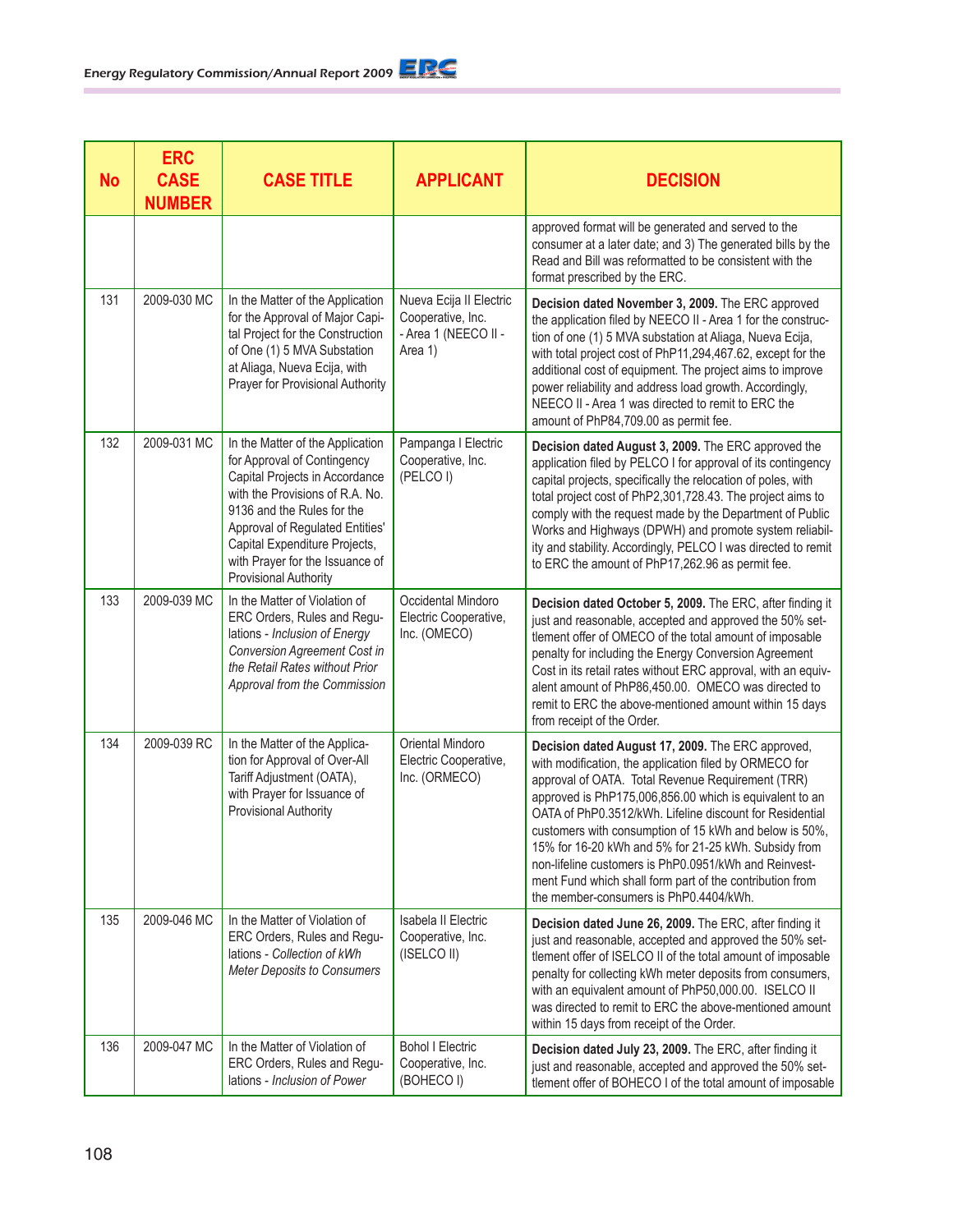| <b>No</b> | <b>ERC</b><br><b>CASE</b><br><b>NUMBER</b> | <b>CASE TITLE</b>                                                                                                                                                                                                                                                                                        | <b>APPLICANT</b>                                                                                       | <b>DECISION</b>                                                                                                                                                                                                                                                                                                                                                                                                                                                                                                                                                                                                                                                                                                                                                                                                                                                                                                             |
|-----------|--------------------------------------------|----------------------------------------------------------------------------------------------------------------------------------------------------------------------------------------------------------------------------------------------------------------------------------------------------------|--------------------------------------------------------------------------------------------------------|-----------------------------------------------------------------------------------------------------------------------------------------------------------------------------------------------------------------------------------------------------------------------------------------------------------------------------------------------------------------------------------------------------------------------------------------------------------------------------------------------------------------------------------------------------------------------------------------------------------------------------------------------------------------------------------------------------------------------------------------------------------------------------------------------------------------------------------------------------------------------------------------------------------------------------|
|           |                                            | Supply Contract Cost in the<br>Retail Rates where the Power<br>Supplier has not yet Obtained<br>a Certificate of Compliance<br>(COC)                                                                                                                                                                     |                                                                                                        | penalty for including Power Supply Contract Cost in the<br>retail rates where the power supplier has no COC, with an<br>equivalent amount of PhP63,050.00. BOHECO I was di-<br>rected to remit to ERC the above-mentioned amount within<br>15 days from receipt of the Order.                                                                                                                                                                                                                                                                                                                                                                                                                                                                                                                                                                                                                                               |
| 137       | 2009-048 MC                                | In the Matter of Violation<br>of ERC Orders, Rules and<br>Regulations - Operating a<br><b>Generation Facility without</b><br>a Certificate of Compliance<br>(COC)                                                                                                                                        | Bohol I Sevilla Mini<br><b>Hydro Corporation</b><br>(BSMHC)                                            | Decision dated July 23, 2009. The ERC, after finding it<br>just and reasonable, accepted and approved the 50% set-<br>tlement offer of BSMHC of the total amount of imposable<br>penalty for operating a generation facility without COC,<br>with an equivalent amount of PhP63,050.00. BSMHC was<br>directed to remit to ERC the above-mentioned amount<br>within 15 days from receipt of the Order.                                                                                                                                                                                                                                                                                                                                                                                                                                                                                                                       |
| 138       | 2009-048 RC                                | In the Matter of the Applica-<br>tion for Approval of Over-All<br>Tariff Adjustment (OATA),<br>with Prayer for Issuance of<br>Provisional Authority                                                                                                                                                      | Occidental Mindoro<br>Electric Cooperative,<br>Inc. (OMECO)                                            | Decision dated November 3, 2009. The ERC approved<br>with modification the application filed by OMECO for<br>approval of OATA. Total Revenue Requirement (TRR)<br>approved is PhP90,182,533.00 which is equivalent to an<br>OATA of PhP0.3030/kWh. Lifeline discount for Residential<br>customers with consumption of 10 kWh and below is 50%,<br>15% for 11-15 kWh and 5% for 16-20 kWh Subsidy for<br>non-lifeline customers is PhP0.0918/kWh and Reinvest-<br>ment Fund which shall form part of the contribution from<br>the member-consumers is PhP0.4258/kWh.                                                                                                                                                                                                                                                                                                                                                         |
| 139       | 2009-049 MC                                | In the Matter of the Petition<br>for Dispute Resolution, with<br>Prayer for the Issuance of<br>Restraining Order                                                                                                                                                                                         | <b>SKK Steel Corporation</b><br>(SKK) versus National<br>Grid Corporation of the<br>Philippines (NGCP) | Decision dated December 7, 2009. The ERC confirmed<br>that the transmission billing for SKK Steel Corporation<br>should be calculated on the basis of the Coincident Peak<br>Demand of the Luzon system peak. Accordingly, the<br>National Grid Corporation of the Philippines (NGCP) and<br>the National Transmission Corporation (TRANSCO) are<br>directed to : 1) Calculate SKK's Ancillary Service charge<br>based on its actual demand coincident with the system<br>peak demand; and 2) Refund the total amount they col-<br>lected from SKK representing its over payment of Ancillary<br>Service Charges.                                                                                                                                                                                                                                                                                                           |
| 140       | 2009-050 MC                                | In the Matter of the Application<br>for Approval of the Regulated<br><b>Entities' Capital Expenditure</b><br>Projects (CAPEX) for the Years<br>2009 to 2011, with Prayer for<br>Authority to Secure Loan from<br>a Financial Institution to fund<br>the Cost of CAPEX 2009-002,<br>2009-003 and 2009-005 | Pangasinan I Electric<br>Cooperative, Inc.<br>(PANELCO I)                                              | Decision dated December 7, 2009. The ERC approved<br>the application filed by PANELCO I for the following 2009-<br>2011 CAPEX: 1) Acquisition and installation of Sulphur<br>Hexafluoride (SF6) Circuit Breakers; 2) Acquisition of a 69<br>kV sub-transmission Line; 3) Construction and Installation<br>of a 10 MVA Power Transformer and Equipment including a<br>69 kV Sub-transmission Line; 4) Acquisition and Installa-<br>tion of Vacuum Circuit Breakers; and 5) Replacement of<br>an existing Distribution Transformer by a new Transformer-<br>Phase 1, with a total project cost of PhP127,108,437.48.<br>The projects aim to improve reliability, address load growth<br>and higher power voltage demands, reduce interruption fre-<br>quency, and reduce system loss. Accordingly, PANELCO I<br>was directed to remit to ERC the amount of PhP953,313.28<br>as permit fee, in three equal yearly instalments. |